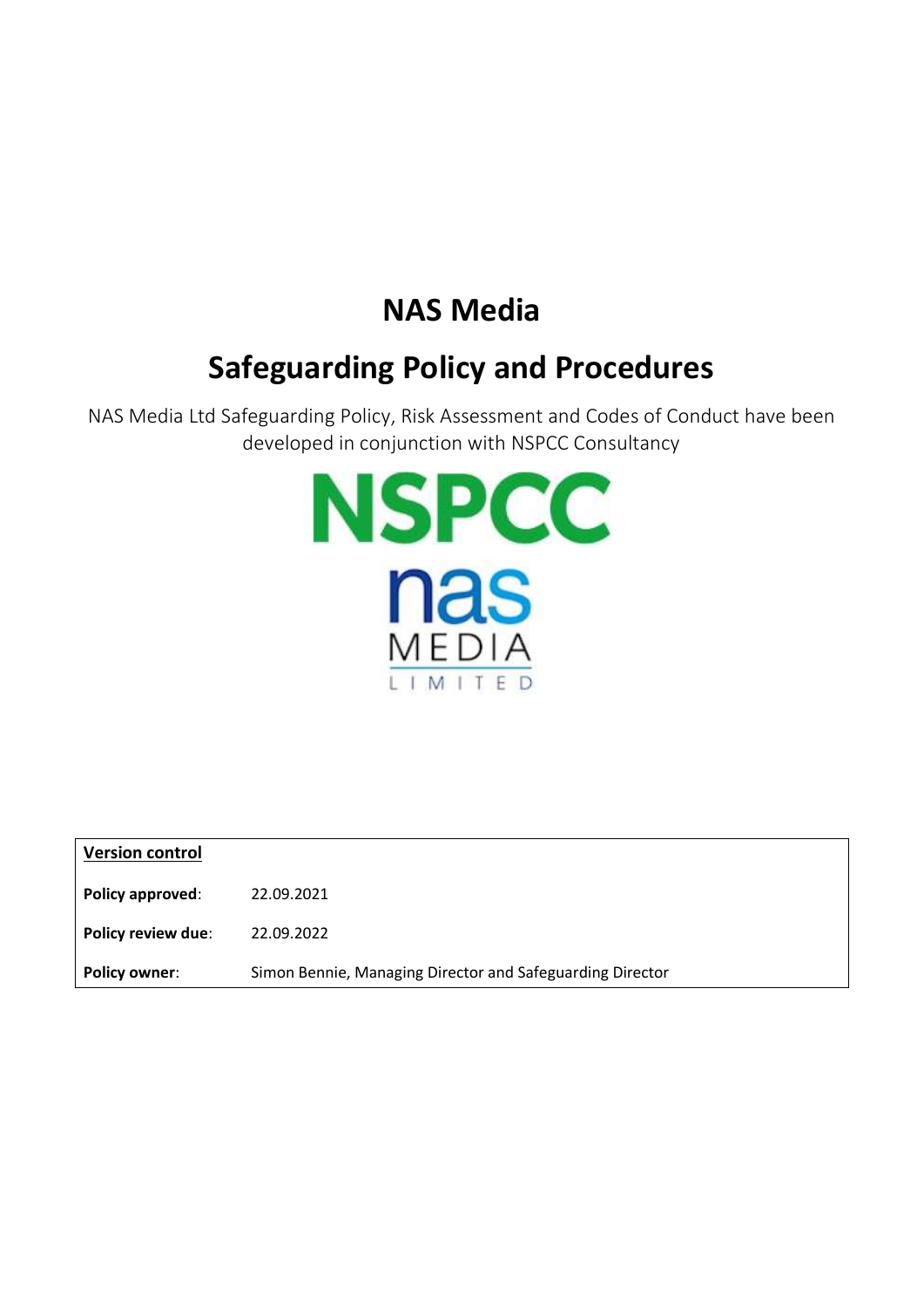## **Contents**

| 1.  |                                                                                                  |  |  |
|-----|--------------------------------------------------------------------------------------------------|--|--|
| 2.  |                                                                                                  |  |  |
| 3.  |                                                                                                  |  |  |
| 4.  | Respond: What to do if you have a safeguarding concern about a young person                      |  |  |
| 5.  |                                                                                                  |  |  |
| 6.  | Respond and manage an allegation of abuse made against staff, contractors or customers 12        |  |  |
| 7.  |                                                                                                  |  |  |
| 8.  |                                                                                                  |  |  |
| 9.  |                                                                                                  |  |  |
| 10. |                                                                                                  |  |  |
|     |                                                                                                  |  |  |
|     |                                                                                                  |  |  |
|     |                                                                                                  |  |  |
|     |                                                                                                  |  |  |
|     | Appendix 5: Additional guidance on children and young people abused in specific circumstances 29 |  |  |
|     |                                                                                                  |  |  |
|     |                                                                                                  |  |  |
|     |                                                                                                  |  |  |
|     |                                                                                                  |  |  |
|     |                                                                                                  |  |  |
|     |                                                                                                  |  |  |
|     |                                                                                                  |  |  |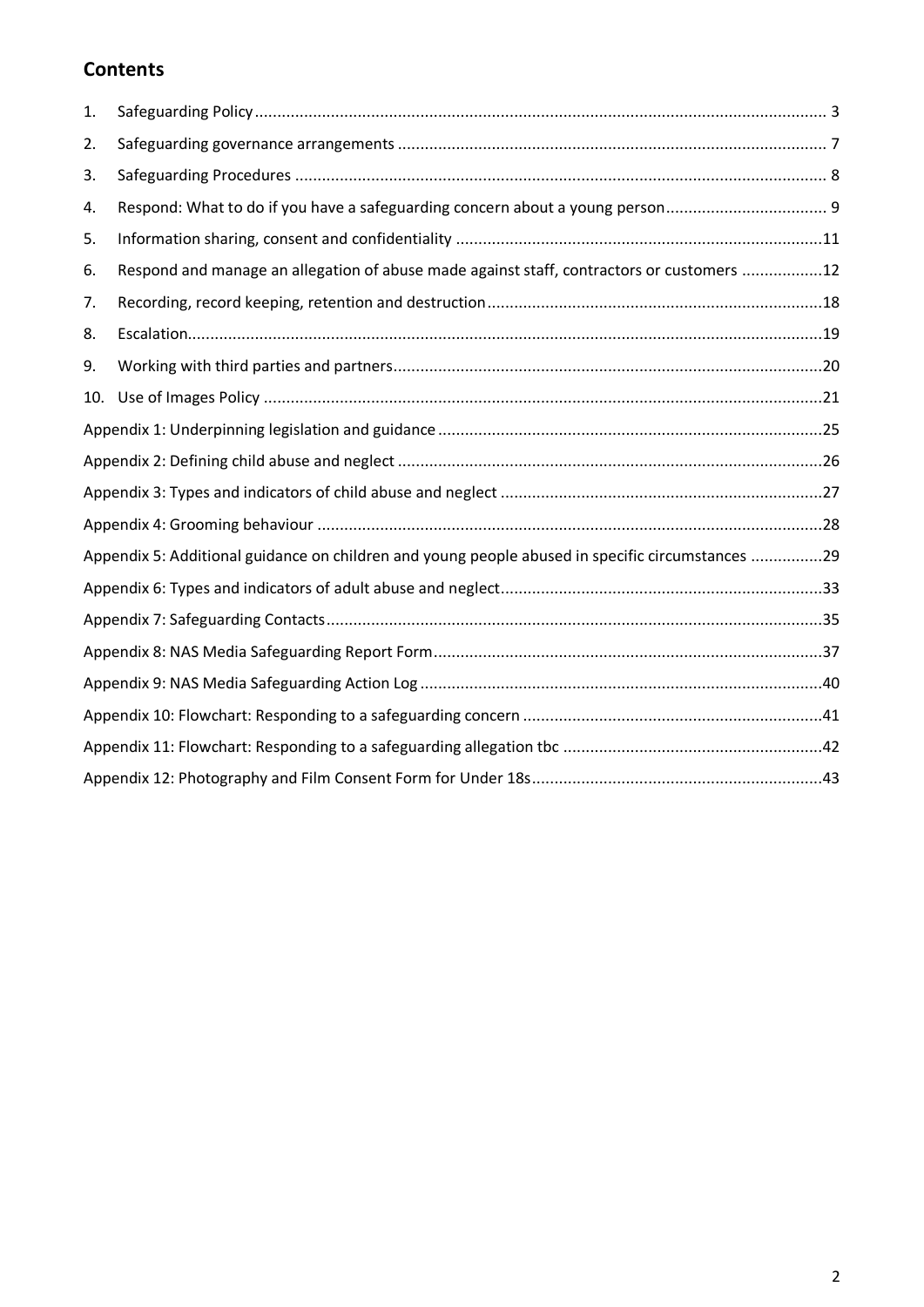## <span id="page-2-0"></span>**1. Safeguarding Policy**

#### **1.1 Policy Statement**

NAS Media provides careers/further education events for young people to introduce them to potential employers, education or training providers. This is done both in person and virtually.

NAS Media seeks to create and proactively ensure that the events they provide have measures in place to prevent and deter any actions or omissions, whether deliberate or inadvertent, that places young people at risk of any kind of harm. We have a duty of care towards those that engage with our events. This applies to all our work across Great Britain.

#### **1.2 Policy Principles**

NAS Media believes:

- All young people have an equal right to protection from abuse and neglect, regardless of their age, disability, gender reassignment, sex, nationality, race, religion or beliefs, sexual orientation, marriage and civil partnership, pregnancy or maternity, or any other additional vulnerability.
- The best interests of the child (anyone up to age 18 years) are paramount in all considerations about their welfare and protection, including when to maintain confidentiality and when to share information.
- The entire staff contingent all have a role to play in safeguarding young people.
- Concerns or allegations that NAS Media staff have abused or neglected a young person will be managed sensitively and fairly in accordance with this policy, relevant legislation and local safeguarding procedures.
- Working together with young people, their families, our partners and the authorities is essential in promoting welfare and ensuring the protection of young people.
- As part of working together, NAS Media expect the relevant authorities to act on our concerns. We will escalate our concerns, where necessary, in our efforts to be satisfied that our concern has been taken seriously and the young person has been protected.

#### **1.3 Consequences of abuse**

Abuse can have both short and long-term consequences. The impact can include serious injury, disability, threats to survival or even death. It can affect a person's development, mental health, ability to form relationships, self-esteem, confidence or achievements in education or work. It can have huge personal and economic consequences for the individual, their family, community and society. Hence the necessity of doing everything possible to prevent abuse wherever possible and to protect children and adults at risk whenever we identify it may be happening.

#### **1.4 Purpose and Scope**

The policy and the accompanying procedures provide clear processes for all our staff and contractors. This ensures that everyone is clear about their roles, responsibilities and expectations to protect young people from harm.

It is the responsibility of staff and contractors to act if there is a cause for concern about a young person or the behaviour of an adult towards a young person but it is not their responsibility to determine if abuse has occurred or what protective action is required. Responsibility for deciding whether to escalate a concern to the appropriate authority lies with NAS Media's Designated Safeguarding Officer or Deputy.

#### **1.5 Application**

This policy and the safeguarding code of conduct and procedures apply to NAS Media staff and anyone working on our behalf.

NAS Media requires that our partners, current and future, share our commitment to safeguard.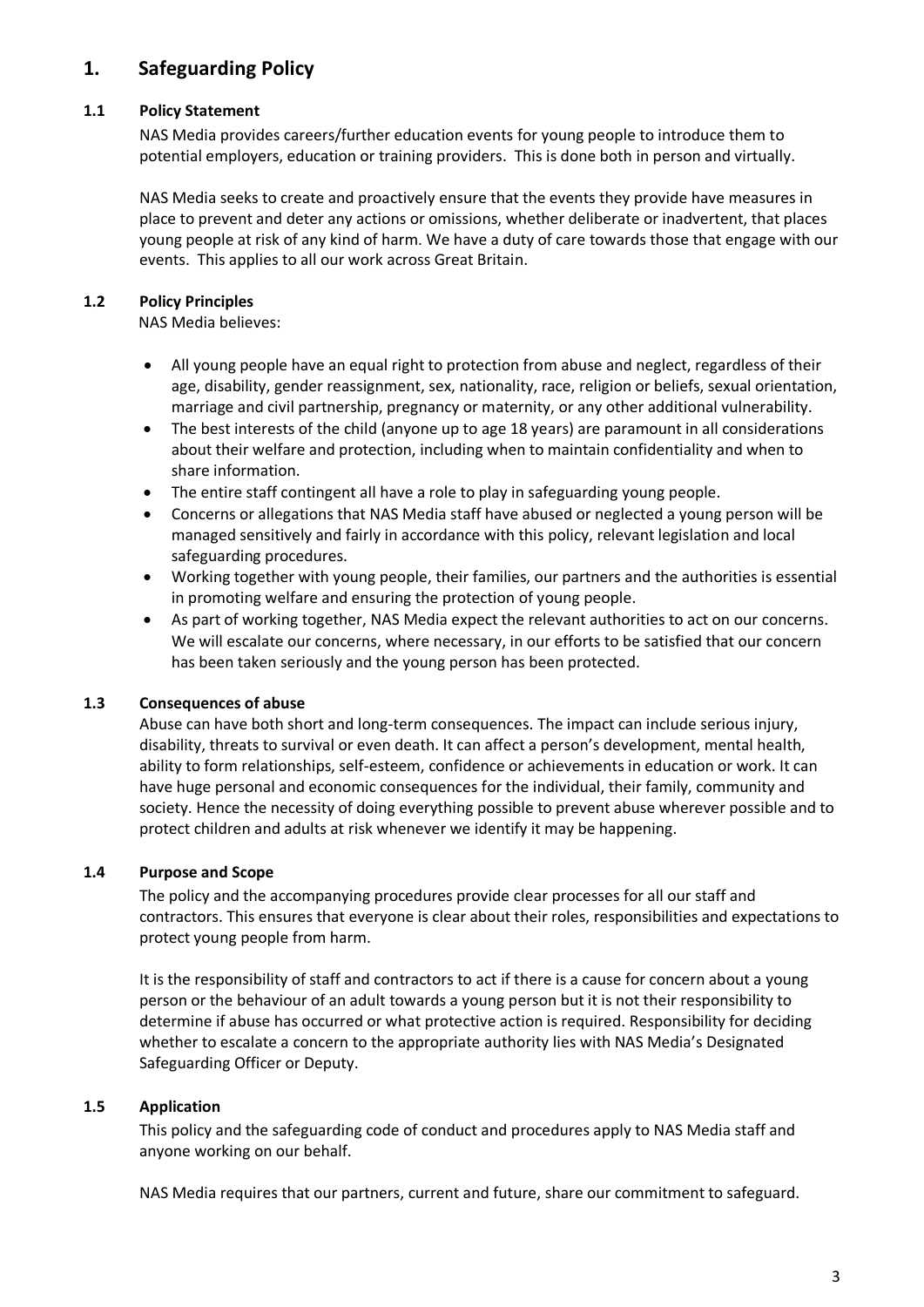#### **1.6 Breaches**

Breaches of the Safeguarding Policy, Procedures and the Code of Conduct will be taking seriously and acted upon when necessary by Simon Bennie, Managing Director.

#### **1.7 Our commitment to safeguard**

NAS Media will fulfil its commitment to safeguarding by:

- Valuing, listening to and respecting young people who engage with our events.
- Providing a safeguarding code of conduct.
- Ensuring suitable staff are recruited by adopting safer recruitment, selection and vetting processes.
- Building awareness and skills about safeguarding through induction and training.
- Risk assessing and mitigating for any safeguarding risks in our events (both in person and online).
- Establishing safeguarding governance arrangements with assigned roles and responsibilities.
- Identifying the safeguarding implications of all existing and proposed new projects or developments.
- Responding in a timely and appropriate manner to safeguarding concerns or allegations.
- Promoting a culture of safeguarding where staff feel able to speak out without fear of recrimination, harassment or bullying.
- Perform due diligence, which includes safeguarding, with other organisations that deliver activities or events involving young people on behalf of NAS Media.
- Maintaining a risk register which includes any outstanding safeguarding risks.
- Raising awareness of our safeguarding policy and procedures, both within NAS Media, with vFair and with all those whom we partner or run events on their behalf.
- Monitoring and reviewing our safeguarding practice and identifying any lessons learnt.
- Reviewing our safeguarding policy, procedures and code of conduct every two years or sooner if required due to legal changes, changes in what we deliver or learning from incidents.

#### **1.8 Terminology**

For the purposes of this policy and procedures, the following terms and definitions apply:

*Abuse***:** a form of maltreatment of a child. Somebody may abuse or neglect a child by inflicting harm, or by failing to act to prevent harm. Children may be abused in a family or in an institutional or community setting, by those known to them or, more rarely, by others. Abuse can take place wholly online, or technology may be used to facilitate offline abuse. They may be abused by an adult or adults, or another child or children.

*Child***:** Legally, a child includes babies, children and young people from pre-birth up to 18 years. The fact that a young person has reached the age of 16, is living independently or is in further education, is a member of the armed forces, is in hospital or in custody does not change his/her entitlement to protection. This applies to England, Wales and Northern Ireland.

In Scotland, there is a variance to this where a child is someone up to the age of 16 years unless the child is subject to a supervision requirement by a Children's Hearing, in which case they are considered a child until the age of 18 years<sup>1</sup>.

<sup>&</sup>lt;sup>1</sup> See National Guidance for Child Protection in Scotland 2014 (para 21-24) for more detailed guidance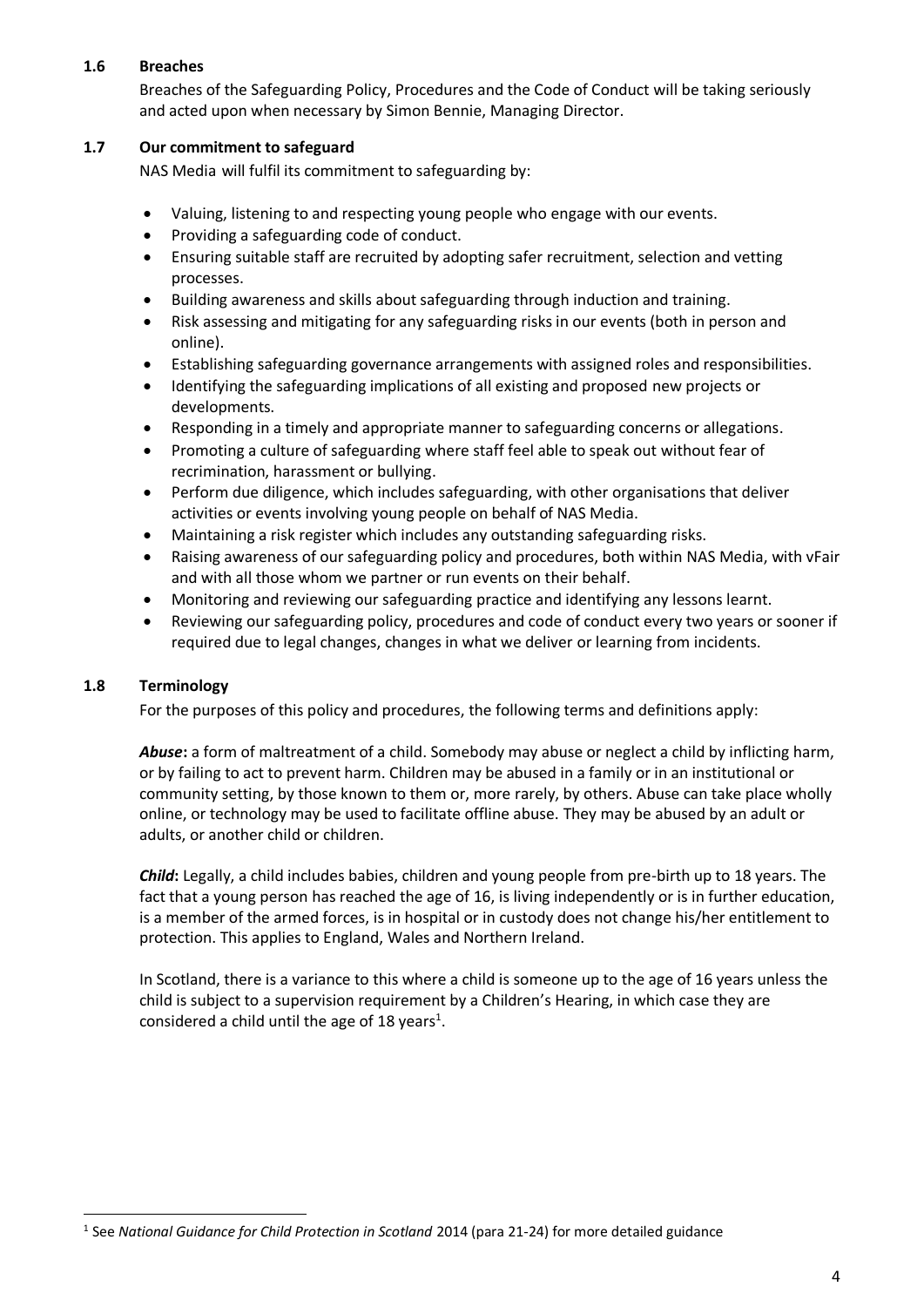#### *Safeguarding and promoting the welfare of childre***n 2**

Safeguarding is the action that is taken to promote the welfare of children and protect them from harm. This means:

- o protecting children from abuse and maltreatment
- o preventing impairment to children's physical and mental health and/or development
- o ensuring children grow up with the provision of safe and effective care
- $\circ$  taking action to enable all children and young people to have the best outcomes
- o educating those around children to recognise the signs and dangers of abuse and neglect

*Child protection***:** This is part of safeguarding and promoting welfare. It refers to the activity that is undertaken to protect specific children who are suffering, or at risk of suffering, significant harm. Different types of abuse (e.g. physical, emotional, sexual or neglect) may constitute significant harm. More details about abuse are presented in **Appendices 2-6**.

Adult is legally anyone aged 18 or over.

*Adult at Risk* is a person aged 18 or over who:

- Has needs for care and support (whether or not the local authority is meeting any of those needs); *and*
- Is experiencing, or is at risk of, abuse or neglect; *and*
- As a result of those care and support needs is unable to protect themselves from either the risk of, or the experience of, abuse or neglect.

Adult Abuse is a violation of an individual's human and civil rights by another person or persons.

*Safeguarding Adults* means: protecting people's rights to live in safety, free from abuse and neglect; people and organisations working together to prevent the risk of abuse or neglect, and to stop it from happening; and, making sure people's wellbeing is promoted, taking their views, wishes, feelings and beliefs into account

*Young person*: In this document, we use the term young person to cover those with whom we work aged 14-25 years normally. However, we recognise that for the purpose of safeguarding there are difference in terms of the law and guidance for children and adults at risk.

*Contextual safeguarding*: Children and young adults may be vulnerable to abuse or exploitation from outside their families such as at school, from their peer group, or from within their wider community or online. These threats can take different forms such as exploitation by criminal gangs, trafficking, online abuse and radicalisation.

*Paramountcy principle* A key principle of the Children Act 1989 is that the welfare of the child is paramount. This refers to a child centred approach which is fundamental to safeguarding every child. It means keeping the child's best interests in focus and at the heart of all decisions about them.

<sup>&</sup>lt;sup>2</sup> Department for Education (DfE), 2018; DfE, 2020; Department of Health, 2017; Wales Safeguarding Procedures Project Board, 2019; Welsh Government, 2020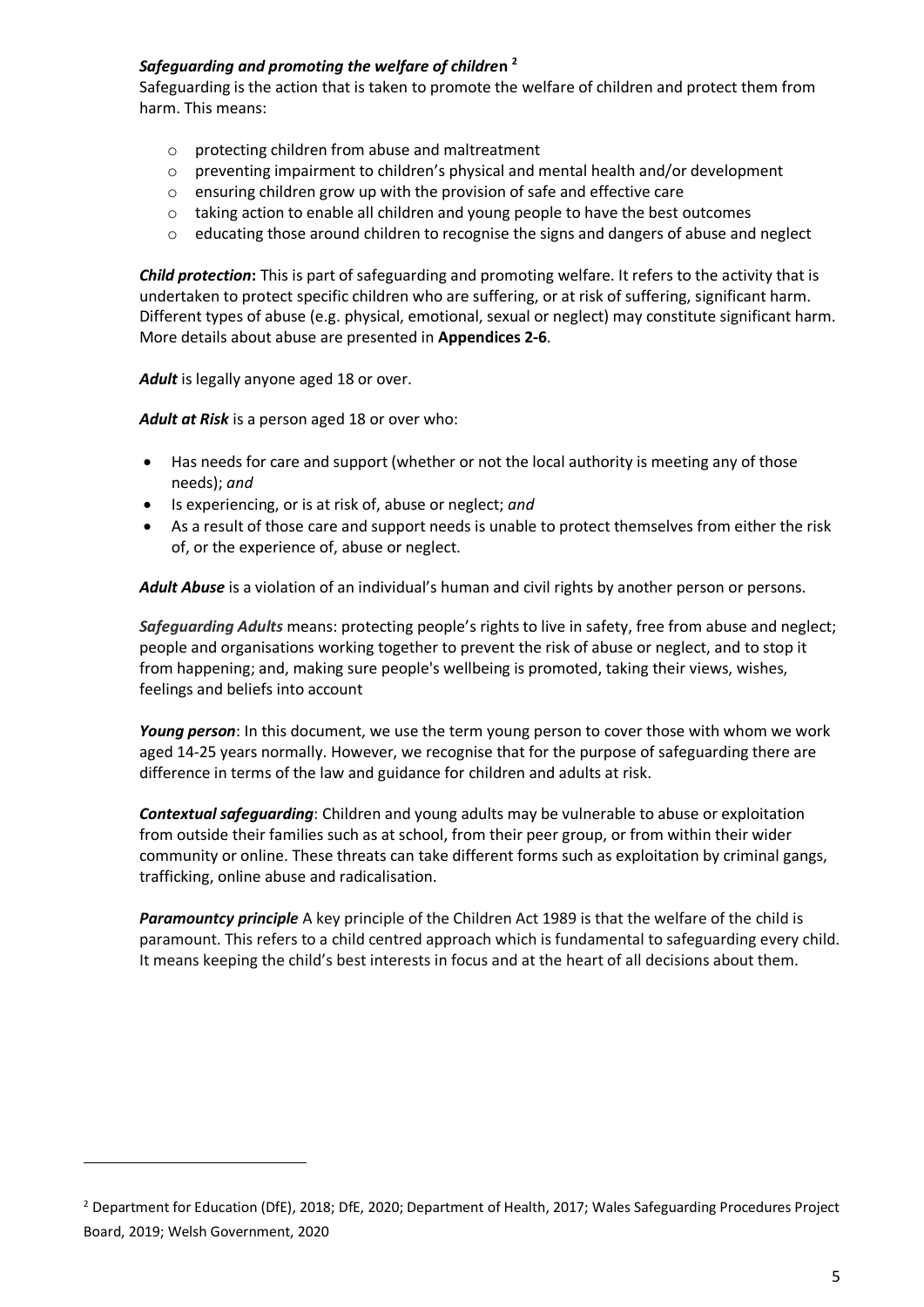#### **1.9 Relevant NAS Media policies and procedures**

Safeguarding and promoting the welfare of young people is a broad concept. Other NAS Media policies and procedures which contribute to safeguarding must also be followed by those to whom they apply or when relevant to the situation. They are as follows:

- Exhibitor Code of Conduct
- Visitor Code of Behaviour
- Employee Code of Conduct

#### **1.10 Law, guidance and standards**

Safeguarding at NAS Media is underpinned by legislation and statutory guidance: See **Appendix 1** for details of the legislation.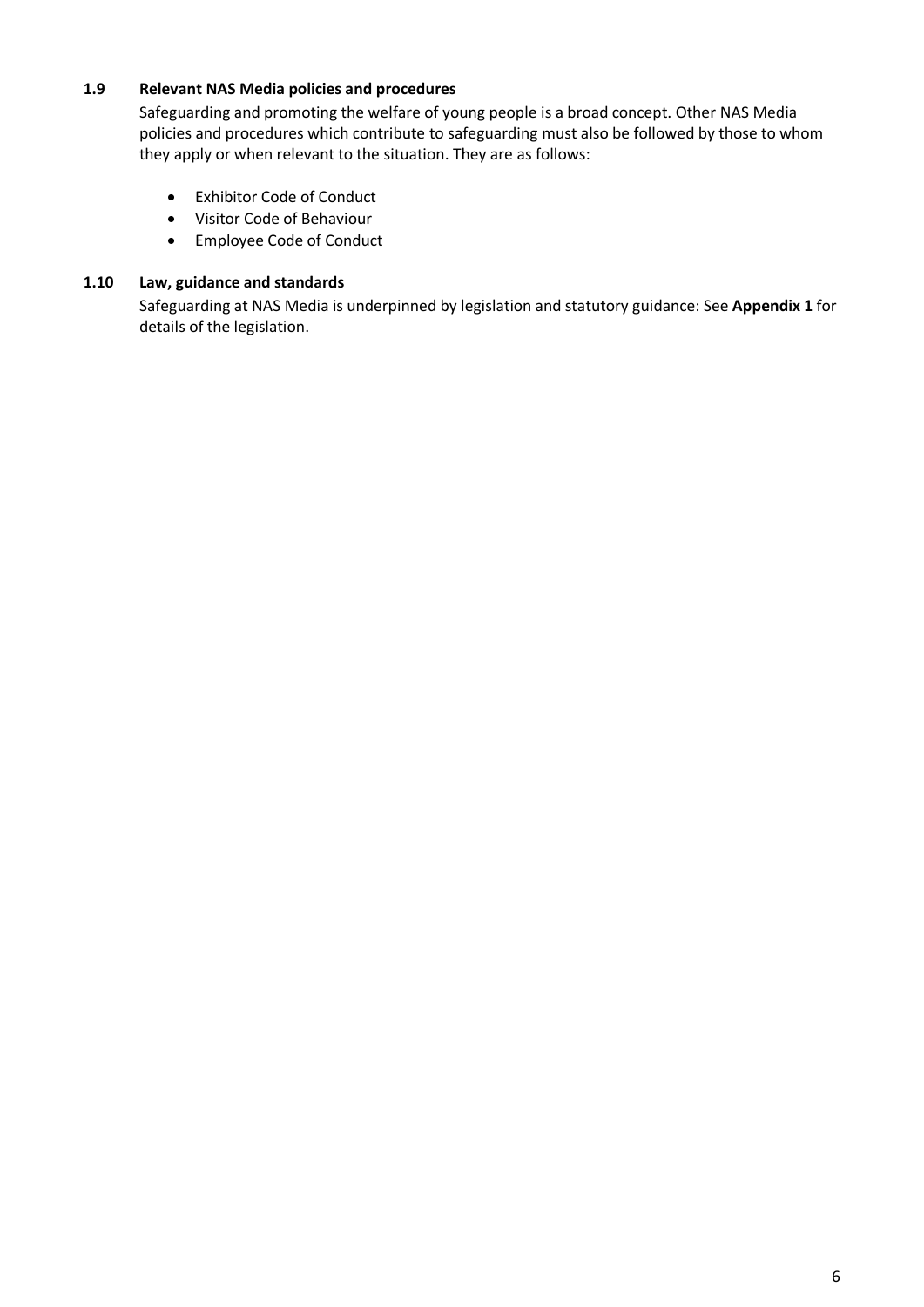## <span id="page-6-0"></span>**2. Safeguarding governance arrangements**

#### **2.1 Roles and responsibilities**

All NAS Media staff, have a responsibility to:

- Identify and share safeguarding concerns
- Consider the safeguarding implications of all existing and proposed new projects or developments in their area in conjunction with their line manager.

In addition to the above, the roles listed below hold additional responsibilities for safeguarding:

### **2.1.1 Safeguarding Director (SD)**

- Provide support and direction to designated safeguarding officer
- Lead on the implementation of the Safeguarding policy
- Identify and be accountable for a system to quality assure and monitor compliance with safeguarding requirements
- Ensure that staff are inducted, trained and supported relevant to their role and responsibility for safeguarding
- Manage any safeguarding allegations that arise against staff, volunteers or contractors
- Ensure the safeguarding policy and the online safeguarding policy are reviewed
- Ensure that safeguarding is integrated into contractual arrangements with partners or third parties
- Ensure that safeguarding is considered in delivery of events
- Ensure roles and responsibilities for child safeguarding are agreed with any third-party event organiser
- Ensure staff understand and adhere to the procedure regarding the creation and use of images and film and their retention, storage and destruction
- Ensure that safeguarding is appropriately integrated within all social media activities
- Ensure that NAS Media are Data Protection compliant in respect of all data concerning records of young people.
- Ensure staff are safe and suitable for their roles which involve engagement with young people.
- Alert the DBS in cases where a person is dismissed or left NAS Media due to the harm or risk of harm they present to young people.

**The SD is: Simon Bennie:** 07496 054211 simon@nasevents.co.uk

#### **2.1.2 Designated child safeguarding officer (DSO)**

- Determine what response is necessary to address a safeguarding concern about young person.
- Refer cases of suspected abuse or allegations in line with the safeguarding procedures.
- Ensure accurate written records of referrals/concerns are made, stored securely and shared appropriately.
- Ensure that an individual case record, including the outcome, is maintained of any response and action taken by NAS Media.
- Provide information and advice on safeguarding to staff.
- Support colleagues with any safeguarding queries or planning for the safeguarding elements of any events.

**The DSO is: Meg Kanka:** 0208 159 2414 meg@nasevents.co.uk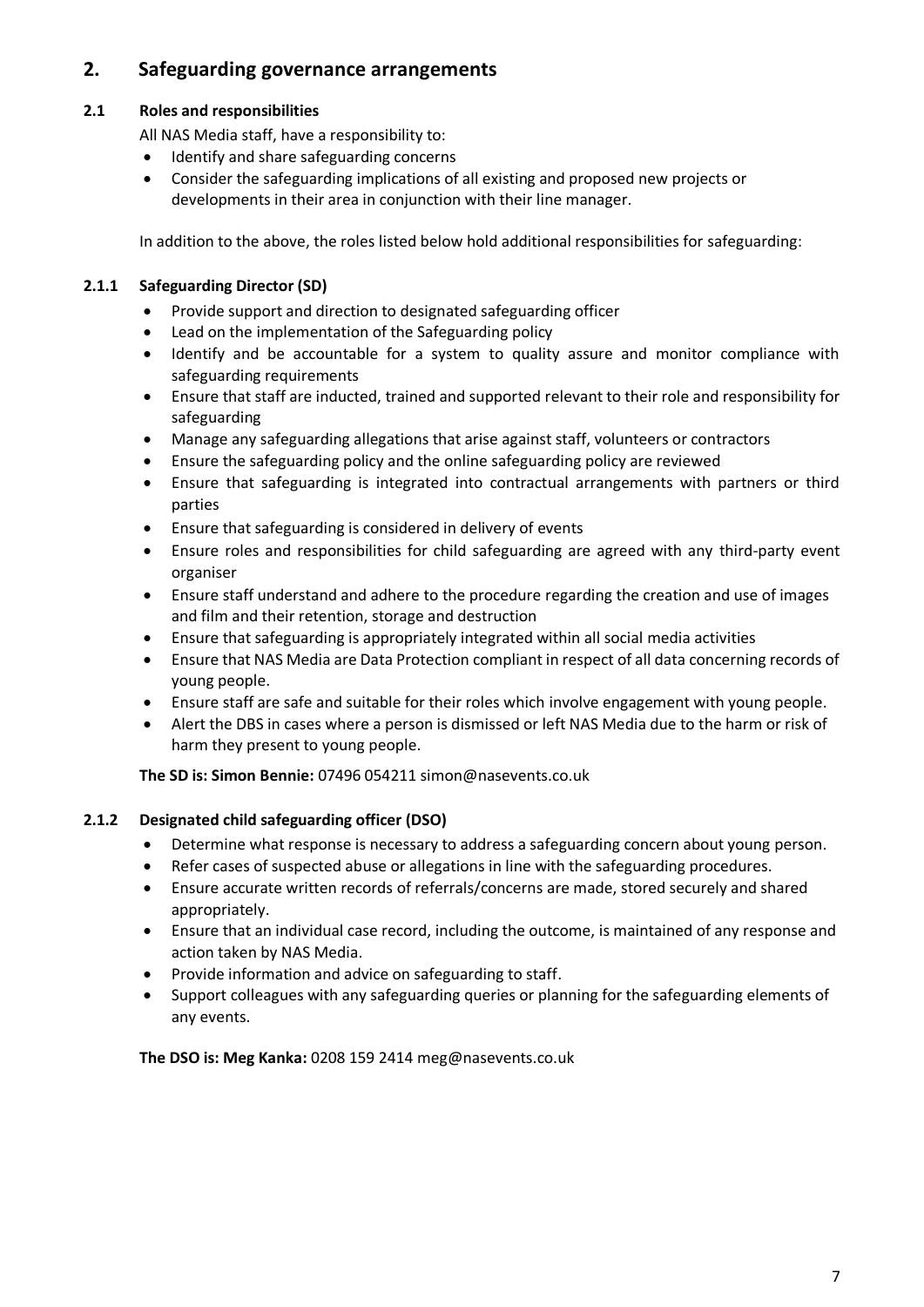## <span id="page-7-0"></span>**3. Safeguarding Procedures**

#### **3.1 The Five R's**

These procedure follows the *five R's* as follows:

- **Recognise** that a child is being harmed or is at risk of harm
- **Respond** appropriately to someone who is telling you what is happening to them
- **Refer** the concerns to the Designated Safeguarding Officer (DSO) who will decide what action to take next
- **Record** the concerns and all other actions
- **Resolution** by the DSO of the referral, follow up referrals made to other agencies and possible escalation if concerns remain.

#### **3.2 Recognise that child has been abused or neglected**

Different types of abuse may be occurring simultaneously or sequentially. **Appendices 2-6** contain the following information to supplement the policy and procedures so that everyone is more confident about how to recognise child abuse and neglect concerns:

- statutory definitions of child abuse and neglect **Appendix 2**
- indicators of child abuse **Appendix 3**
- grooming behaviour **Appendix 4**
- additional guidance on children and young people abused in specific circumstances- **Appendix 5**
- indicators of adult abuse **Appendix 6**

#### **3.3 Non-recent historic allegations of abuse.**

Any disclosure or concerns that relate to abuse that happened more than a year ago, whether involving anyone working at NAS Media or outside of it, must be taken seriously and acted upon in line with the procedures outlined in **Section 4 and 6**. Often survivors of abuse take years to come forward due to shame and a fear of being disbelieved however, the alleged perpetrator may remain a risk to others and therefore all non-recent historic allegations should be examined by the authorities. NAS Media will work in partnership with local authorities and/or the police in such cases.

#### **3.4 Additional vulnerabilities**

Some young people are particularly vulnerable to abuse. For example, research shows that disabled children are more likely to be a target for abuse. Equally care-experienced children and young adults, or those that have already experienced harm, may be more vulnerable.

#### **3.5 How safeguarding concerns may arise**

A concern about the safety of a young person might arise because:

- a young person says that they are being abused or says something that might have harmed them now or in the past
- you notice signs of abuse or neglect
- somebody else says a young person is being harmed or is at risk of harm
- the behaviour of an adult (e.g. NAS Media staff or a customer) towards a young person or the behaviour of a young person towards another young person
- you receive a complaint about someone's behaviour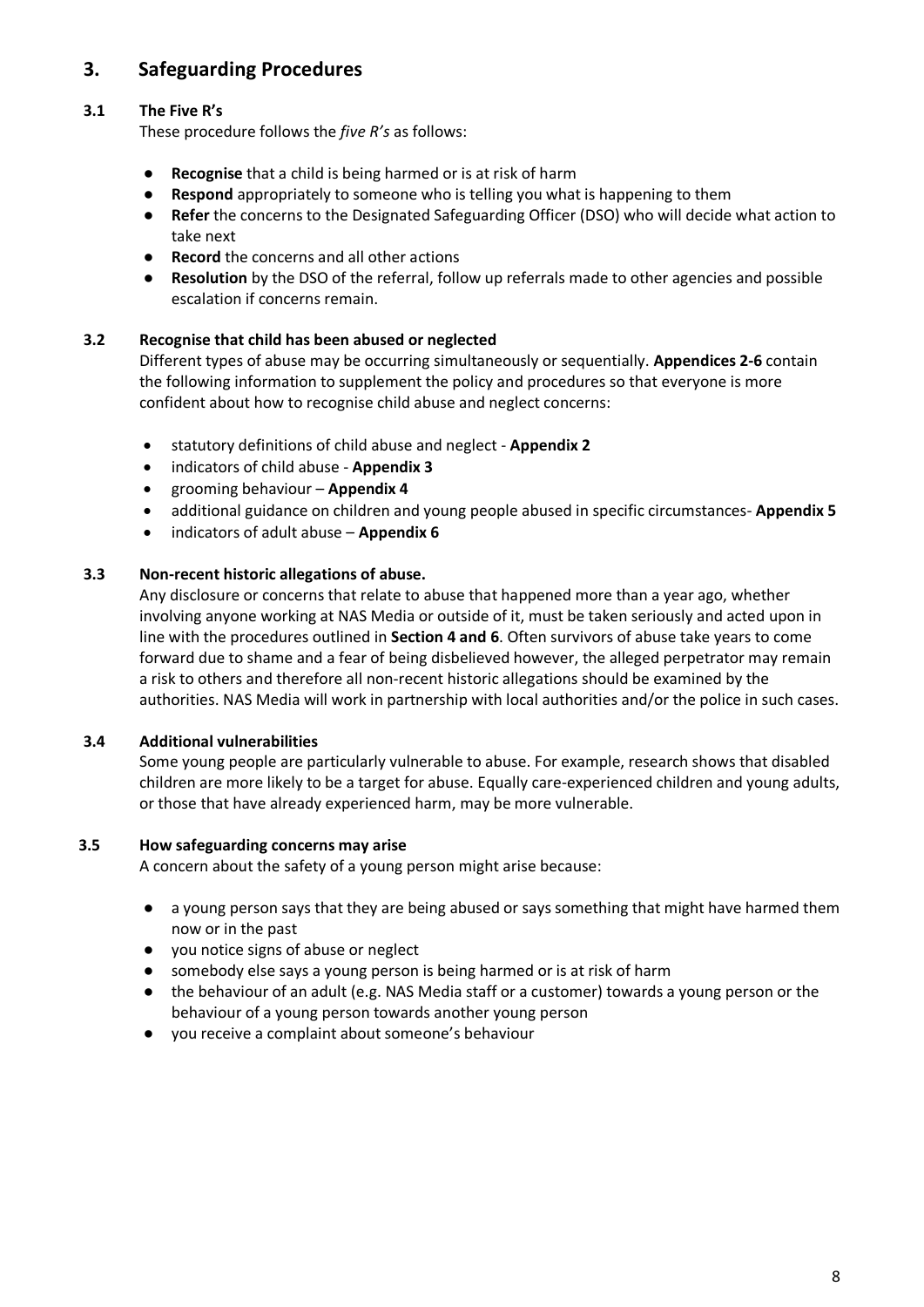### <span id="page-8-0"></span>**4. Respond: What to do if you have a safeguarding concern about a young person**

**4.1** If you identify a safeguarding concern either in face to face contact, online contact, through social media or any other contact which is not immediately life-threatening or presents a high risk of serious harm, you must:

**Step 1** Contact the DSO to discuss your concern. This should be done on the same day that you identify the concern.

**Step 2** A record of what was seen, said and done needs to be made on the Safeguarding Report Form – see **Appendix 8**. If you have this form to hand then complete it, otherwise the DSO will complete it when you speak with them.

**Step 3** The DSO will determine what action is necessary. The options are to:

- take no protective action as it is does not constitute a safeguarding concern but consider signposting to other sources of help
- seek advice from one or more of the following: the SD, children's social care or adult social care, police, NSPCC Helpline, Professionals Online Safety Helpline
- notify the relevant school, FE college, training provider or university of the concern
- notify the NSPCC Helpline who can advise and/or make a referral to the relevant local authority or police if required in cases where the young person is not linked to a school or FE college or university.

**Step 4** The DSO must record whatever decision is made with a rationale even if no further action is taken.

**Step 5** The DSO must consider if the person who first raised the concern needs any support and who is best able to provide it.

**Step 6** The DSO should follow up with the designated safeguarding lead from the school/college/university to check they have received the concern and have taken appropriate action to address it. A record of the outcome should be made.

#### **4.2 Responding to a direct disclosure of abuse**

Sometimes a young person may share their experience of abuse or the way they are or have been treated by someone else. If ever this situation arises then staff should respond as follows and the follow **steps 1-6** above.

**Do**

- Show you care, give your full attention to the young person and keep your body language open and encouraging. Be understanding and reassure them their feelings are important.
- Take your time, slow down: respect pauses and don't interrupt the young person let them go at their own pace.
- Show you understand, make it clear you're interested in what the young person is telling you. Reflect back what they've said to check your understanding – and use their language to show it's their experience.
- Reassure them that they've done the right thing in telling you and that abuse is never their fault.
- $\times$  Explain what will happen next in terms of the process.

#### **Do not:**

- $\checkmark$  React strongly for instance saying, 'that's terrible.'
- $\checkmark$  Jump to conclusions especially about the alleged abuser.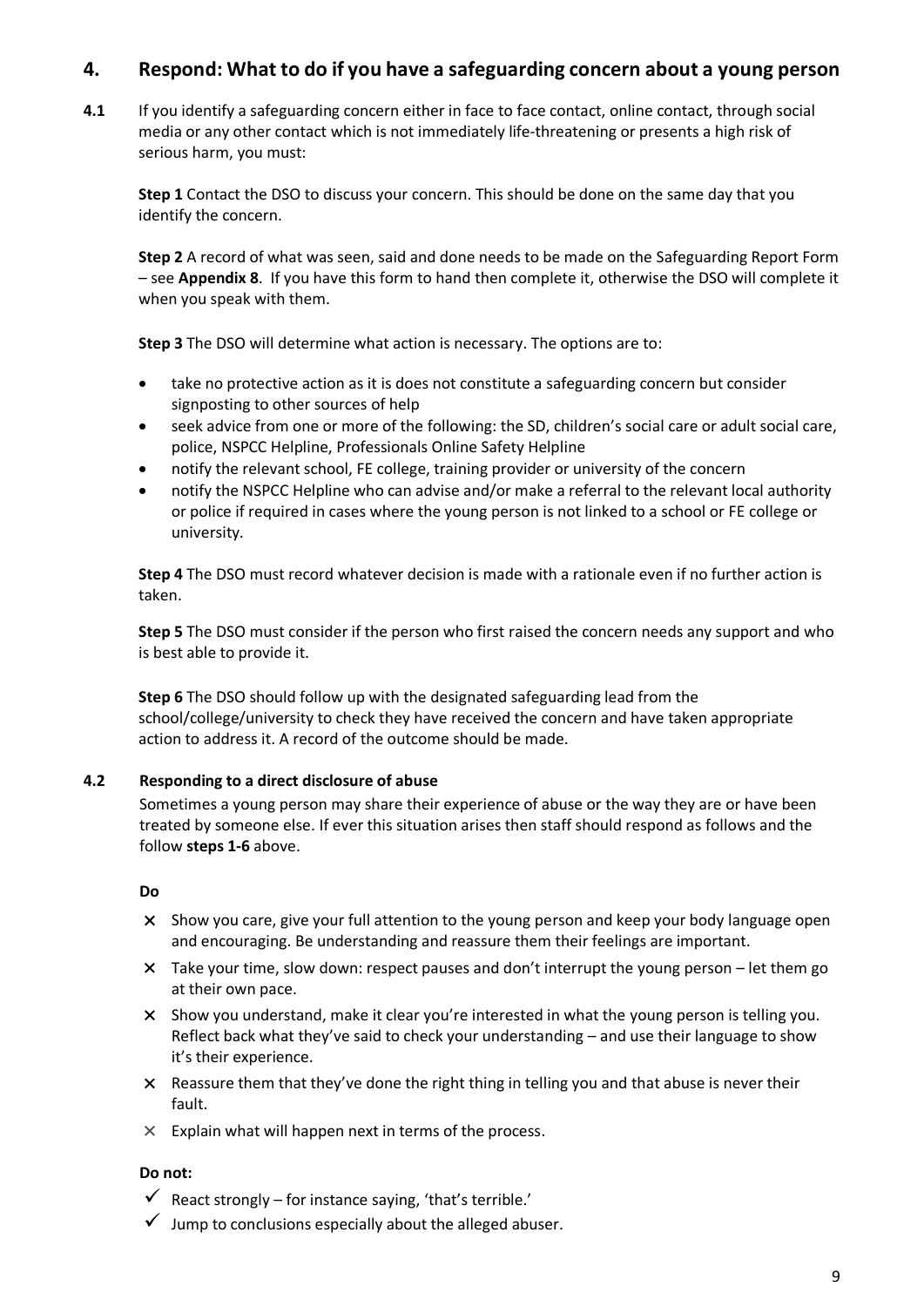- $\checkmark$  Tell them you can keep this a secret.
- $\checkmark$  Ask leading questions.
- $\checkmark$  Make promises you cannot keep.
- $\checkmark$  Stop them from speaking freely.
- $\checkmark$  Tell them to stop talking so that you can fetch a DSO.

#### **4.3 Responding to a child protection emergency**

In rare circumstances, if there is a life-threatening concern about a young person's safety arising from the information disclosed to you either face to face or online, for example where: a young person has expressed suicidal thoughts/intentions or intends to harm another person; could be subject of further abuse if they go home; has contact with a registered sex offender; being groomed into terrorism; a serious crime has been committed or a young person has been seriously injured.

In such circumstances, you should:

- Ring 999 and ask for the emergency service required police and/or ambulance.
- Inform the DSO afterwards.
- If the DSO is not available then inform the SD
- The procedures in **4.1** must then be followed by either the DSO or SD
- Alert the young person's family if appropriate otherwise this is the responsibility of the social worker/police/school/university

#### **4.4 Responding to peer to peer abuse and bullying**

Young people can harm each other for example there is evidence of domestic abuse in teenage relationships, sexual exploitation, exploitation in a gang context and serious online bullying. These types of harmful behaviours would need to be reported as any other safeguarding concern onto the DSO.

Bullying of a less serious nature between young people is prevalent and will need addressing if you identify it is happening. (See **Appendix 5** for types of bullying). This could involve speaking with the young person who has been bullied and the young person who has done the bullying. It may be necessary to notify the school, college or university safeguarding lead but this will depend on the nature of the bullying and its seriousness

Bullying behaviour should not be passed off as "banter" or as "part of growing up". It is important to be conscious that a young person who is engaging in bullying or abusive behaviour towards others may have been subject to abuse from others.

#### **4.5 Young person seems troubled**

If a young person says or hints that they may be worried about abuse or other issues that are upsetting them, give them the contact details for agencies that can help such as NSPCC Childline or The Mix. Make a record of having given such advice. **See list of support agencies**.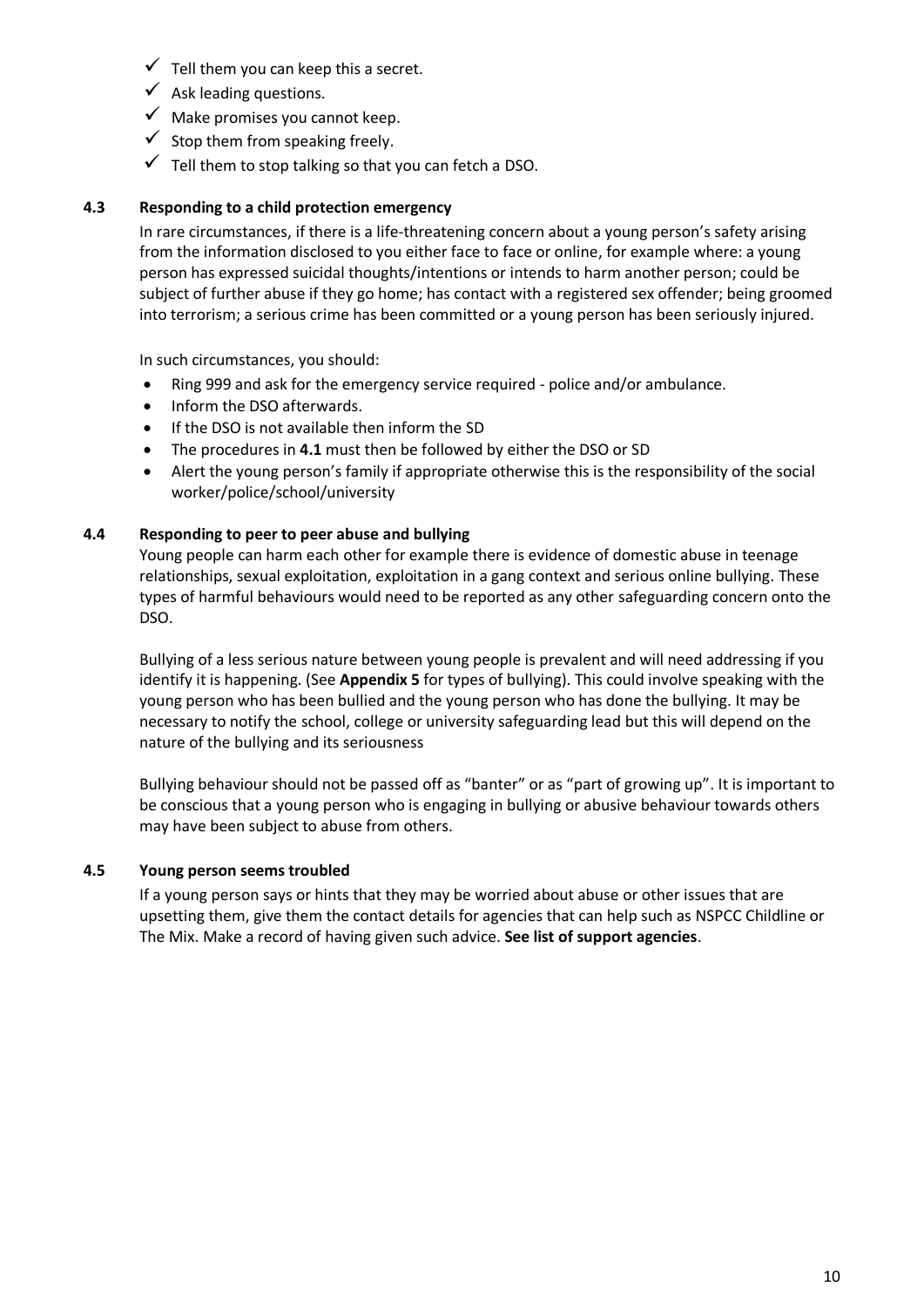## <span id="page-10-0"></span>**5. Information sharing, consent and confidentiality**

- **5.1** In general terms, people have a right to expect that their personal information is not shared with other organisations and that their consent is obtained before sharing.
- **5.2** NAS Media has a duty to share information with other agencies to safeguard young people in certain circumstances when it is in the public interest, i.e. when there is a concern about actual or possible abuse/neglect or if we believe a crime has been committed.

Whilst consent to share information should be sought where it is safe and appropriate to do so, information may be shared without consent if there is good reason to do so as it is lawful to share such information without consent for the purpose of safeguarding and promoting the welfare.

Any information that is shared will only be shared on a need to know basis and these decisions will be made by the DSO.

- $\checkmark$  Never promise the young person or staff member to keep information confidential when it is about safeguarding concerns or allegations.
- **5.3** Government advice<sup>3</sup> about when and how information can be shared is laid out in 'seven golden rules':
	- i. the General Data Protection Regulation 2016 (GDPR), Data Protection Act 2018 and human rights law are not barriers to justified information sharing, but provide a framework to ensure that personal information about individuals is shared appropriately.
	- ii. be open and honest with the individual (and/or their family) from the start about why, what, how and with whom information may be shared, and seek their agreement, unless it is unsafe or inappropriate to do so.
	- iii. seek advice from others including external agencies, if there is any doubt about sharing the information without disclosing the identity of the individual.
	- iv. where possible, share information with consent, and where possible, respect the wishes of those who do not consent to having their information shared. You may share information without consent if you consider on the facts presented that there is a lawful basis such as where safety may be at risk.
	- v. consider safety and well-being: base information sharing decisions on the safety and well-being of the individual and others who may be affected by their actions.
	- vi. necessary, proportionate, relevant, adequate, accurate, timely and secure: ensure that the information you share is necessary for the purpose for which you are sharing it, is shared only with those individuals who need to have it, is accurate and up-to-date, is shared in a timely fashion, and is shared securely.
	- vii. keep a record of your decision and the reasons for it whether it is to share information or not. If you decide to share, then record what you have shared, with whom and for what purpose.

<sup>3</sup> HM Government (2018) *Information sharing: Advice for practitioners providing safeguarding services to children, young people, parents and carers*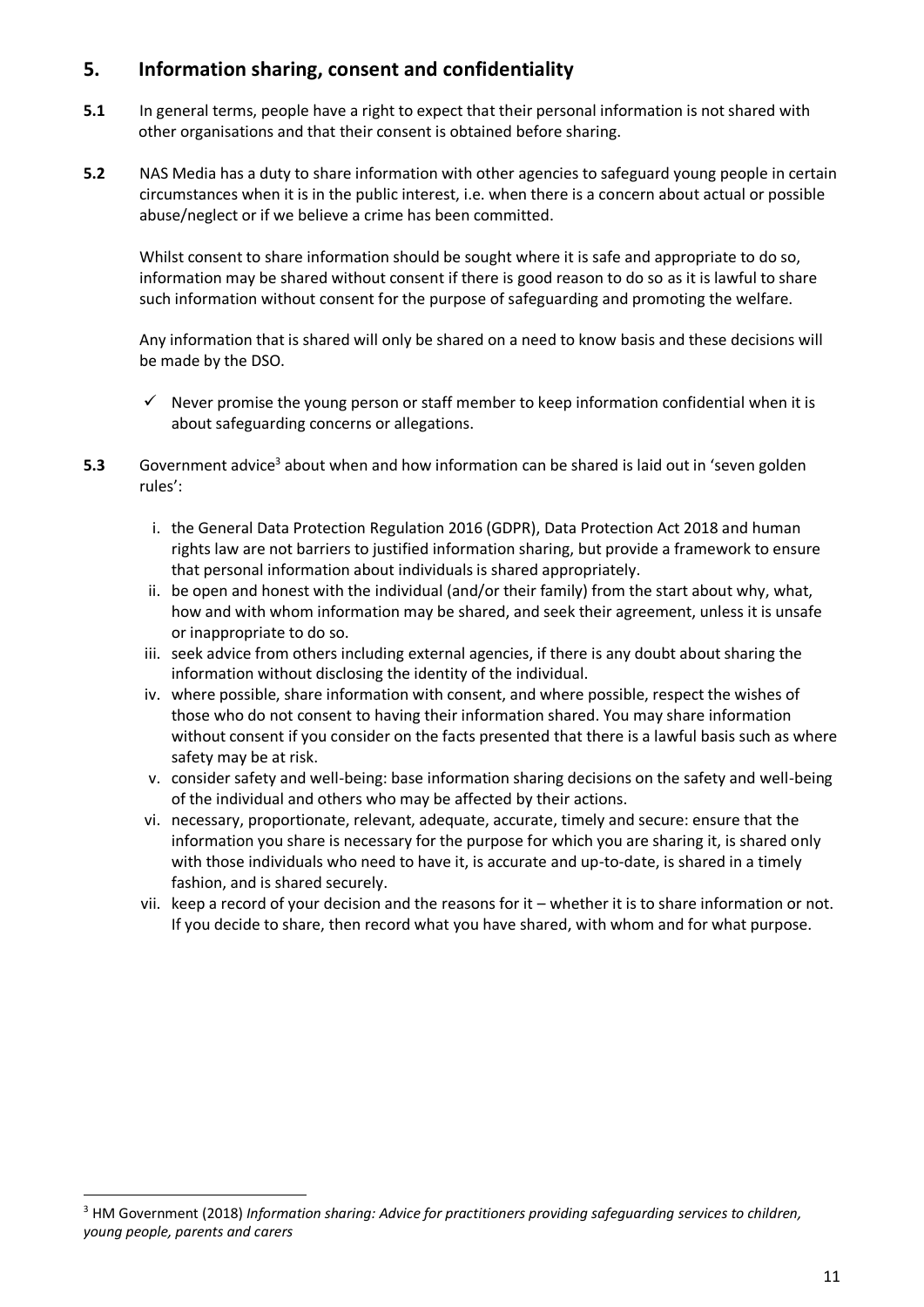## <span id="page-11-0"></span>**6. Respond and manage an allegation of abuse made against staff, contractors or customers**

#### **6.1 Application of the procedure**

NAS Media takes seriously all allegations of abuse made against staff members, including temporary or fixed term contractors, and will follow the defined processes outlined here. NAS Media recognises its duty of care to employees and will act to manage and minimise the stress inherent in the allegations process.

The allegations management procedure will be used in cases where it is alleged that a staff member, has:

- behaved in a way that has harmed a young person, or may have harmed a young person; or
- possibly committed a criminal offence against or related to a young person; or
- behaved towards a young person in a way that indicates that they would pose a risk of harm to young people; or
- behaved or may have behaved in a way that indicates they may not be suitable to work with young people.

#### **6.2 Identifying an allegation**

Allegations may arise in several ways, for example a report from a young person, a complaint from a parent/carer, or a concern raised by another adult. An allegation may concern someone's behaviour or actions within their job or a voluntary activity, or within their family or private life.

The concerns may be about any form of abuse or neglect. This will include concerns about inappropriate relationships between adults and children. For example:

- bullying behaviour
- aggression or physical assault
- a sexual relationship between a child aged 16 or 17 years with an adult in a position of trust with them, even if the relationship may appear to be consensual
- grooming, i.e. meeting a child under 16 with intent to commit a relevant offence (section 15 of the Sexual Offences Act 2003); or
- other behaviour that gives rise to concerns, such as possession of abusive images of children or inappropriate contact through texts or online, inappropriate messages, gifts or socialising with young people outside of work related activity
- concern about a colleague's posts on their personal social networks

If an allegation or concern arises about a staff member outside of their work for NAS Media, then this may present a risk to young people for whom the staff member is responsible and the general principles outlined in these procedures will apply.

If NAS Media is not the primary employer we will notify the primary employer of the person subject of the allegation and they will be responsible for the case management of the allegation.

#### **6.3 Roles and responsibilities**

Anyone who has concerns about, or has received an allegation about, the behaviour of a staff member, contractor or customer must report the concerns immediately to the SD. In their absence, or if a SD is the subject of the allegation, concerns must be reported to the DSO or the Finance and HR Manager.

If no safeguarding staff are available then report the allegation to the NSPCC Helpline and inform the DSO and SD of having done so as soon as possible afterwards.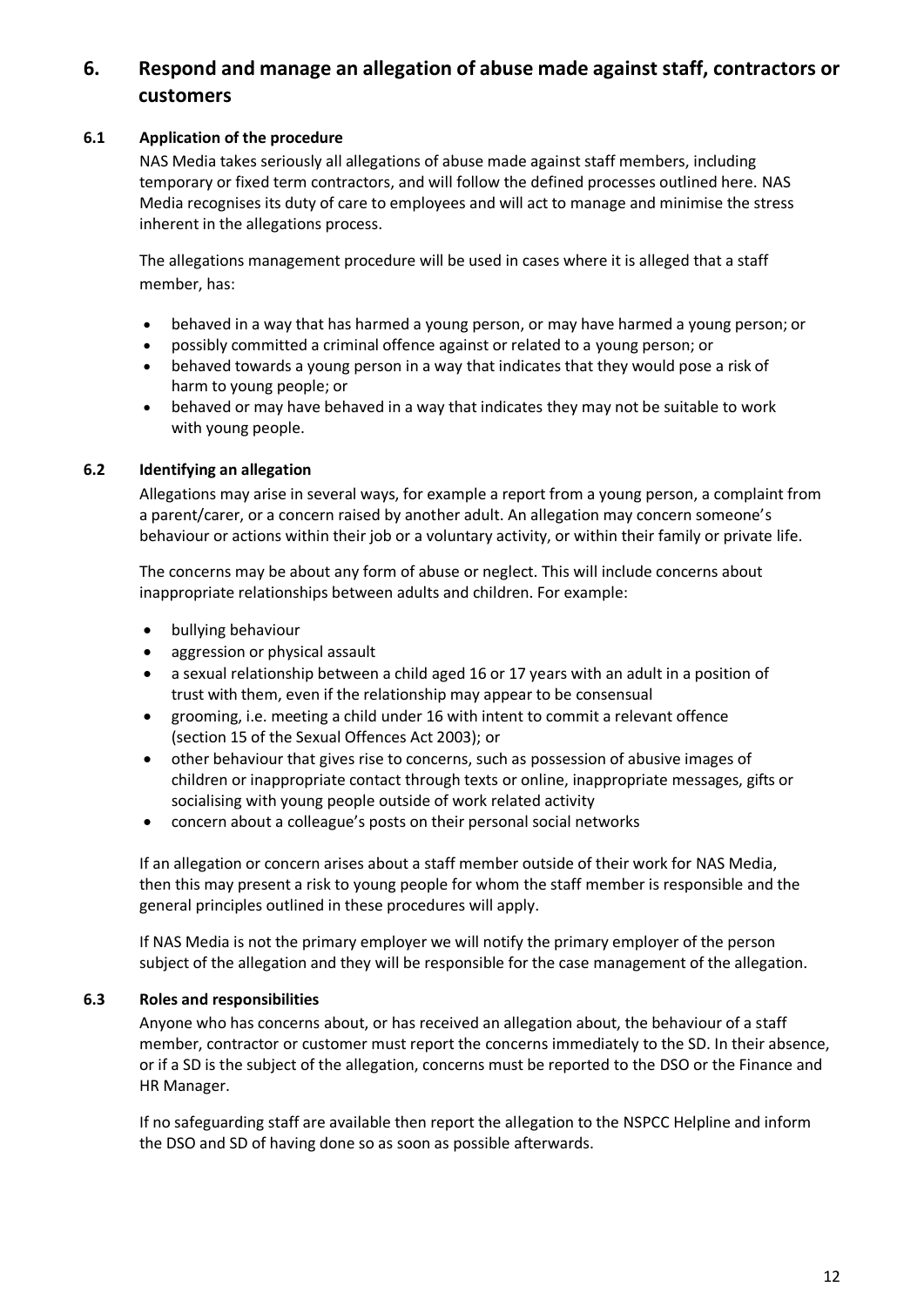#### **6.4 Initial action by the person noticing concerns or receiving an allegation first**

- Treat the matter seriously and keep an open mind.
- Do not make assumptions or offer alternative explanations.
- Do not investigate or ask leading questions, if seeking clarification.
- Do not promise confidentiality but give assurance that the information will only be shared on a need-to-know basis.
- Act quickly.
- Make a written record of the information. Where possible, record the exact words of the person making the allegation or the child's own words.
- Record the time, date and place and names of people present when the allegation was made or concerning behaviour was observed. Record the time, date and place of alleged incidents, persons present and what was said, if these were mentioned by the person making the allegation.
- Immediately report the matter to the SD

#### **6.5 Initial response by the SD**

- Obtain written details of the concern or allegation by the person reporting it and date it. Record any decisions made and the rationale. Complete the safeguarding report form – **see Appendix 8** if it has not already been done.
- Alert the Finance and HR Manager.
- Decide if any further clarifying information is needed or advice from a relevant authority.
- Decide if any equipment (e.g. lap top or mobile phone) needs to be removed from the individual, as it might hold evidence of online abuse, or if their access to NAS Media channels must be suspended.
- Contact the local authority designated officer (LADO)<sup>4</sup> immediately to report the allegation if it meets one or more of the criteria described in 6.1 or to consult with them if uncertain as to how to proceed. There is a need to distinguish between an allegation, a concern about poor practice or a complaint.
- Contact the police if it is thought a criminal offence has been committed including online abuse
- If the allegation requires immediate attention but is received out of hours, contact the children's social care Emergency Duty Team or the police and then inform the LADO as soon as possible thereafter.
- Refer allegations against a staff member who is no longer working at NAS Media to the police in the first instance and then inform the LADO.
- If the allegation does not meet the criteria described in **6.1**, then consider if the matter needs to be addressed through other employment processes.

#### **6.6 Further actions by the SD and the LADO**

- The SD and the LADO will consider the nature, content and context of the allegation and agree a course of action, including whether further information is needed. Many cases may well either not meet the criteria in **6.1**, or may do so without warranting consideration of either police investigation or enquiries by children's social care services. In these cases, local arrangements should be followed to resolve cases without delay.
- If the allegation is not demonstrably false and there is cause to suspect that a young person is suffering or likely to suffer significant harm, the LADO will refer the case to children's social care and ask them to convene a strategy meeting.
- The LADO will consult the police if a criminal offence may have been committed. If the threshold for significant harm is not reached but a police investigation may be needed, the LADO will immediately inform the police.

<sup>&</sup>lt;sup>4</sup> The LADO is involved in the overall management and oversight of individual cases (applies in England only). They will provide advice and guidance to the SD, liaise with the police and other agencies and monitor the progress of cases to ensure that they are dealt with as quickly as possible, consistent with a thorough and fair process.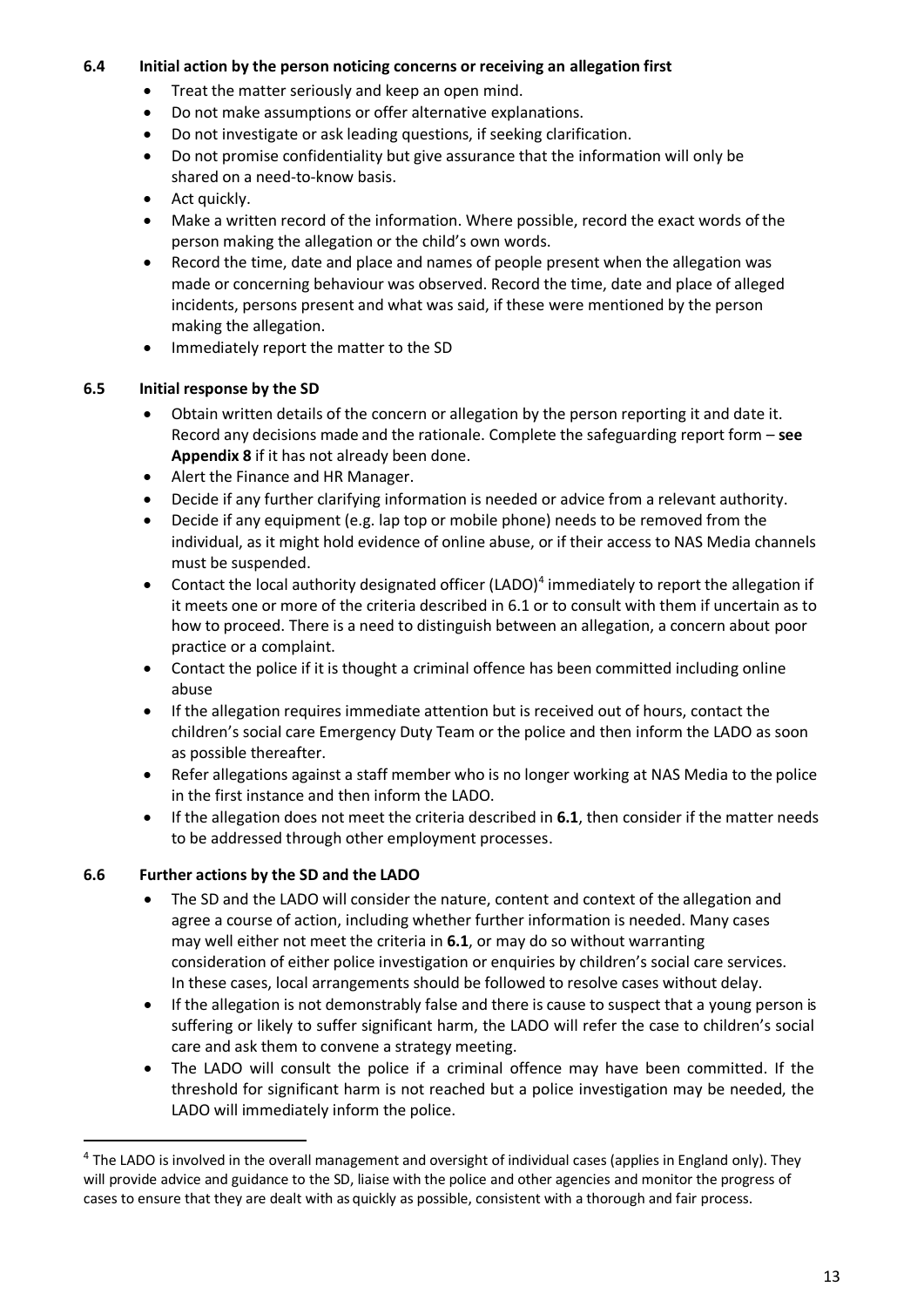- If an investigation by children's social care or the police is deemed as not necessary, the SD and the LADO will discuss the options open to the service depending on the nature of the allegation and the evidence available. This will range from taking no further action to dismissal or a decision not to use the staff member's services in the future.
- If the initial evaluation leads to no further action against the staff member concerned, the decision and justification should be recorded by both the SD and the LADO. Agreement should be reached on what information should be put in writing to the individual and what action should follow, including informing the person who made the allegation originally.

#### **6.7 Persons to be notified**

- After consultation with the LADO, the SD should inform the accused person about the allegation as soon as possible.
- However, if a strategy discussion is needed, or the police or children's social care need to be involved, the SD should not inform the accused person until those agencies have been consulted and have agreed what information can be disclosed to the individual.
- In principle, the SD should inform the young person's parents/ carers about the allegation (if they are under 18 years) if the allegation is against a known young person. The LADO should be consulted first to ensure that this will not impede any investigation or disciplinary process. In some cases, the parents/carers may need to be informed right away, e.g. if a person is injured and needs medical attention.

#### **6.8 Confidentiality**

- Every effort should be made to maintain confidentiality and guard against publicity while an allegation is being investigated. Information sharing should be restricted to those who need to know in order to protect the child concerned, carry out the enquiries and manage the disciplinary process, if applicable.
- The boundaries of confidentiality and information sharing equally apply to those involved in the internal crisis response processes.
- The SD should discuss with the LADO how best to manage speculation, leaks and gossip within the charity and the community at large, and press interest, if it arises.

#### **6.9 Supporting people**

- The SD together with children's social care and the police, if they are involved, will consider the impact on the young person concerned and provide support as appropriate. In some cases, there may be no known victim e.g. if the concern is about the distribution of obscene images of children.
- The SD or LADO will ensure that the child and family are kept informed of the progress of the investigation.
- The staff member who is the subject of the allegation will be advised to contact their union, professional association, or a colleague for support.
- The SD will appoint a named representative to keep the staff member updated on the progress of the investigation; this will continue during any police or children's social care investigation or disciplinary investigation.

#### **6.10 Managing risk during the investigation**

- The perceived level of risk during the investigation needs to be considered and managed. In some situations, the level of risk may require the staff member/ contractor not to be having contact with young people.
- Based on an assessment of risk, the SD and the Finance and HR Manager will determine what action to take with regards to the employment of the person – whether it is appropriate to suspend them, or redeploy them into another role without young person contact whilst the investigation is carried out. Suspension should not be the default position: an individual should be suspended only if there is no reasonable alternative.
- Decisions about risk are best made in a multi-agency forum such as the strategy discussion. The LADO will canvass the views of the agencies participating and inform the SD. However, only the employer has the power to redeploy or suspend.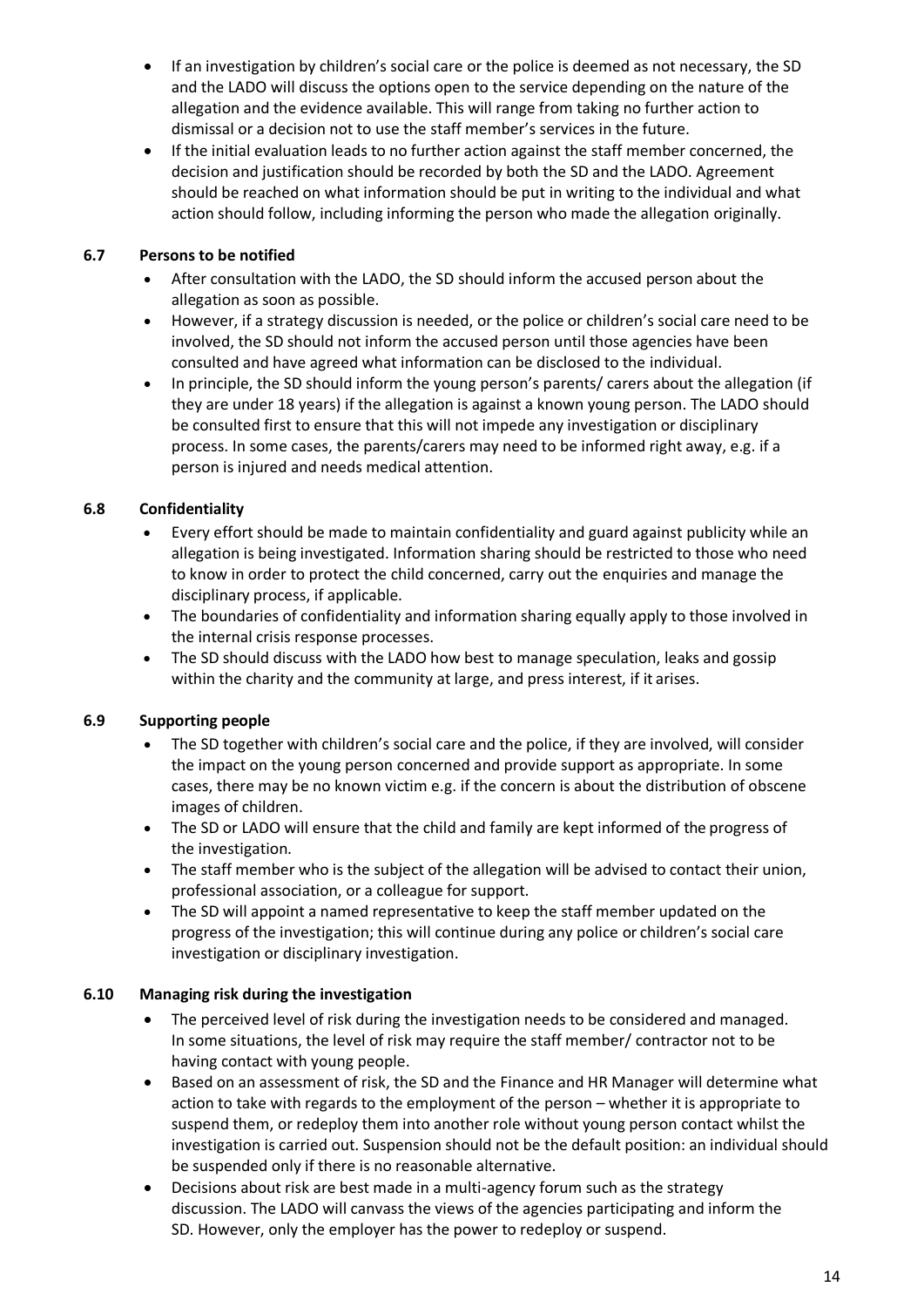- If immediate suspension is considered necessary, the rationale and justification for such a course of action should be agreed ad recorded by the SD and LADO. This should also include what alternatives to suspension have been considered and why they were rejected.
- Possible risks to the young person involved and any children in the accused staff member's home, work or community life will be evaluated and managed by children's social care and the police.

#### **6.11 Timescales**

- Cases will be resolved as quickly as possible, consistent with a thorough and fair investigation.
- It is expected that most cases should be resolved within one month and all but exceptional cases should be resolved within 12 months.
- However, the timing will depend on the nature, seriousness and complexity of the case and the right outcome is far more important than meeting timescales.
- Cases where it is immediately apparent that the allegation is unsubstantiated or malicious should be resolved within one week.
- The SD should discuss the timing of actions with the LADO for all allegations that do not require police involvement but for which there are child protection concerns.
- Disciplinary action should normally not be taken until the outcome of any external investigation has been completed.

#### **6.12 Resignations and compromise agreements**

- Every effort will be made to reach a conclusion to the case should the staff member refuse to cooperate, having been given a full opportunity to answer the allegation and make representation.
- Although it would not be possible to apply disciplinary sanctions if the period of notice expires before the conclusion of the investigation, the outcome of the disciplinary process will be recorded.
- NAS Media will not use 'compromise/settlement agreements' in respect of where there has been a safeguarding allegation, for example where the staff member agrees to resign provided that disciplinary action is not taken and that a future reference is agreed.

#### **6.13 Outcomes of an investigations**

The following categories should be used in recording the outcome:

- **Substantiated**  there is sufficient evidence to prove the allegation
- Malicious there is sufficient evidence to disprove the allegation and there has been a deliberate act to deceive
- **False** there is sufficient evidence to disprove the allegation
- **Unsubstantiated**  there is insufficient evidence to either prove or disprove the allegation. The term, therefore, does not imply guilt or innocence.
- **Unfounded**  there is no evidence or proper basis which supports the allegation being made

#### **6.14 Malicious or unsubstantiated allegations**

If an allegation is determined to be unsubstantiated or malicious, the LADO should refer the matter to children's social care services to determine whether the child needs services, or may have been abused by someone else.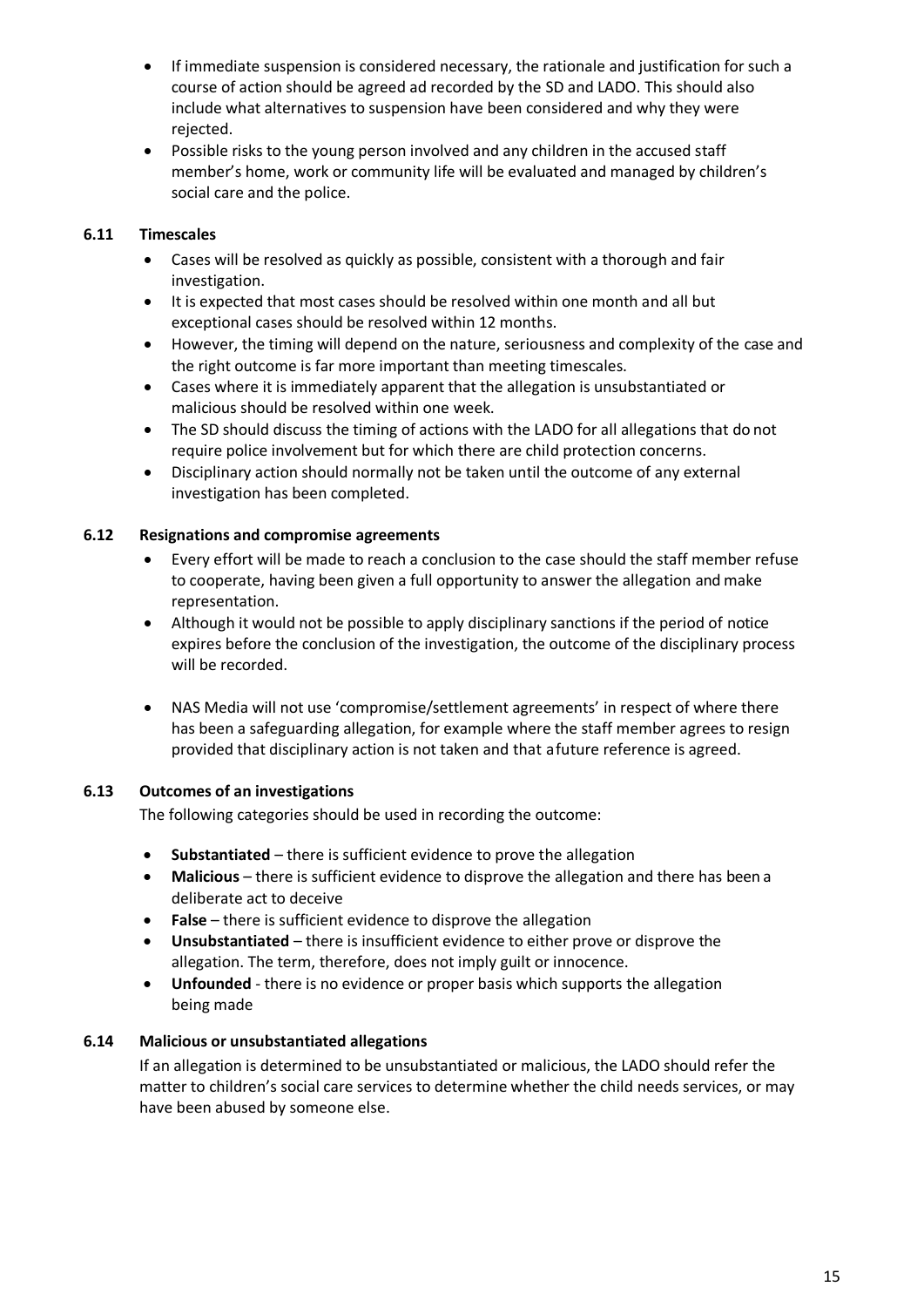#### **6.15 Disciplinary or suitability process and investigations**

The LADO, the SD and the Finance and HR Manager will discuss whether disciplinary action is appropriate in all cases where:

- it is clear at the outset, or decided by a strategy discussion, that a police investigation or section 47 enquiry is not necessary: or
- the police or the Crown Prosecution Service informs that the criminal investigation and subsequent trial is complete, or that an investigation is to be closed without charge, or prosecution is discontinued.

The discussion will consider any potential misconduct or gross misconduct by the staff member, and consider:

- the information provided by the police and children's social care
- the result of any investigation or trial; and
- the different standards of proof in disciplinary and criminal proceedings.

In the case of contractors, the LADO and the SD will work with the providing agency in deciding whether to continue using the person's services.

#### **6.16 Record keeping**

- The SD will keep a clear and comprehensive summary of the case record and provide a copy to the accused staff member. A copy of the record should also be given to the LADO.
- The record will include details of how the allegation was investigated and resolved and the decisions reached. It will be completed in collaboration with the LADO.
- Details of allegations that are found to be malicious should be removed from personnel records. However, for all other allegations, it is important that a clear and comprehensive summary of the allegation, details of how it was followed up and resolved, and a note of any action taken and decisions reached, is kept on the confidential personnel file of the accused, and a copy provided to the person concerned.

#### **6.17 References**

- If the allegation was proven to be malicious, false, or unsubstantiated, it will not be included in any employer references.
- A history of repeated concerns or allegations which have all been found to be malicious, false, or unsubstantiated will also not be included in any references.

#### **6.18 Notifying the Disclosure and Barring Service (DBS) or equivalent<sup>5</sup>**

The LADO will discuss with the SD and the Finance and HR Manager whether NAS Media needs to refer the staff member to the DBS (or equivalent in devolved nations), if the allegation is substantiated and the person is dismissed or the charity ceases to use the person's services, or the person resigns or ceases to provide their services.

- There is a legal requirement for employers to make a referral to the DBS where they think that an individual has engaged in conduct that harmed (or is likely to harm) a child; or if a person otherwise poses a risk of harm to a child; or
- if there is reason to believe that they have committed one of a few listed offences (as set out in the Safeguarding Vulnerable Groups Act 2006 (Prescribed Criteria and Miscellaneous Provisions) Regulations 2009), and have been removed from working in paid or unpaid regulated activity or would have been removed had they not left.

<sup>&</sup>lt;sup>5</sup> For the devolved nations notify: Wales - DBS Scotland - Disclosure Scotland Northern Ireland - AccessNI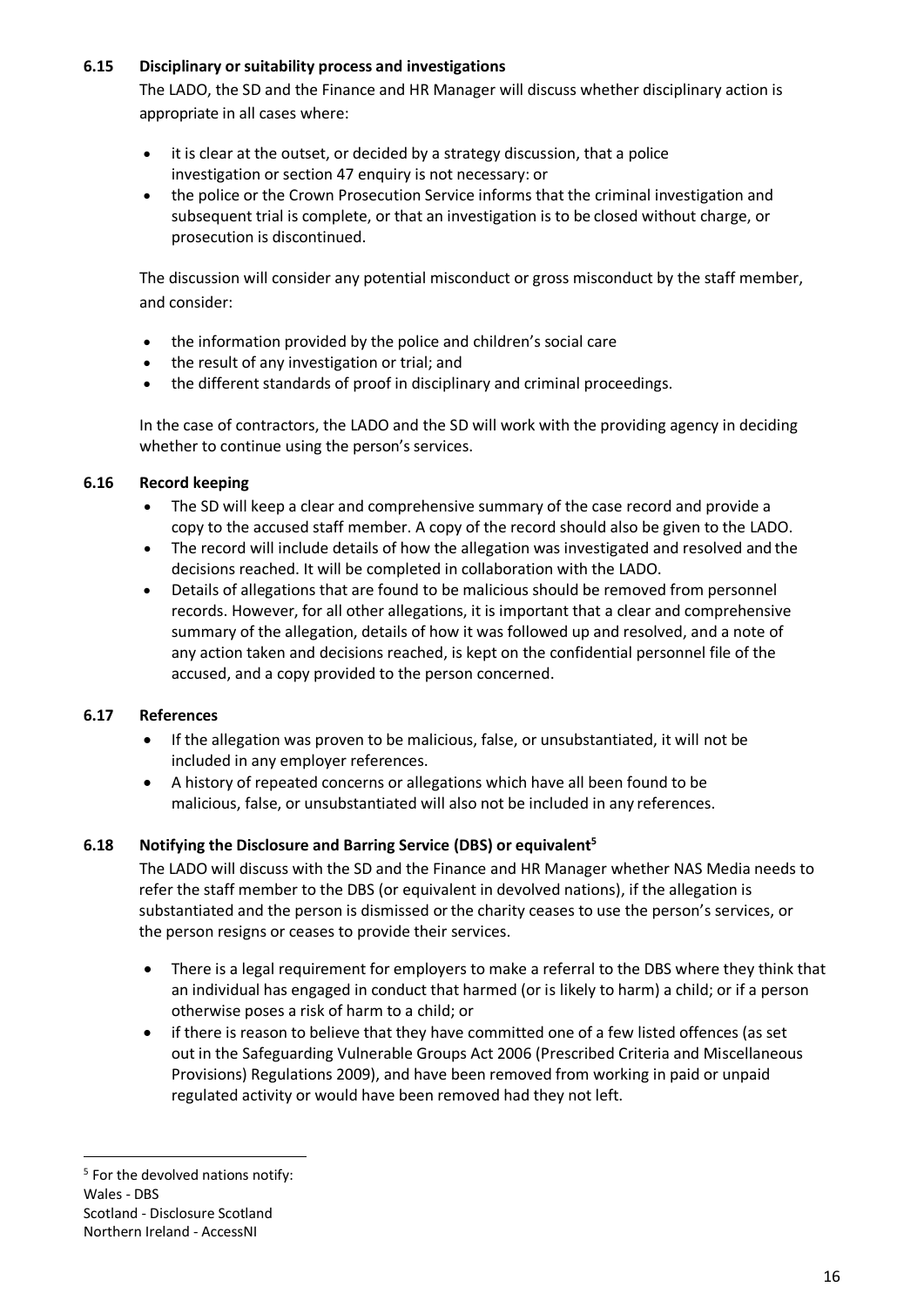#### **6.19 Learning lessons**

At the conclusion of a case in which an allegation is substantiated, the SD, the Finance and HR Manager and the LADO should review the circumstances of the case to determine whether any improvements could be made to NAS Media's procedures or practice to help prevent similar incidents in future.

#### **Additional considerations concerning online abuse images**

- **6.19.1** What to do if a member of staff/consultant is inadvertently exposed to child sexual abuse images whilst using the internet:
	- The URLs (webpage addresses) which contain the suspect images should be reported to the Internet Watch Foundation via [www.iwf.org.uk](https://www.iwf.org.uk/) - staff /consultants should refer to the DSO who will carry out the report. This is to avoid duplication – a key principle is that NAS Media must avoid sending actual copies of the images to the Internet Watch Foundation.
	- Any copies that exist of the image, for example in emails, should be deleted.
- **6.19.2** What to do if abusive images of children are found on NAS Media devices:
	- Staff must report what they have found to the DSO immediately
	- The URLs (webpage addresses) which contain the suspect images should be reported on to the Internet Watch Foundation via [www.iwf.org.uk](https://www.iwf.org.uk/) by the DSO. Copies of the actual images must not be sent to the Internet Watch Foundation.
	- DSO to contact the police regarding the images. If there is a doubt about whether the images are criminal, then a discussion will take place with the police regarding the best way for them to receive copies to determine whether they are criminal or not.
	- Discuss with the police what to do about the device that the images are on.
	- Quarantine the device in question and discuss with the police about checking for any other images on that device or any others.
	- If any copies of images need to be stored at the request of the police, then they should be stored securely where no one else has access to them.
	- Follow the allegations management procedures above in respect of who has been using the device.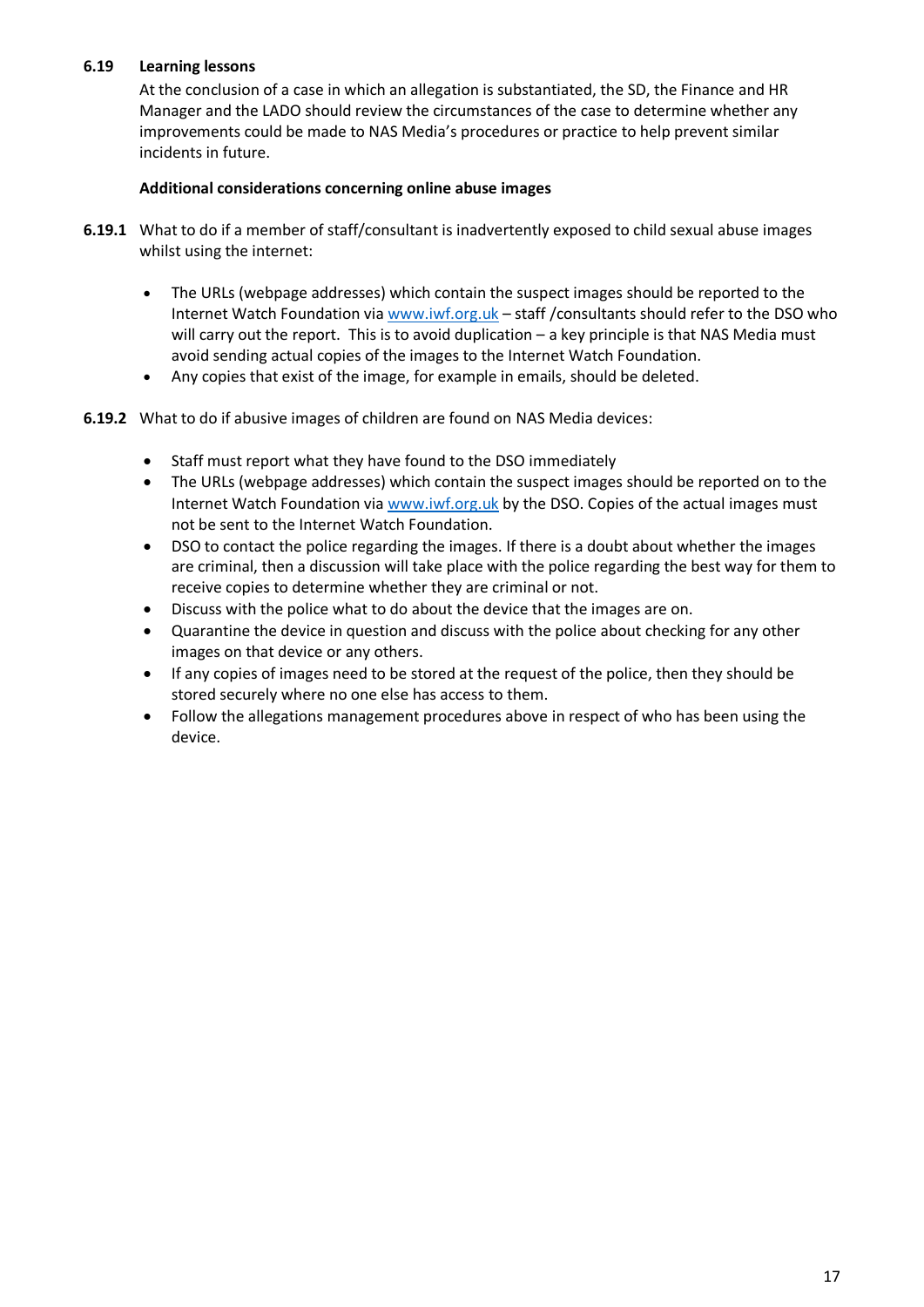## <span id="page-17-0"></span>**7. Recording, record keeping, retention and destruction**

#### **7.1 Purpose**

Good record keeping is an important part of our accountability and will help us in meeting our key responsibility to respond appropriately to safeguarding concerns or allegations. Records should be factual, accurate, relevant, up to date and auditable. Where opinions are included this must be made clear. Where people are referred to, they should be identified clearly by role.

#### **7.2 Storage**

Safeguarding records will be held in a locked filing cabinet for paper and password protected with restricted access on Company servers.

#### **7.3 The DSO and SD must:**

- record all consultations and decision-making regarding a safeguarding concern or allegation
- create a stand-alone file if one does not exist and keep it updated.

#### **7.4 Checklist for a good safeguarding record:**

- Structured and easily accessible
- Legible
- Clear, concise and precise
- Writer's meaning clearly conveyed and writer's name is included
- Includes all relevant information
- Free from jargon and abbreviations
- Separates fact from opinion and hearsay
- Decisions reached are clearly recorded
- Dated and timed.

#### **7.5 Records retention and destruction schedule**

NAS Media keeps safeguarding records for 5 years.

In the case of safeguarding allegations, a summary will be placed in the staff member's personnel file and kept until the person reaches retirement age or for a period of 10 years from the date of the allegation, if that is longer.

**7.6** Responsibility for the destruction of records lies with the SD.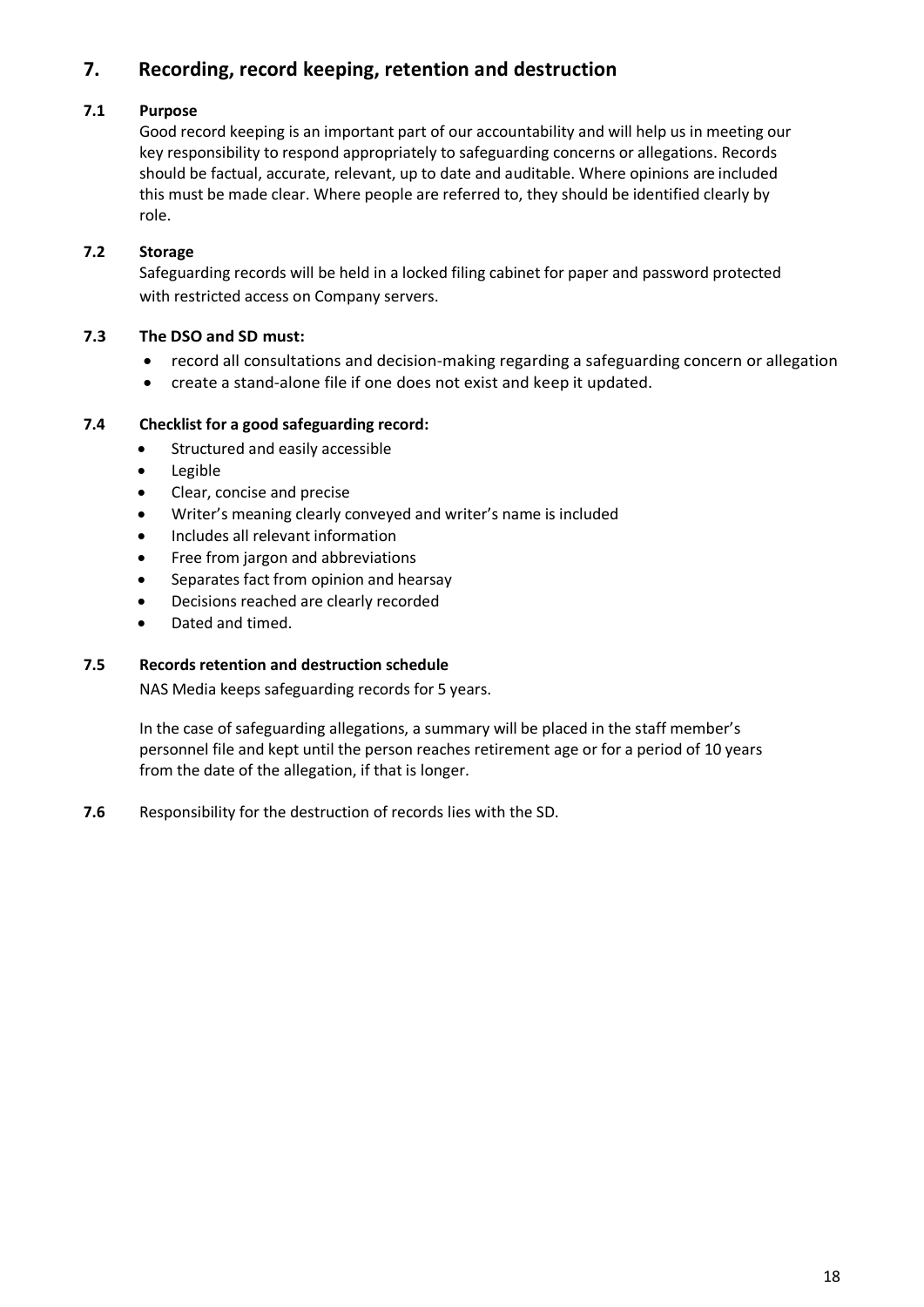## <span id="page-18-0"></span>**8. Escalation**

- **8.1** When NAS Media has made a referral out to either the police or social care and has followed it up, if NAS Media remain concerned then this can be escalated. Options include:
	- a formal letter to the local authority laying out the concerns, or
	- In each local authority area, there is a Local Children's Safeguarding Partnership (formerly called Local Safeguarding Children Boards) who is responsible for writing interagency child protection procedures. These procedures will explain how a matter can be escalated. There is an equivalent for adult social care too and the procedures are devised by the Adult Safeguarding Board.
- **8.2** If any staff member or volunteer considers that the DSO has not taken appropriate action to address a concern raised, they should raise the matter with SD. If still dissatisfied there is the option contacting Protect or the NSPCC Whistleblowing helpline.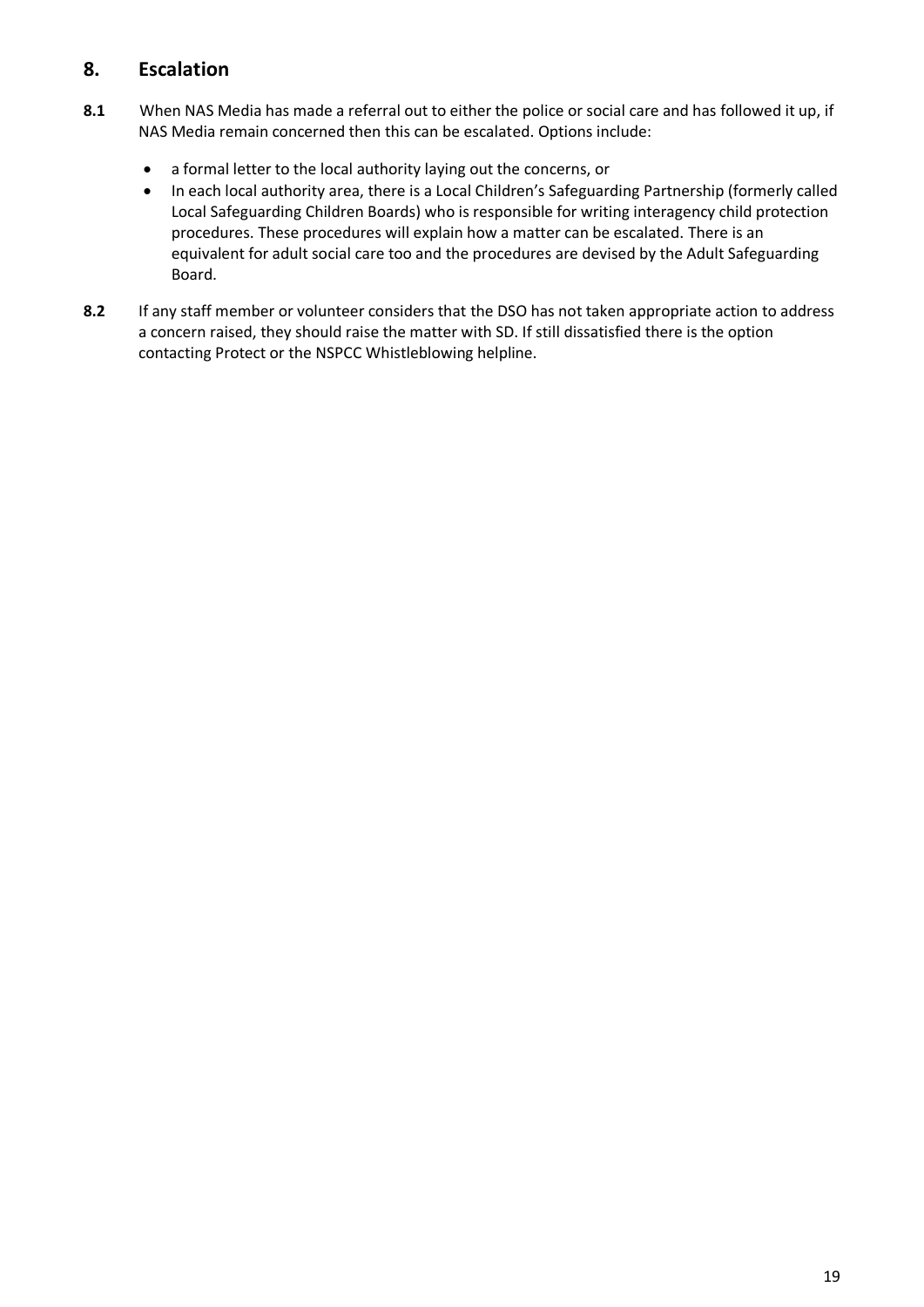## <span id="page-19-0"></span>**9. Working with third parties and partners**

- **9.1** NAS Media sometimes works with other partners to deliver an event. Whenever this work involves young people, there are safeguarding considerations to be addressed and the manager of the event is responsible for doing this. There is not a 'one size fits all' approach, rather thought needs to be given to:
	- the potential risks and identifying where responsibility lies for mitigating these risks
	- agreement about whose safeguarding policies, procedures and code of conduct apply

Such considerations should be discussed and documented at the planning stages of any event involving be it online or face to face. Advice and support with this can be sought from the SD or DSO.

**9.2** Where an organisation is going to deliver an event on behalf of NAS Media, it is important we check that they have their own safeguarding arrangements in place as part of the due diligence process for contracting.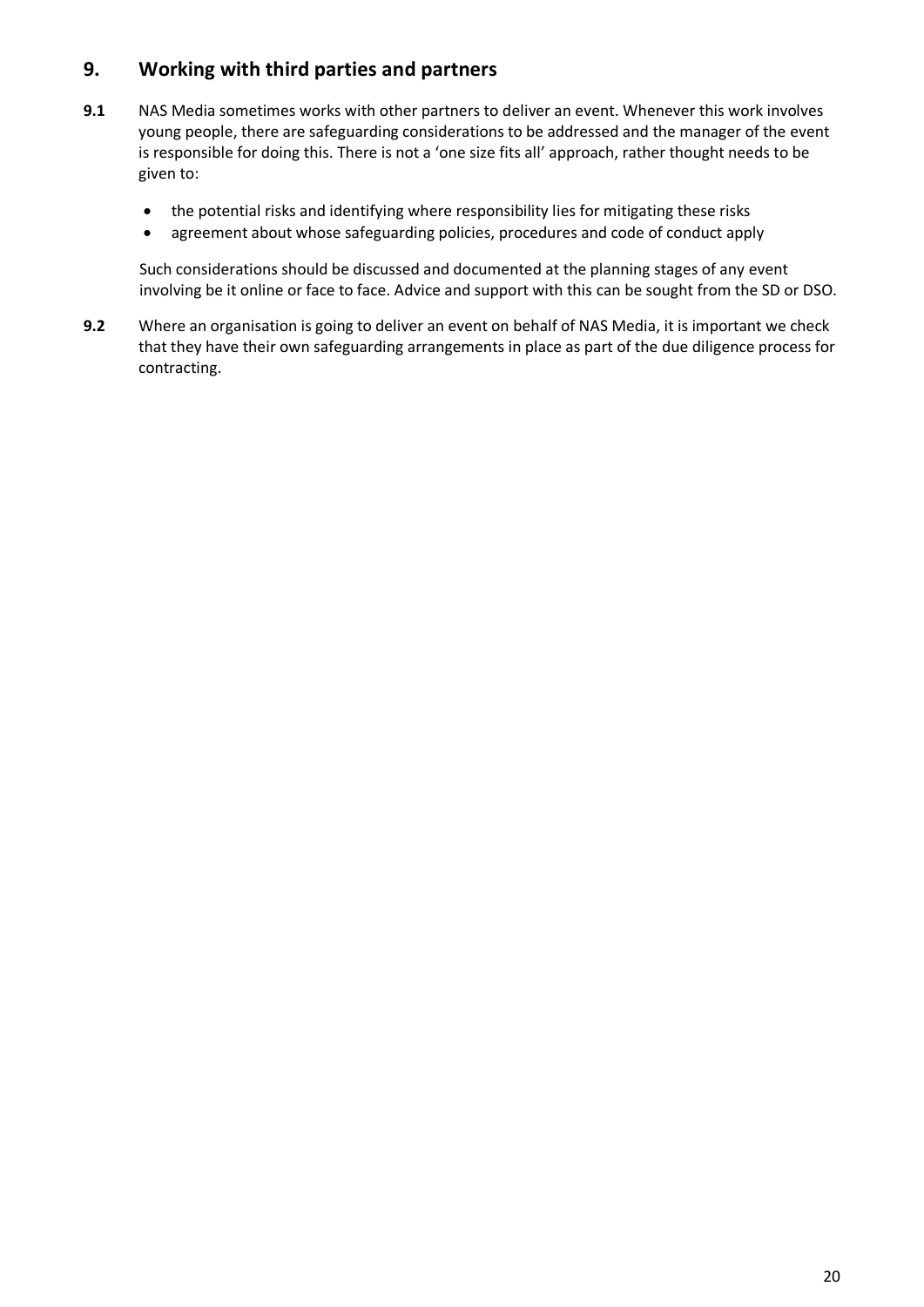## <span id="page-20-0"></span>**10. Use of Images Policy**

#### **10.1 Policy aims**

The aim of this policy is to ensure that any images (still or moving) of children or young people taken or used for NAS Media purposes are done in a manner that safeguards them and protects their dignity. This is consistent with the aims of the NAS Media Safeguarding Policy.

The purpose of this policy is to:

- Protect young people who engage with NAS Media
- Provide staff with overarching principles that guide our approach to safeguarding young people and the use of their images.

#### **10.2 Definitions**

A child is defined in law as anyone under the age of 18.

The term 'use of images' for the purpose of this policy refers to any means of capturing images of children or young people, whether still, moving or live streaming, whether held in hard copy or digital format and where these may be used for commercial (used to sell a product, promote something, or raise money for a cause) or editorial (used to illustrate an article, story or educational text) purposes in order to further the aims of NAS Media's marketing activities.

Images of a person constitute 'personal data' and therefore data protection legislation and regulations apply. At the same time images provide valuable evidence of the work that NAS Media is doing and therefore 'tell a story' which is beyond the image of the individual.

#### **10.3 Legal framework:**

- Data Protection Act 2018
- General Data Protection Regulation 2018
- United Nations Convention on the Rights of the Child 1991

#### **10.4 Policy statement**

NAS Media takes and uses images of young people for a variety of purposes to fulfil its aims and objectives. Images may be captured by those working for, or on behalf of, NAS Media. These images may be used in print or online and retained both as hard copies or digitally.

Most occasions when people take photographs or film of young people are valid and do not provide any cause for concern. Unfortunately, there are occasions when this is not the case. A policy on the use of images is required because of the potential risks associated with photographing or filming young people:

- Young people may be identifiable and therefore could be traced by someone who intends to harm them in some way using facial recognition software. Contact may be made with a view to facilitate abuse or to bully/troll them because of their views;
- There may be direct and indirect risks when images are shared online or in print with personal information attached to them;
- There could be legal restrictions in place to prevent a young person from being identified to protect them e.g. if a child is in local authority care or if they have been adopted;
- The images may be inappropriate or undignified;
- Photos and film can be edited to create illegal content including child abuse images;
- Images may be collected and shared.

Given the potential harm that the misuse of images could bring to young people it is essential to minimise the risks by having appropriate safeguards in place.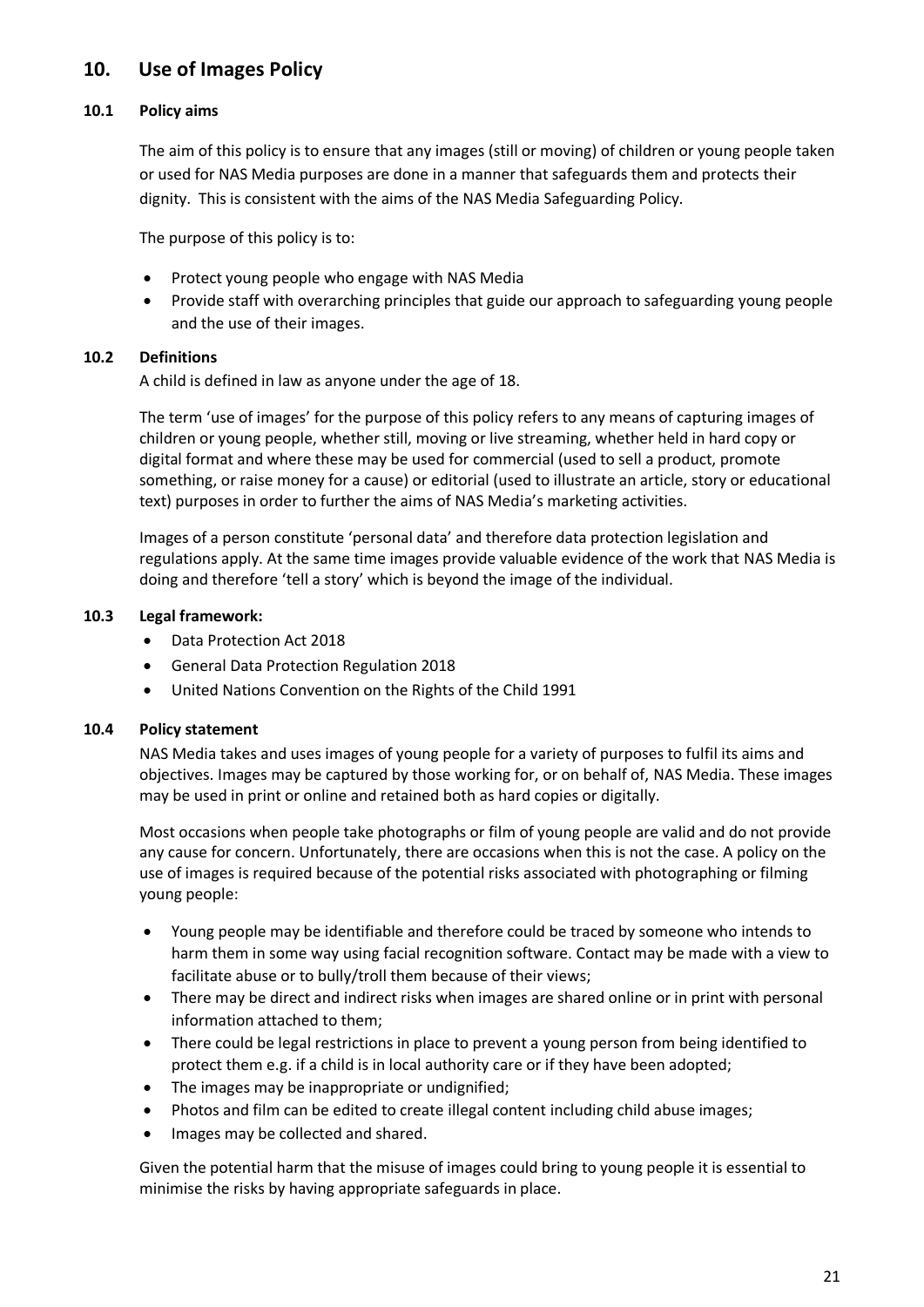The General Data Protection Regulation 2018 (GDPR) explicitly states that children's personal data merits specific protection because they may be less aware of the risks involved in using their data. The GDPR allows for the processing of personal data on the basis of consent:

- The right to be informed (articles 13 and 14). You must be clear about the context of how any images are going to be used.
- **The right to access** (article 15). Individuals have the right to access their personal data on request, and receive confirmation about how it's being used.
- **The right to erasure** (article 17). Individuals have the right to request their images be removed from websites, social media or future versions of printed materials.
- **The right to object** (article 21) Individuals have the right to object, on grounds relating to their situation, at any time to processing of personal data concerning them unless the data controller demonstrates compelling legitimate grounds for the processing which override the interests, rights and freedoms of the data subject or for the establishment, exercise or defense of legal claims.

#### **10.5 Informing and gaining consent - individuals and small groups**

When taking images of **individuals or small groups where people may be identified** it is essential to obtain explicit written consent of all those featured. This includes any NAS Media staff. The best way to achieve this is via the Consent Form for Photography, Film and Interviews (**Appendix 12**). This must be signed by a parent or legal guardian. It should include clear information about how the images will be used and where, will they be shared with any other organisation, how long they will be retained for and who to contact if consent is being withdrawn.

We expect the following in terms of obtaining written consent:

- For those aged 0 up to 13 years: a parent/guardian must consent (however, it is still important for them to check the child agrees to their image being taken and used)
- For those aged 13 up to 18 years: a parent/guardian and the young person must consent

Consent will only be valid if it is freely and explicitly given, documented and you do not create or use images for any other purpose than the one for which consent was given. It is imperative that children and young people are not put under pressure by anyone from NAS Media or anyone else acting on our behalf to be photographed or filmed.

*In schools.* If you are working in schools or colleges and you want to take photographs or film then you must ensure that written consent has been obtained and have this confirmed in writing by the school or college prior to the visit taking place and before any photographs or films are taken and used. If the school offers to take photographs and pass them onto NAS Media then clarification must be sought from the school as to how the images or film can be used (this will depend on the terms contained within their own policy and release form) and that parental consent has already been granted.

*Managing those where there is no consent.* Where consent has not been obtained there should be a system in place for identifying those not to be photographed or filmed for example by the wearing of a coloured spot or lanyard, a position which hides the face, moving out of view etc.

*Withdrawal of consent.* Anyone who consents to NAS Media taking their image in any form needs to be informed about how they can ask for that image to be destroyed and not included in any future publication. To do this they would need to contact the DSO who will then action this request. Of course, NAS Media cannot be responsible for how others use images once published and nor would we be able to give any guarantee that we can withdraw published images (particularly those in print) even if consent for them is subsequently withdrawn. We can however, confirm when we will stop using the image if consent is withdrawn.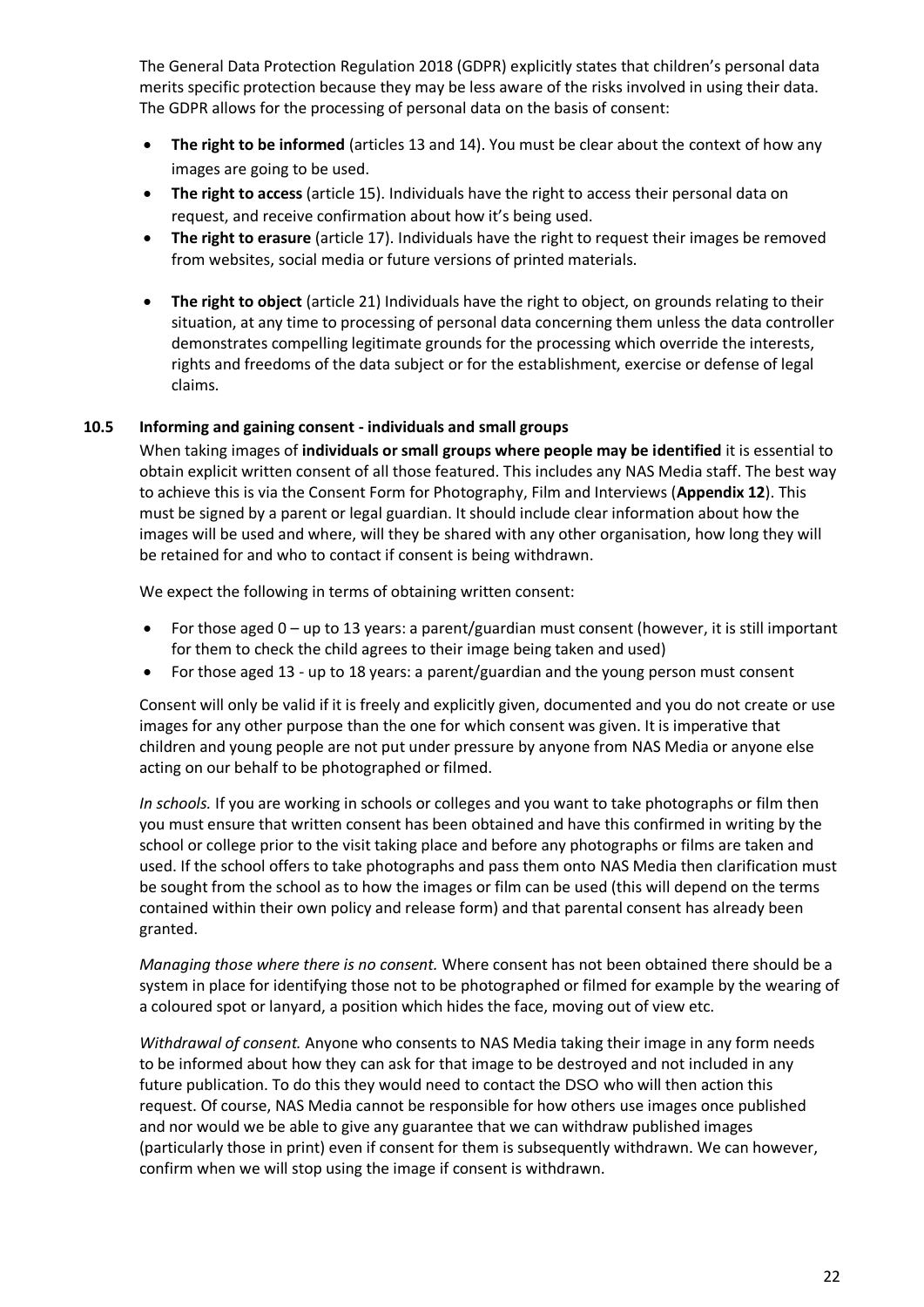#### **10.6 Informing and gaining consent - crowd scenes**

It is not necessary to gain consent from young people involved in a crowd scene where adults and children cannot be identified. Signage at the event will indicate that photographs are being taken and what to do if they want to be excluded

If you are filming events such as public events or even just people on the street then you must, if safe to do so, make every effort to make individuals aware of your presence and obtain consents. If this is not possible then please assess the risks of filming without consent and report back to your commissioner/lead on the shoot/line manager who will decide the level of risk and whether or not to use the content.

#### **10.7 Taking and using images**

NAS Media expects that in taking any images these best practice guidelines are followed by ourselves or commissioned photographer:

- Images should be taken which are respectful and dignified
- Only take and use images of young people in suitable clothing to reduce the risk of inappropriate use
- Consider if there are images in the background which could locate a young person or symbols they are wearing (e.g. school uniform) that might locate them
- It is safer not to put the young person's full name with the image or use only the first name. If it is thought necessary to use the full name with the image then consent must have been sought for this to happen. The same restrictions apply to tagging images posted online.
- Do not take images of young people engaged in private activities e.g. washing, bathing, dressing, getting changed etc
- Do not take images of young people behaving recklessly or dangerously

#### **10.8 Capturing, editing and storage**

Under the GDPR there needs to be a process that helps us to find and delete personal data (including photographs) at a later date and this is a part of managing NAS Media's digital assets. This requires us to have a system for labelling the content and being able to locate it should it be necessary.

Each Consent Form for Photography, Film and Interviews must be kept in a secure manner and password protected as this is personal data so its storage must comply with data protection requirements. Rather than store hard copies of the release form, these should be scanned electronically. It is best practice to keep the Photography and Filming Release forms separate from the images/film but with cross reference to it.

All photographs and films once taken on a NAS Media device should be uploaded to a NAS Media laptop or server and deleted from mobile devices. Images should not be stored on unencrypted portable equipment such as laptops, memory sticks and mobile phones. Care should also be taken when images are being transported on any equipment or as hard copies.

All images and films need to be stored securely with restricted access to them so that no one can accidentally use them without being clear who they belong to and the context in which they may be used. Any printed photographs should be stored in a locked cabinet at a secure site with restricted access to them.

Digital photographs and film should be stored on the NAS Media's database (not hard drives or mobile devices) and only accessible by individuals with appropriate access rights.

#### **10.9 Retention and Destruction**

Photographs and film should be destroyed once used for the specified purpose. They can only be retained for the period specified in the Consent Form for Photography, Film and Interviews. Once the retention period has been reached then photographs or film should to be destroyed/deleted unless further consent has been obtained to keep them for longer. The process for destroying photographs/film is as follows unless they are being retained for our organisational archive: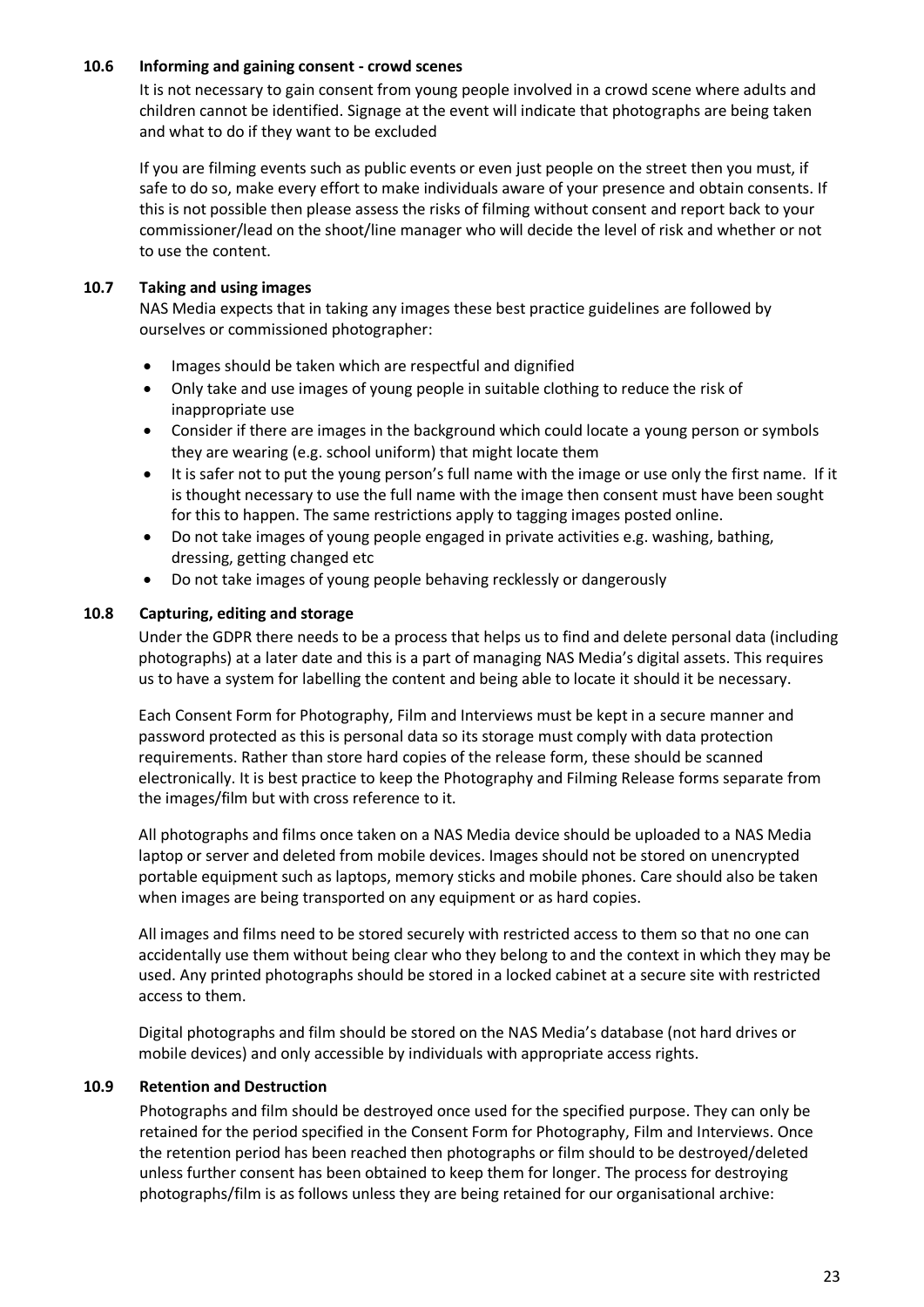- Hard copies of photographs should be placed in confidential waste for destruction or shredded.
- Digital images should be deleted
- Photography or film of no use should be removed at source or in any copies when no longer needed.
- A record of destruction should be made wherever possible.

Responsibility for ensuring destruction happens lies with the SD.

#### **10.10 Equipment**

Images/film may be taken using a range of equipment including cameras, mobile phones, laptops and notebooks. Wherever it is possible, equipment owned by NAS Media must be used. If personal equipment has to be used then all photographs or film should be uploaded onto a NAS Media server or laptop. These images should not be stored on any mobile phones or shared with anyone other than for the purpose specified.

#### **10.11 Existing images**

If existing photographs (those taken before the date of this policy) are not going to be used for the purpose for which they were originally taken, the holder is responsible for endeavouring to contact the subject to gain consent for further use. Where there is uncertainty, a risk assessment should be undertaken specifically focusing on measurable harm and distress and a record made of any decision taken to use the images/film with a rationale.

#### **10.12 Use of external photographer**

There are times when we sub contract with a photographer to take photographs or film on behalf of NAS Media. In such instances, the contract must include our expectations about safeguarding young people as per this policy and our Safeguarding Code of Conduct and copyright arrangements.

#### **10.13 Safeguarding concerns**

If anyone has a concern about the taking and using of images and film that is inappropriate or harmful to young people then follow the NAS Media Safeguarding Policy and Procedures.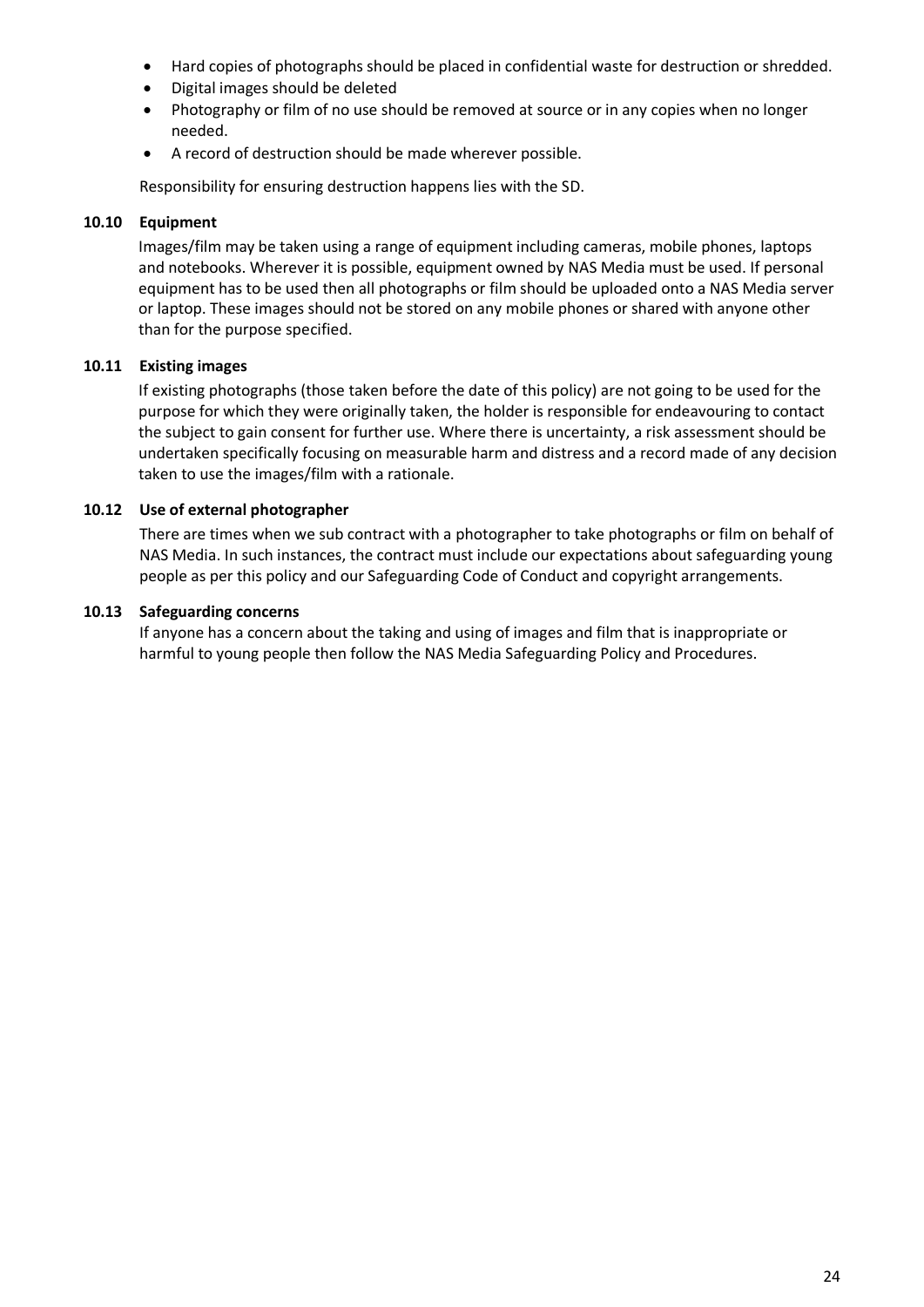## <span id="page-24-0"></span>**Appendix 1: Underpinning legislation and guidance**

United Nations Convention on the Rights of the Child 1991

Protection of Children Act 1978 Children Act 1989 and 2004 Sexual Offences Act 2003 Female Genital Mutilation Act 2003 Safeguarding Vulnerable Groups Act 2006 Protection of Freedoms Act 2012 [Communications Act 2003](http://www.legislation.gov.uk/ukpga/2003/21/contents) [Malicious Communications Act 1988](http://www.legislation.gov.uk/ukpga/1988/27/contents) Counter Terrorism and Security Act 2015 Serious Crime Act 2015 Modern Slavery Act 2015 Defamation Act 2013 [Digital Economy Act 2017](http://www.legislation.gov.uk/ukpga/2017/30/contents) Data Protection Act 2018, GDPR 2018 Privacy and Electronic Communications Regulations (PECR) HM Government (2018) Working Together to Safeguard Children Voyeurism Act 2019 Communications Act 2003 Malicious Communications Act 1988

Social Services and Well-being (Wales) Act 2014, Working Together to Safeguard People, Volume 1, 2014 Wales Accord on the Sharing of Personal Information (WASPI) 2013 Wales Safeguarding Procedures 2019 Well-being of Future Generations (Wales) Act 2015

Children and Young People (Scotland) Act 2014 National Guidance for Child Protection in Scotland (Scottish Government 2014) Getting It Right for Every Child (Scottish Government 2015)

The Children (Northern Ireland) Order 1995 Co-operating to Safeguard Children and Young People in Norther Ireland 2017 [Malicious Communications \(Northern Ireland\) Order 1988](http://www.legislation.gov.uk/nisi/1988/1849/contents) Safeguarding Board Northern Ireland Core Policy and Procedures 2018 Criminal Law Act 1967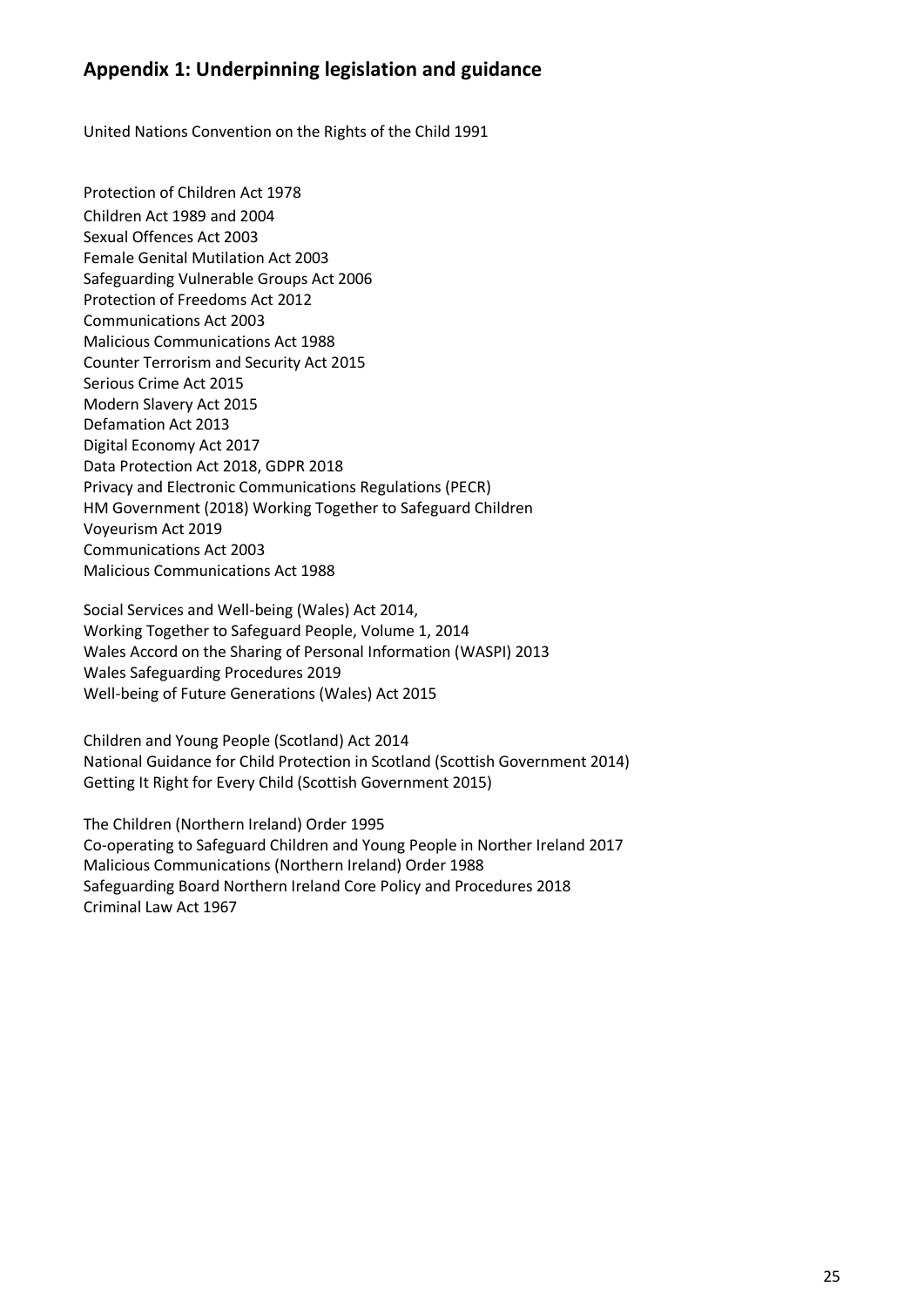## <span id="page-25-0"></span>**Appendix 2: Defining child abuse and neglect**

There are four categories of harm<sup>6</sup> although often children may suffer more than one type of harm.

**1. Physical abuse** may involve hitting, shaking, throwing, poisoning, burning or scalding, drowning, suffocating, or otherwise causing physical harm to a child. Physical harm may also be caused when a parent or carer fabricates the symptoms of, or deliberately induces illness in a child.

**2. Emotional abuse** is the persistent emotional maltreatment of a child such as to cause severe and persistent adverse effects on the child's emotional development. It may involve conveying to children that they are worthless and unloved, inadequate, or valued only insofar as they meet the needs of another person. It may include:

- not giving the child opportunities to express their views;
- deliberately silencing them, 'making fun' of what they say or how they communicate;
- age or developmentally inappropriate expectations being imposed on children. These may include interactions that are beyond the child's developmental capability, as well as overprotection and limitation of exploration and learning, or preventing the child participating in normal social interaction;
- seeing or hearing the ill-treatment of another;
- serious bullying (including cyber bullying), causing children frequently to feel frightened or in danger, or the exploitation or corruption of children.

Some level of emotional abuse is involved in all types of maltreatment of a child, though it may occur alone.

**3. Sexual abuse and exploitation** involves forcing or enticing a child or young person to take part in sexual activities, not necessarily involving a high level of violence, whether or not the child is aware of what is happening. The activities may involve:

- physical contact, including assault by penetration (for example rape or oral sex) or non-penetrative acts, such as masturbation, kissing, rubbing and touching outside of clothing.
- non-contact activities, such as involving children in looking at, or in the production of, sexual images, watching sexual activities, encouraging children to behave in sexually inappropriate ways, or grooming a child in preparation for abuse (including via the internet).

Sexual abuse can take place online, and technology can be used to facilitate offline abuse. Sexual abuse is not solely perpetrated by adult males. Women can also commit acts of sexual abuse, as can other children.

*Child sexual exploitation* is a form of child sexual abuse. It occurs when an individual or group takes advantage of an imbalance of power to coerce, manipulate or deceive a child or young person under the age of 18 years into sexual activity (a) in exchange for something the victim needs or wants, and/or (b) for financial advantage or increased status of the perpetrator or facilitator. The victim may have been sexually exploited even if the sexual activity appears consensual. Child sexual exploitation does not always involve physical contact; it can also occur using technology.

**4. Neglect** is the persistent failure to meet a child's basic physical and/or psychological needs, likely to result in the serious impairment of the child's health or development. Neglect may occur during pregnancy because of maternal substance abuse. Once a child is born neglect may involve a parent or carer failing to:

- provide adequate food, clothing, and shelter (including exclusion from home or abandonment);
- protect a child from physical harm or danger;
- ensure adequate supervision (including the use of inadequate care-givers);
- ensure access to appropriate medical care or treatment.

Neglect can also include neglect of, or unresponsiveness to, a child's basic emotional needs.

<sup>6</sup> HM Government (2018) [Working together to safeguarding children](http://www.workingtogetheronline.co.uk/)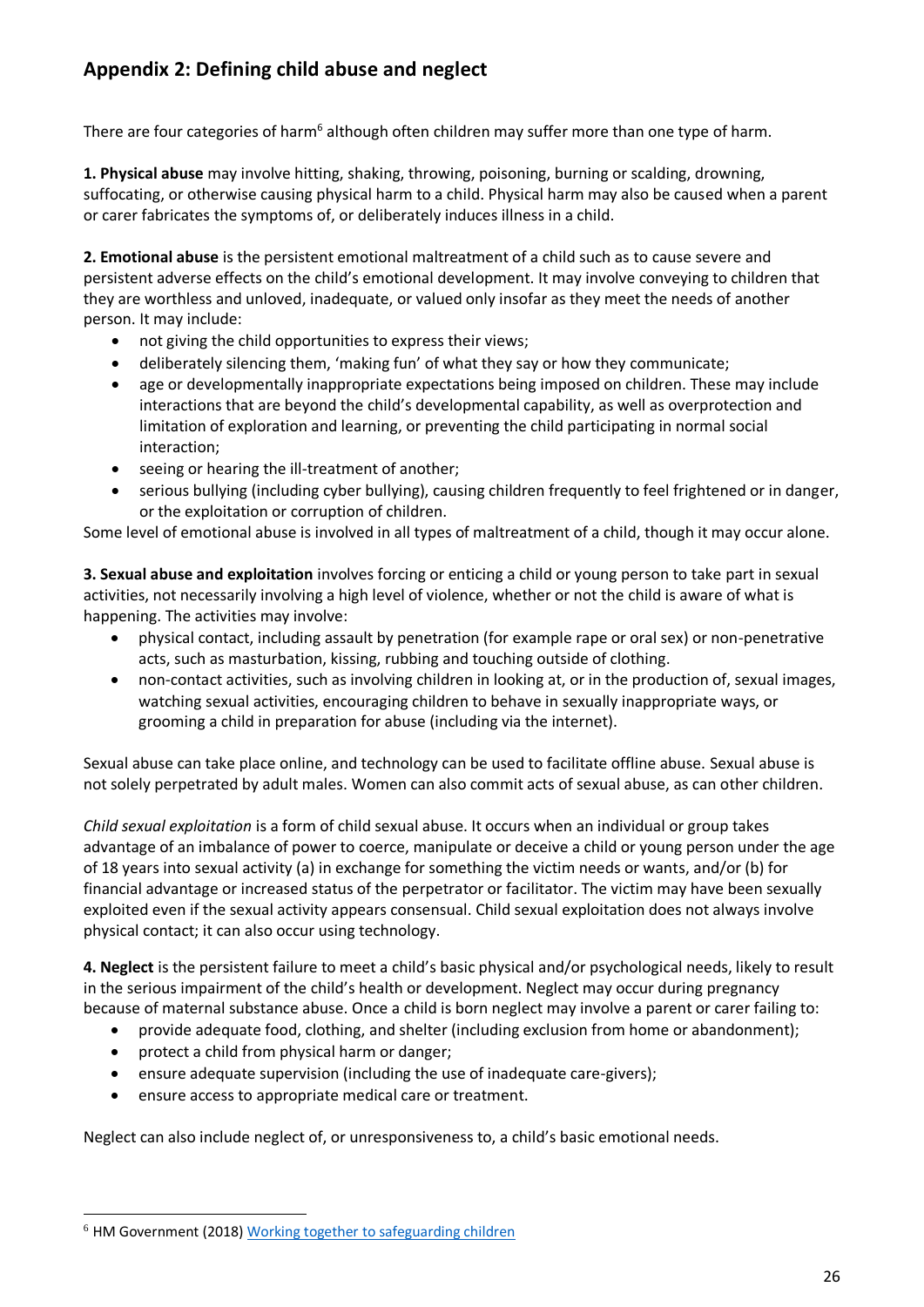## <span id="page-26-0"></span>**Appendix 3: Types and indicators of child abuse and neglect**

| <b>Physical abuse</b><br>Possible indicators are children who have:<br>frequent injuries<br>٠<br>unexplained or unusual fractures or broken<br>$\bullet$<br>bones unexplained: bruises, cuts, burns,<br>scalds, bite marks.<br>bruising in pre-mobile babies                                                                                                                                                                                    | <b>Sexual Abuse and Exploitation</b><br>Possible indicators of sexual abuse are children who:<br>display knowledge or interest in sexual acts<br>$\bullet$<br>inappropriate to their age<br>use sexual language or have sexual knowledge<br>٠<br>beyond their years ask others to behave<br>sexually or play sexual games<br>self-harming behaviours<br>٠<br>have problems with physical sexual health<br>problems, including soreness in the genital<br>and anal areas, sexually transmitted infections<br>or underage pregnancy.<br>Possible indicators of child sexual exploitation are<br>children who:<br>appear with unexplained gifts or new<br>$\bullet$<br>possessions<br>associate with other young people involved in<br>٠<br>exploitation<br>have older boyfriends or girlfriends<br>suffer from sexually transmitted infections or<br>become pregnant<br>suffer from changes in emotional well-being<br>$\bullet$<br>misuse drugs and alcohol<br>$\bullet$<br>go missing for periods of time or regularly<br>come home late<br>regularly miss school or education |
|-------------------------------------------------------------------------------------------------------------------------------------------------------------------------------------------------------------------------------------------------------------------------------------------------------------------------------------------------------------------------------------------------------------------------------------------------|--------------------------------------------------------------------------------------------------------------------------------------------------------------------------------------------------------------------------------------------------------------------------------------------------------------------------------------------------------------------------------------------------------------------------------------------------------------------------------------------------------------------------------------------------------------------------------------------------------------------------------------------------------------------------------------------------------------------------------------------------------------------------------------------------------------------------------------------------------------------------------------------------------------------------------------------------------------------------------------------------------------------------------------------------------------------------------|
| <b>Emotional abuse</b>                                                                                                                                                                                                                                                                                                                                                                                                                          | <b>Neglect</b>                                                                                                                                                                                                                                                                                                                                                                                                                                                                                                                                                                                                                                                                                                                                                                                                                                                                                                                                                                                                                                                                 |
| Possible indicators are:                                                                                                                                                                                                                                                                                                                                                                                                                        | Possible indicators are:                                                                                                                                                                                                                                                                                                                                                                                                                                                                                                                                                                                                                                                                                                                                                                                                                                                                                                                                                                                                                                                       |
| Children who are excessively withdrawn,<br>fearful, or anxious about doing something<br>wrong<br>Parents or carers who withdraw their<br>attention<br>from their child, giving the child the 'cold<br>٠<br>shoulder'<br>Parents or carers always blaming their<br>$\bullet$<br>problems<br>on their child<br>$\bullet$<br>Parents or carers who humiliate their child,<br>for<br>example, by name-calling or making<br>negative<br>comparisons. | Children who are living in a home that is<br>persistently dirty or unsafe<br>Children who are frequently left hungry or<br>dirty<br>Children who are left without adequate<br>$\bullet$<br>clothing for the weather conditions<br>Children who are living in dangerous<br>$\bullet$<br>conditions, i.e. around drugs, alcohol or<br>violence<br>Children who are often angry, aggressive or<br>٠<br>self-harm<br>Children who fail to receive basic health care<br>$\bullet$<br>Parents who fail to seek medical treatment<br>when their children are ill or are injured<br>Children who are left alone when they are<br>$\bullet$<br>young or left in the care of unsuitable adults<br>or dangerous adults.                                                                                                                                                                                                                                                                                                                                                                   |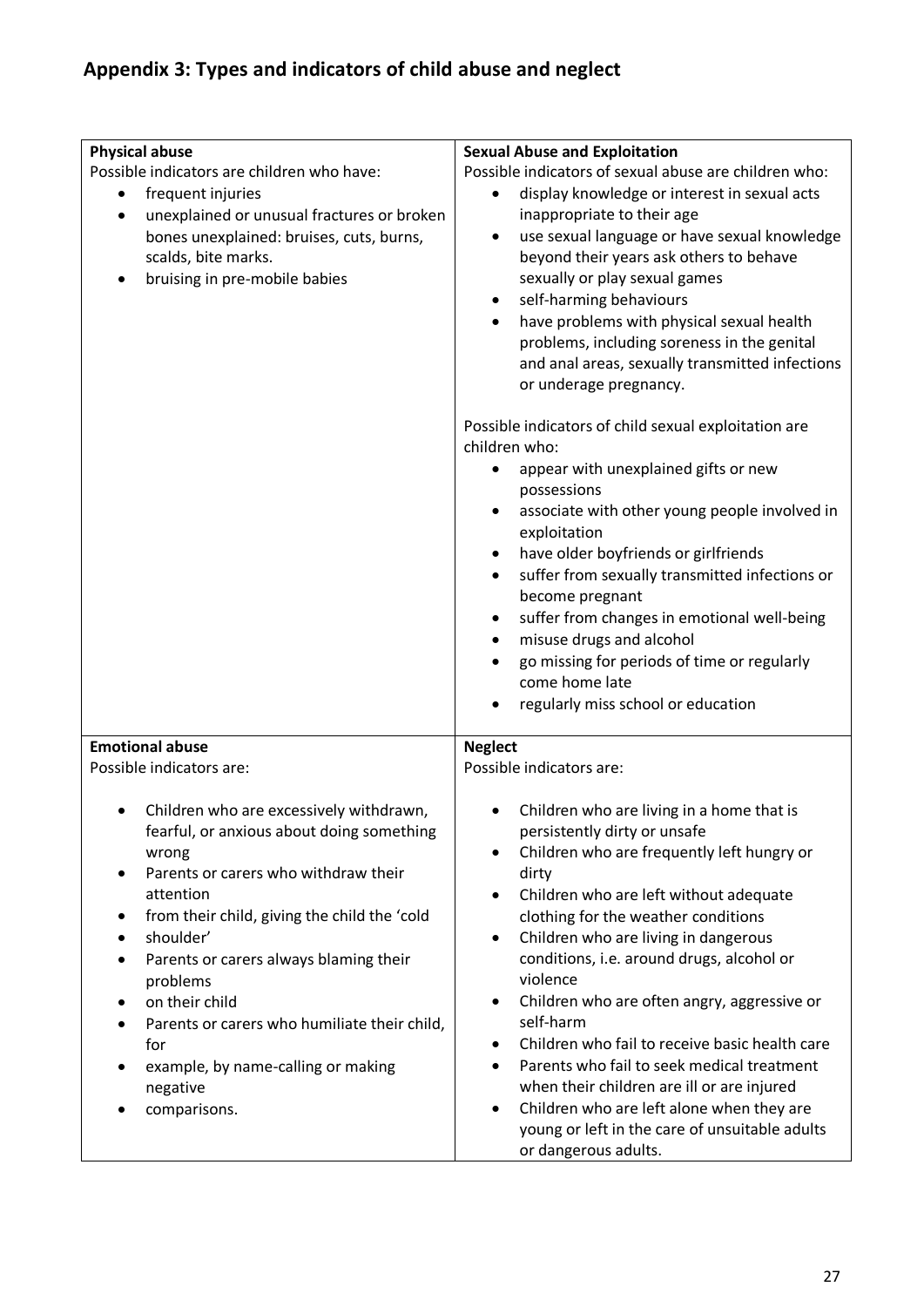## <span id="page-27-0"></span>**Appendix 4: Grooming behaviour**

'Grooming' is the process through which a person attempts to befriend a child with the intention of later developing a sexual relationship with them. It involves making the child feel comfortable through a variety of methods thus developing trust, before initiating physical contact and abusing that trust. Some argue that the term *entrapment* or *control* better describes this process.

An offender is likely to look to groom the adults as well as the child to gain their trust. This process can happen within a family or within an institution or organisation. Those who sexually abuse children are often experts at gaining confidence, and can look for situations where they can have unsupervised access to children. Signs that an individual may be grooming a child or young person include:

- Being dressed inappropriately around the child or young person
- Spends most of his/her spare time with children and has little interest in spending time with someone of his/her own age
- Giving special attention to a child or young person
- Isolating a child or young person from other people
- Hugging, touching, kissing, tickling, wrestling with or holding a child or young person
- Giving gifts (including cigarettes/alcohol/drugs) or money for no apparent reason
- Treating a child as an equal/peer or like a spouse
- Finding ways to be alone with a child or young person when other adults are not likely to interrupt, e.g. taking the child for a car ride, arranging a special trip, etc.
- Not respecting the privacy of a child or young person
- Discussing their own sex life or asking a child or young person to discuss sexual experiences or feelings;
- Viewing abusive images of children
- Abusing [alcohol or drugs](http://www.mosac.net/default.asp?pageid=203&deptid=1) or encourages children or young people to use them. The use of such substances reduces inhibitions.
- Allowing children or young people to consistently 'get away' with inappropriate behaviors
- Encouraging silence or secrets
- Makes fun of a child's body parts uses sexualised names for the child or young person
- Not adhering to the rules, authority or code of conduct in the setting, organisation or within an activity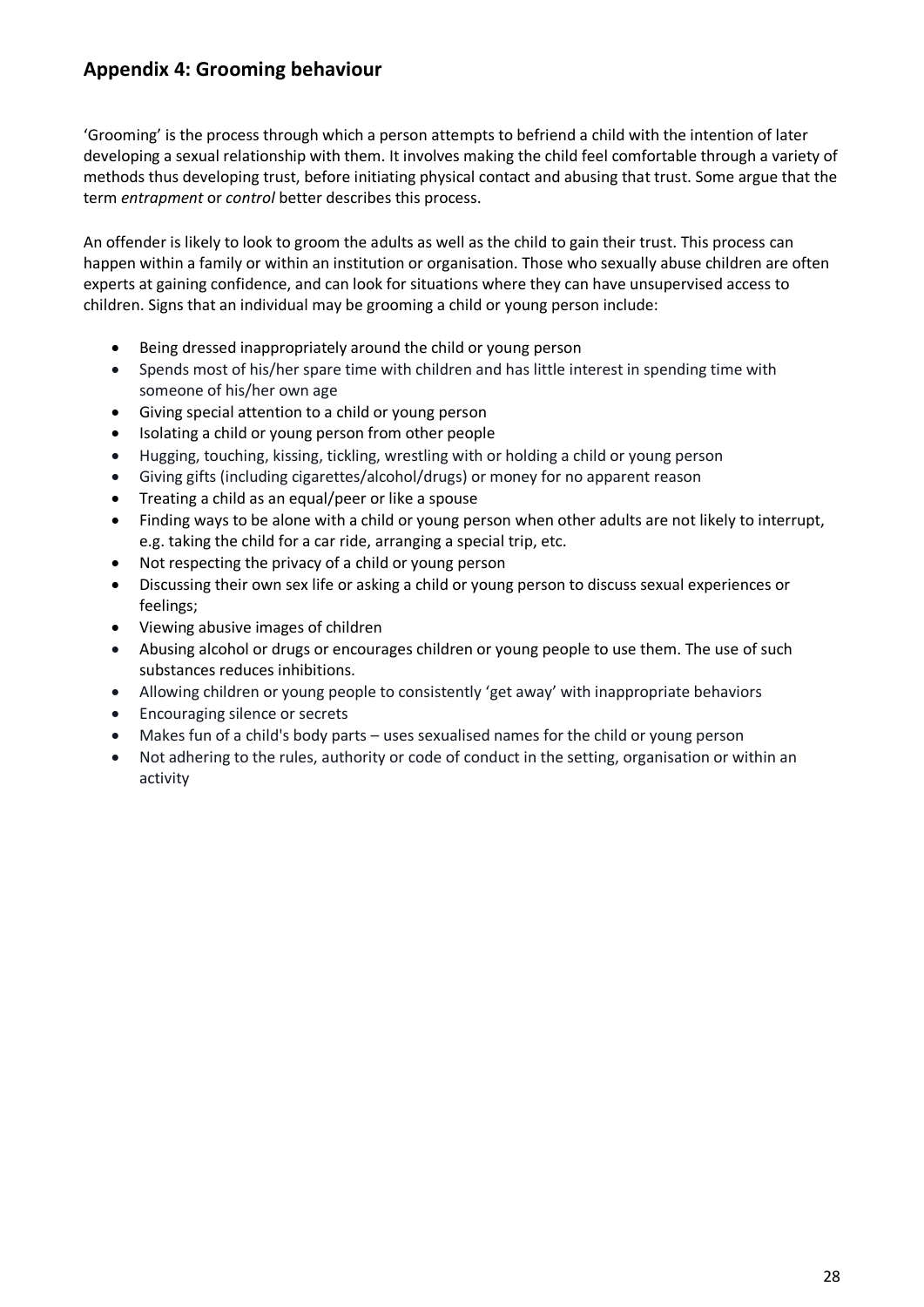## <span id="page-28-0"></span>**Appendix 5: Additional guidance on children and young people abused in specific circumstances**

**Abuse by peers.** Young people, particularly those living away from home, are vulnerable to physical, sexual and emotional bullying and abuse by their peers. Such abuse should always be taken as seriously as abuse perpetrated by an adult. It is subject to the same safeguarding children procedures as apply in respect of any young person who is suffering or at risk of suffering significant harm from an adverse source. A significant proportion of sexual offences are committed by teenagers. Staff should not dismiss some abusive sexual behaviour as "normal" between young people.

**Bullying** behaviour can be described as follows:

- deliberately causes hurt (either physically or emotionally)
- repetitive (though one-off incidents such as the posting of an image on the internet, or the sending of a text or sexting (sexually explicit photographs or messages) which is then forwarded to a group, can quickly become repetitive and spiral into bullying behaviour); and
- involves an imbalance of power (the person on the receiving end feels like they cannot defend themselves).
- Bullying is not:
- teasing and banter between friends without intention to cause hurt
- falling out between friends after a quarrel or disagreement; or
- behaviour that all parties have consented to and enjoy (though this needs to be carefully monitored as coercion can be very subtle)

Bullying can take the following forms:

- emotional being unfriendly, ignoring someone, not involving them in activities, sending hurtful or tormenting texts, humiliating or ridiculing someone
- physical pushing, kicking, hitting, punching or pinching or any use of violence
- racist racial taunts, graffiti or gestures
- related to a disability because of how somebody looks or presents related to their disabilities (children with disabilities are more likely than their non-disabled peers to be excluded from activities)
- sexual unwanted physical contact or sexually abusive comments (sexual bullying can also relate to gender and gender identity and includes those who do not fit with the gender role prescribed to them)
- homophobic because of, or focusing, on the issue of a young person's actual or perceived sexual orientation; or
- verbal (in the case of children with hearing disabilities this can take place in sign language) name calling, sarcasm, spreading rumours or teasing.

**Child abuse linked to belief in "spirit possession" or "witchcraft".** The belief in "possession" and "witchcraft" is widespread in some communities. It is not confined to particular countries, cultures or religions. The number of known cases of child abuse linked to accusations of "possession" or "witchcraft" is small, but young people involved can suffer damage to their physical and mental health, capacity to learn, ability to form relationships and self-esteem due to extreme physical and emotional abuse that may be wrongly justified on the basis of spirit possession or witchcraft.

**Child abuse and social Media.** The internet has become a significant tool in the distribution of abusive images of children. Social Media is used as a means of contacting young people with a view to grooming them for inappropriate or abusive relationships. Contacts made initially in a chat room can be carried on via email, instant messaging services, mobile phones or text messaging. Cyberbullying, including sexting (which is illegal), is now widespread and can be very harmful to young people. Further advice and guidance on this topic are on the websites of the NSPCC, CEOP, Internet Watch Foundation and the UK Safer Internet Centre.

**Children and families who go missing.** Local agencies and professionals should bear in mind, when working with young people and families where there are outstanding concerns about the young person's safety and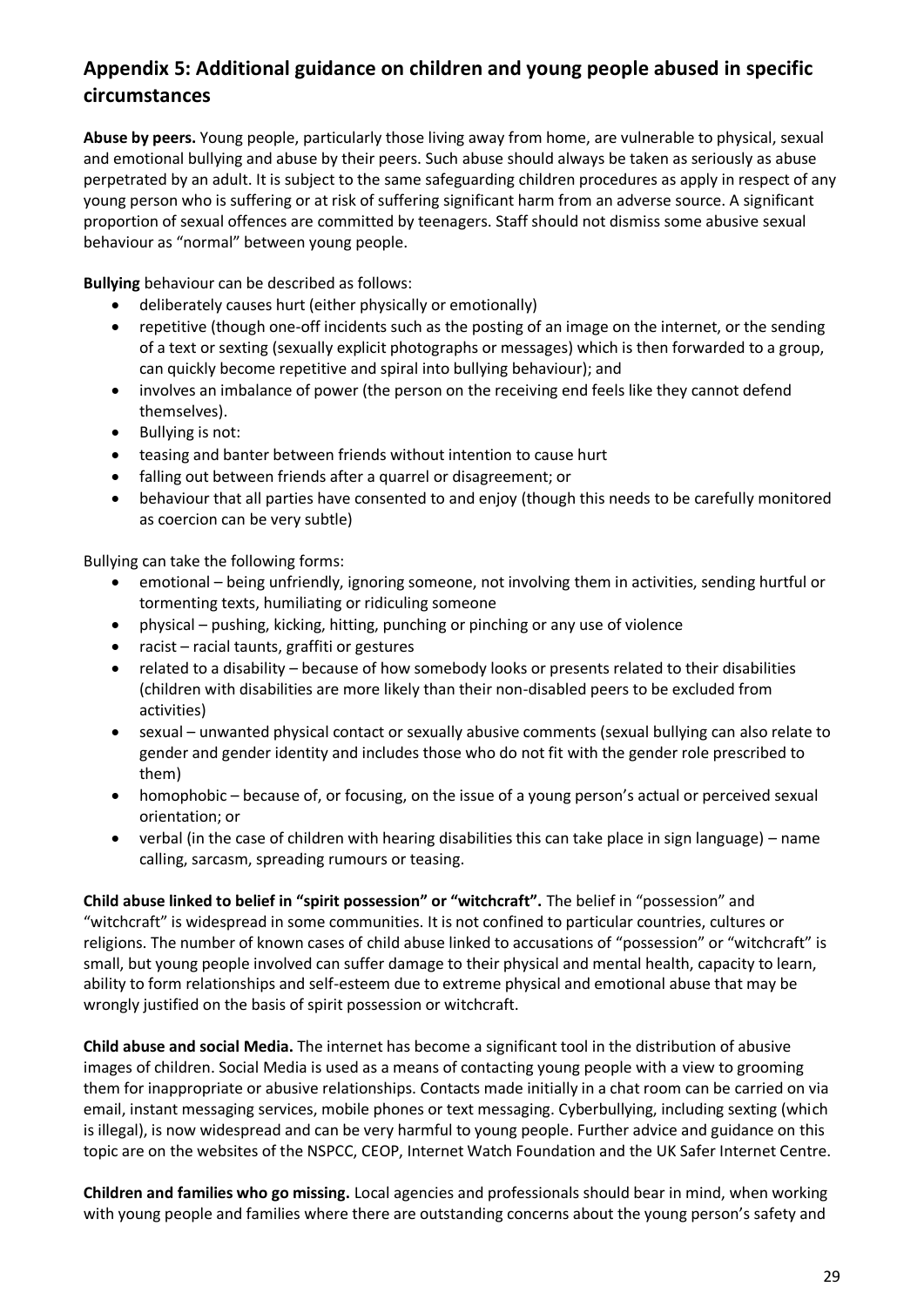welfare that a series of missed appointments may mean the family have moved. Young people who are looked after (i.e. in care) sometimes go missing from their placements. There will be procedures in place, which should be followed if this occurs and the care home/foster placement must be immediately informed.

**Child trafficking.** Child trafficking is child abuse. This is where children are recruited, moved or transported and then exploited e.g. for sexual exploitation or domestic servitude. They are often subject to multiple forms of abuse. Children may be trafficked into the UK from abroad but can also be trafficked from one part of the UK to another.

**Child on Parent Violence (CPV)** or Adolescent to Parent Violence and Abuse (APVA) is any behaviour used by a young person to control, dominate or coerce parents. It is intended to threaten and intimidate and puts family safety at risk. Whilst it is normal for adolescents to demonstrate healthy anger, conflict and frustration drawing their transition from childhood to adulthood, anger should not be confused with violence. Violence is about a range of behaviours including non-physical acts aimed at achieving ongoing control over another person by instilling fear.

Most abused parents have difficulty admitting even to themselves that their child is abusive. They feel ashamed, disappointed and humiliated and blame themselves for the situation, which has led to this imbalance of power. There is also an element of denial where parents convince themselves that their son or daughter's behaviour is part of normal adolescent conduct.

**Child criminal exploitation.** It occurs when an individual or group takes advantage of an imbalance of power to coerce, manipulate or deceive a child or young person under the age of 18 into any criminal activity (a) in exchange for something the victim needs or wants, and/or (b) for financial advantage or other advantage of the perpetrator or facilitator and/or (c) through violence or the threat of violence. The victim may have been criminally exploited even if the activity appears consensual. Child criminal exploitation does not always involve physical contact; it can also occur using technology.

**County Lines.** This term is used to describe gangs and organised criminal networks involved in exporting illegal drugs into one or more importing areas within the UK, using dedicated mobile phone lines or other form of 'deal line'. They are likely to exploit children and vulnerable adults to move and store drugs and money, and they will often use coercion, intimidation, violence (including sexual violence) and weapons.

**Disabled children.** Children with a disability or additional health needs are a particularly vulnerable group as signs of abuse and neglect may be masked or misinterpreted as being due to underlying impairments. Disabled young people are three times more likely than non-disabled children to experience abuse due to several factors:

- have fewer outside contacts than other young people;
- may receive personal care, possibly from several carers, which may both increase the risk of exposure to abusive behaviour and make it more difficult to set and maintain physical boundaries;
- have an impaired capacity to resist or avoid abuse;
- have communication difficulties that may make it difficult to tell others what is happening or to be believed;
- be inhibited about complaining because of a fear of losing services;
- be especially vulnerable to bullying and intimidation and /or, abuse by their peers.

**Domestic violence and abuse** is Any incident or pattern of incidents of controlling, coercive, threatening behaviour, violence or abuse between those aged 16 or over who are, or have been, intimate partners or family members regardless of gender or sexuality. The abuse can encompass, but is not limited to these harms:

- psychological
- physical
- sexual
- financial
- emotional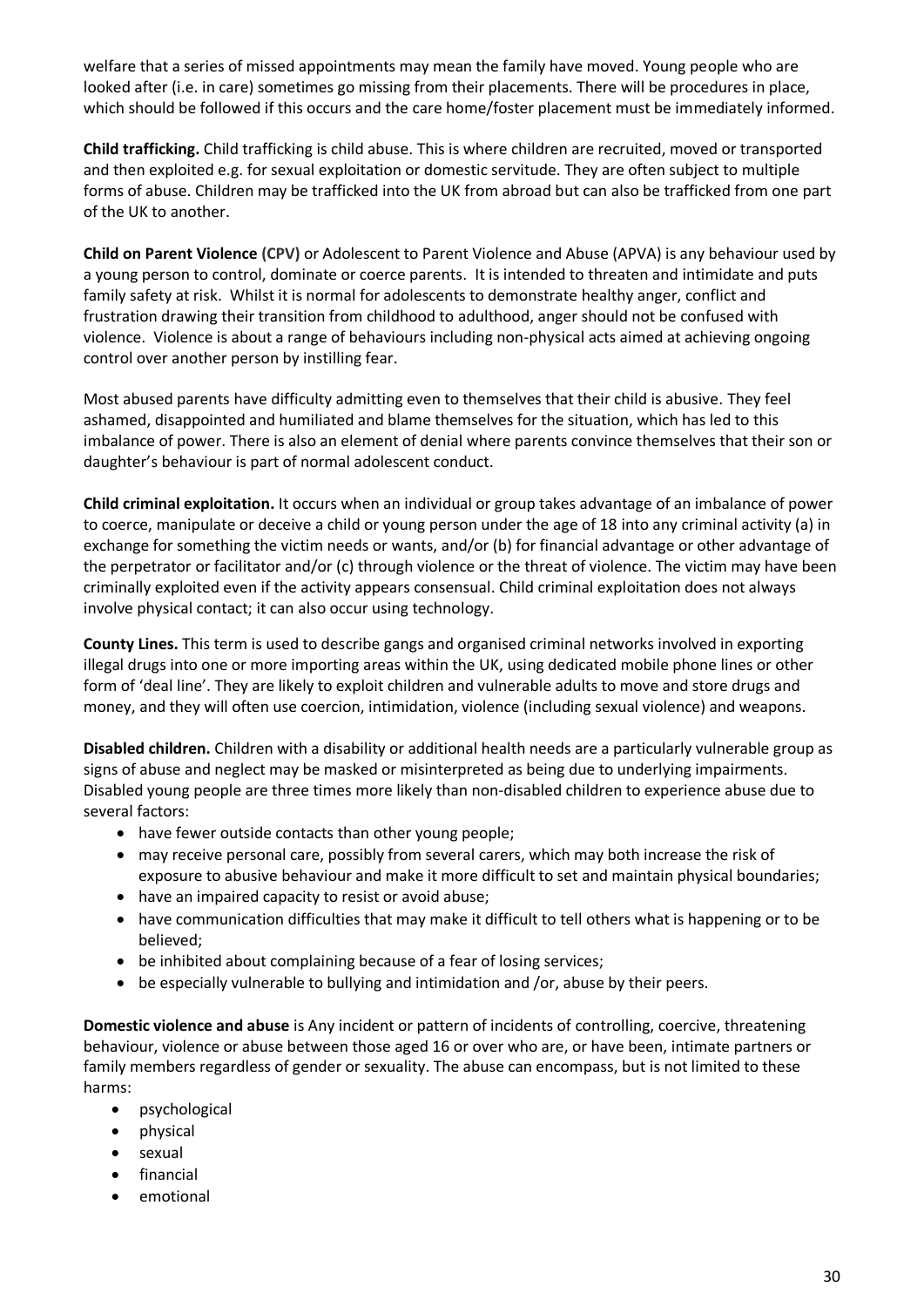Controlling behaviour is: a range of acts designed to make a person subordinate or dependent by isolating them from sources of support, exploiting their resources and capacities for personal gain, depriving them of the means for independence, resistance and escape and regulating their everyday behaviour.

Coercive behavior is: an act or a pattern of acts of assault, threats, humiliation and intimidation or other abuse that is used to harm, punish or frighten their victim.

Children and young people living in families where they are exposed to domestic violence have been shown to be at risk of behavioural, emotional, physical and long term developmental problems. Everyone working with young people and families should be alert to the frequent inter-relationship between domestic violence and the abuse and neglect of young people.

**Families living in temporary accommodation.** Living in temporary accommodation, often at a distance from previous support networks, can lead to young people and families falling through the net and becoming disengaged from services. Where there are concerns about a young person in temporary accommodation, safeguarding procedures should be followed.

**Female genital mutilation (FGM).** (also known as 'female genital cutting' or 'female circumcision'.) Communities tend to use local names for referring to this practice including "sunna". FGM-practicing families do not see it as an act of abuse; however, FGM has significant physical and mental health consequences both in the short and long term and, therefore, must not be excused, condoned or accepted. FGM cannot be left to personal preference or cultural custom as it is an extremely harmful practice that violates basic human rights. Girls are at risk of FGM during school summer holidays. This is the time when families may take their children abroad for the procedure. Many girls may not be aware that they may be at risk of undergoing FGM. FGM is illegal in the UK and where it is suspected it must be referred onto children's social care.

**Forced marriage**. A forced marriage is where one or both people do not (or in cases of people with learning difficulties or who are under-age, cannot) consent to the marriage and where duress is used to enforce the marriage. 'Duress' includes psychological, sexual, financial or emotional pressure and physical violence.

Forced marriage is a violation of human rights and is seen in the UK as a form of domestic violence or child abuse. It may affect girls, boys, women and men from any community or background. However, existing statistics show that greater numbers of women are affected.

Forcing someone to marry without their consent is a criminal offence**.** It is illegal to take someone overseas to force them to marry (whether or not the forced marriage takes place) or to marry someone who lacks the mental capacity to consent to the marriage (whether they are pressured to or not).

A forced marriage is entirely different from an arranged marriage, and the two should not be confused. In an arranged or assisted marriage, the families take a role in choosing and introducing the marriage partners but the marriage is entered freely by both people, without pressure. In a forced marriage, this consent does not exist. If this form of harm is suspected, advice should be sought from the Forced Marriage Unit prior to any discussion with the young person or family on 0207 008 0151 or out of office hours contact: 0207 008 1500 (ask for Global Response Centre).

**Parental adversity.** Parental drug misuse can cause harm from conception to adulthood, including physical and emotional abuse and neglect. Where drug misuse co exists with domestic violence and mental illness the risk of harm to a child is even greater.

**Race and racism.** Young people from black and minority ethnic groups may have experienced harassment, racial discrimination and institutional racism. The experience of racism is likely to affect the responses of the young person and parents/carers to other intervention in their lives. There is also a danger that professionals working with children and young people may not intervene soon enough for fear of being seen as racist and in so doing, offer the child less protection.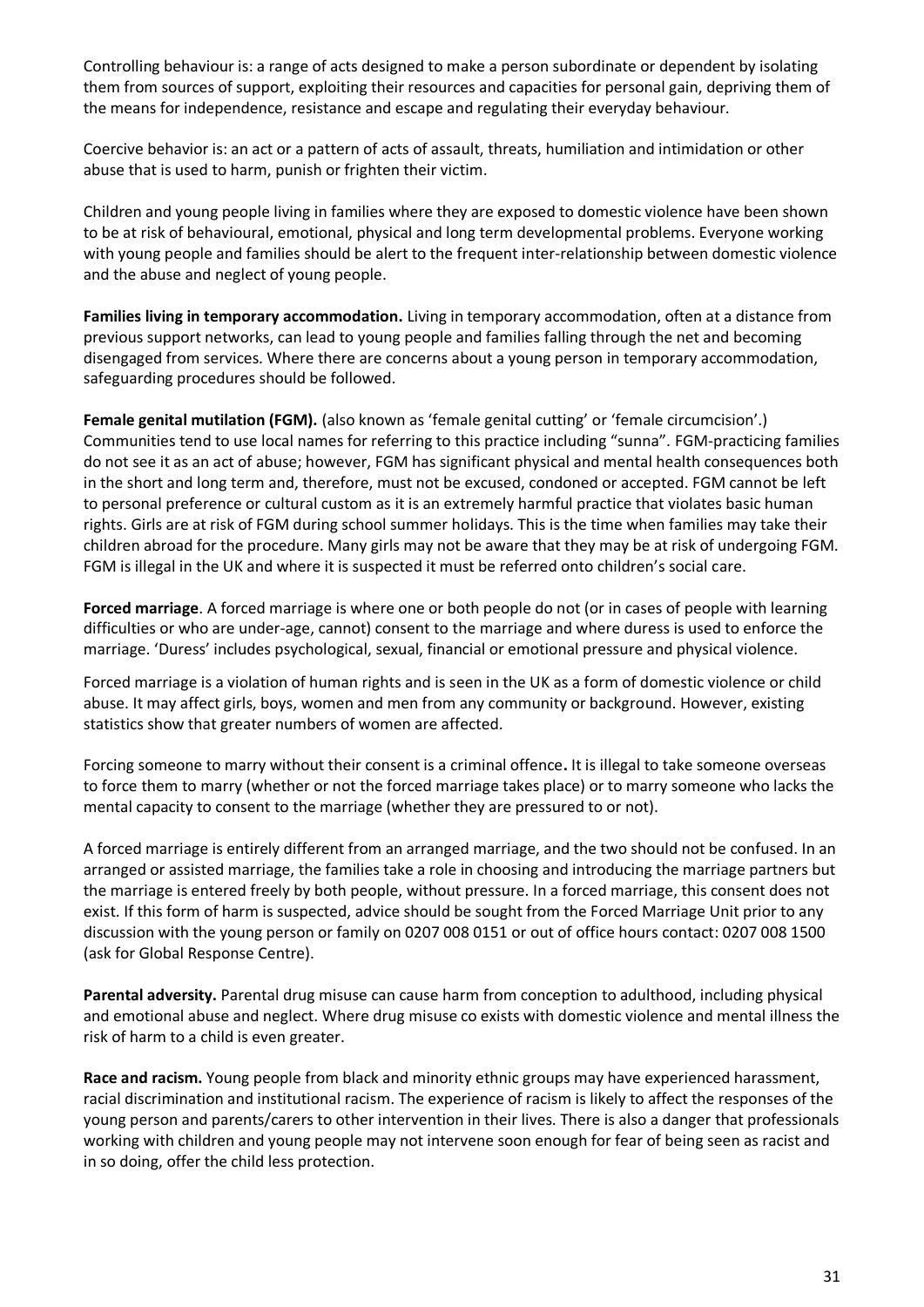**Unaccompanied asylum-seeking children (UASC).** A UASC is an asylum-seeking child under the age of 18 who is not living with their parent, relative or guardian in the UK. They can be more vulnerable to abuse and exploitation because they lack the necessary support networks, protection and communication skills.

**Adolescent risks.** The nature of abuse and neglect for teenagers is different from that of younger children. Behaviours by parents/adults that might be deemed abusive or neglectful for a very young child may be considered appropriate for teenagers. Additionally, they may face a wider range of risks due to the relationships they have, social Media that they use, lifestyles that they lead and with their increasing independence. Risk taking and experimentation is a normal part of growing up but also can place young people in harm's way.

**Young people whose behaviour indicates a lack of parental control.** When young people are brought to the attention of the police or wider community because of their behaviour, this may be an indication of vulnerability, poor supervision, abuse or neglect in its wider sense. It is important to consider whether these are young people in need of protection as well as support services and not to view them as only an offender as they may well be also victims themselves.

**Young people and gang activity.** Overall, young people can be particularly vulnerable to suffering harm in the gang context are those who are:

- not involved in gangs, but living in an area where gangs are active, which can have a negative impact on their ability to be safe;
- not involved in gangs, but at risk of becoming victims of gangs;
- not involved in gangs but at risk of becoming drawn in, for example, siblings or children of known gang members; *or*
- gang-involved and at risk of harm through their gang-related activities e.g. drug supply, weapon use, sexual exploitation and risk of attack from own or rival gang members.

**Young carers.** A young carer is a person under 18 who provides or intends to provide care for another person (of any age except for where that care is provided for payment or as voluntary work). Young carers may require support services either for them or for the person they care for to ensure that their health and welfare does not suffer. In some instances, young carers may also need protection due to the adverse circumstances they may be experiencing or where the behaviour of the person that they are caring for is abusive.

**Radicalisation and violent extremism.** Radicalisation refers to the process by which a person comes to support terrorism and forms of extremism leading to terrorism. Extremism is defined by the Government in the 2011 Prevent Strategy as: *Vocal or active opposition to fundamental British values, including democracy, the rule of law, individual liberty and mutual respect and tolerance of different faiths and beliefs*. It also includes calls for death of members of the armed forces, whether in this country or overseas.

Children or adults may become susceptible to radicalisation through a range of social, personal and environmental factors - it is known that violent extremists exploit vulnerabilities in individuals. Indicators of radicalisation and violent extremism may include:

- showing sympathy for extremist causes
- justifying the use of violence to solve societal issues;
- joining or seeking to join extremist organisations;
- glorifying violence, especially to other faiths or cultures
- making remarks or comments about being at extremist events or rallies
- possessing illegal or extremist literature
- out of character changes in dress, behaviour and peer relationships secretive behaviour
- online searches or sharing extremist messages or social profiles
- intolerance of difference, including faith, culture, gender, race or sexuality
- graffiti, art work or writing that displays extremist themes
- verbalising anti-Western or anti-British views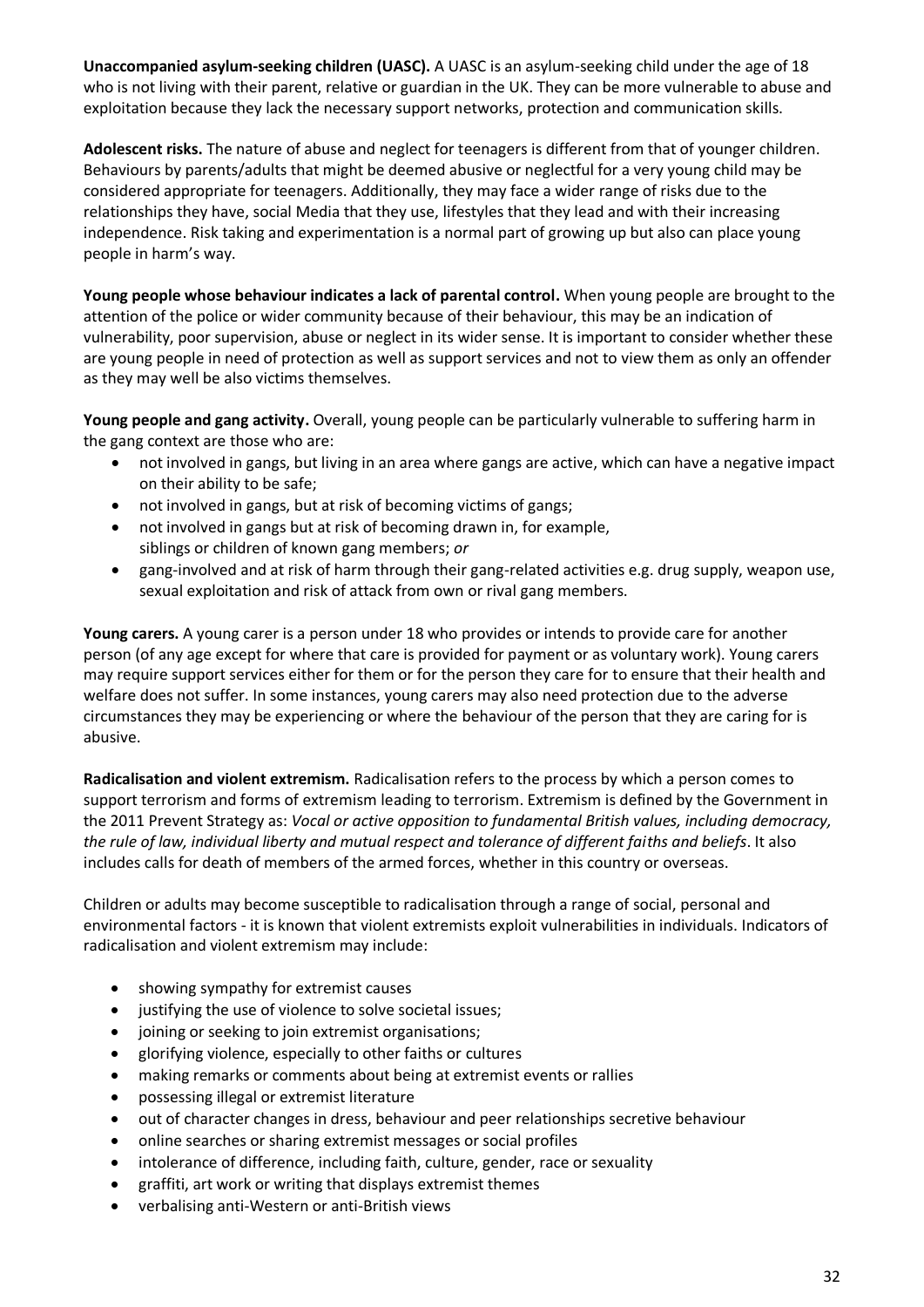## <span id="page-32-0"></span>**Appendix 6: Types and indicators of adult abuse and neglect**

**Physical abuse**  • Hitting • Slapping • Pushing • misuse of medication • restraint • inappropriate sanctions **Domestic abuse**  • psychological • physical • sexual • financial • emotional abuse • so-called 'honour' based violence • coercive and controlling behaviour **Sexual abuse**  • rape • indecent exposure • sexual harassment • inappropriate looking or touching • sexual teasing or innuendo • sexual photography • subjection to pornography or witnessing sexual acts • indecent exposure • sexual assault sexual acts to which the adult has not consented or was pressurised into consenting **Emotional or Psychological abuse** • emotional abuse • threats of harm or abandonment or deprivation of contact • humiliation • blaming • controlling • intimidation • coercion • harassment • verbal abuse • cyber bullying **isolation** • withdrawal of services/support **Financial or material abuse** • theft • fraud • internet scamming • coercion in relation to an adult's financial affairs or arrangements, e.g. regarding wills, property, inheritance or financial transactions • the misuse or misappropriation of property, possessions, or benefits **Modern slavery**  • slavery • human trafficking • forced labour and domestic servitude whereby traffickers and slave masters use whatever means they have to coerce, deceive and force individuals into a life of abuse, servitude and inhumane treatment e.g. passports withheld, imprisonment, withholding wages and/or food, threats of harm to person/family **Discriminatory abuse** • harassment • slurs or similar treatment because of a person's race, gender and gender identity, age, disability, sexual orientation, religion **Organisational abuse** This includes neglect and poor care practice within an institution or specific care setting such as a hospital or care home or the care provided in one's own home. It involves one off incidents to on-going ill-treatment. It can be through neglect or poor professional practice **Neglect**  • ignoring medical, emotional or physical care needs • failure to provide access to appropriate health, care and support or educational services withholding of the necessities of life, such as medication, adequate nutrition and heating **Self-neglect** • neglecting to care for one's personal hygiene, health or surroundings and includes behaviour such as hoarding. Incidents of abuse may be one-off or multiple. Repeated instances of poor care may be an indication of more serious problems including organisational abuse

The Care Act 2014 recognises ten categories of abuse that may be experienced by adults: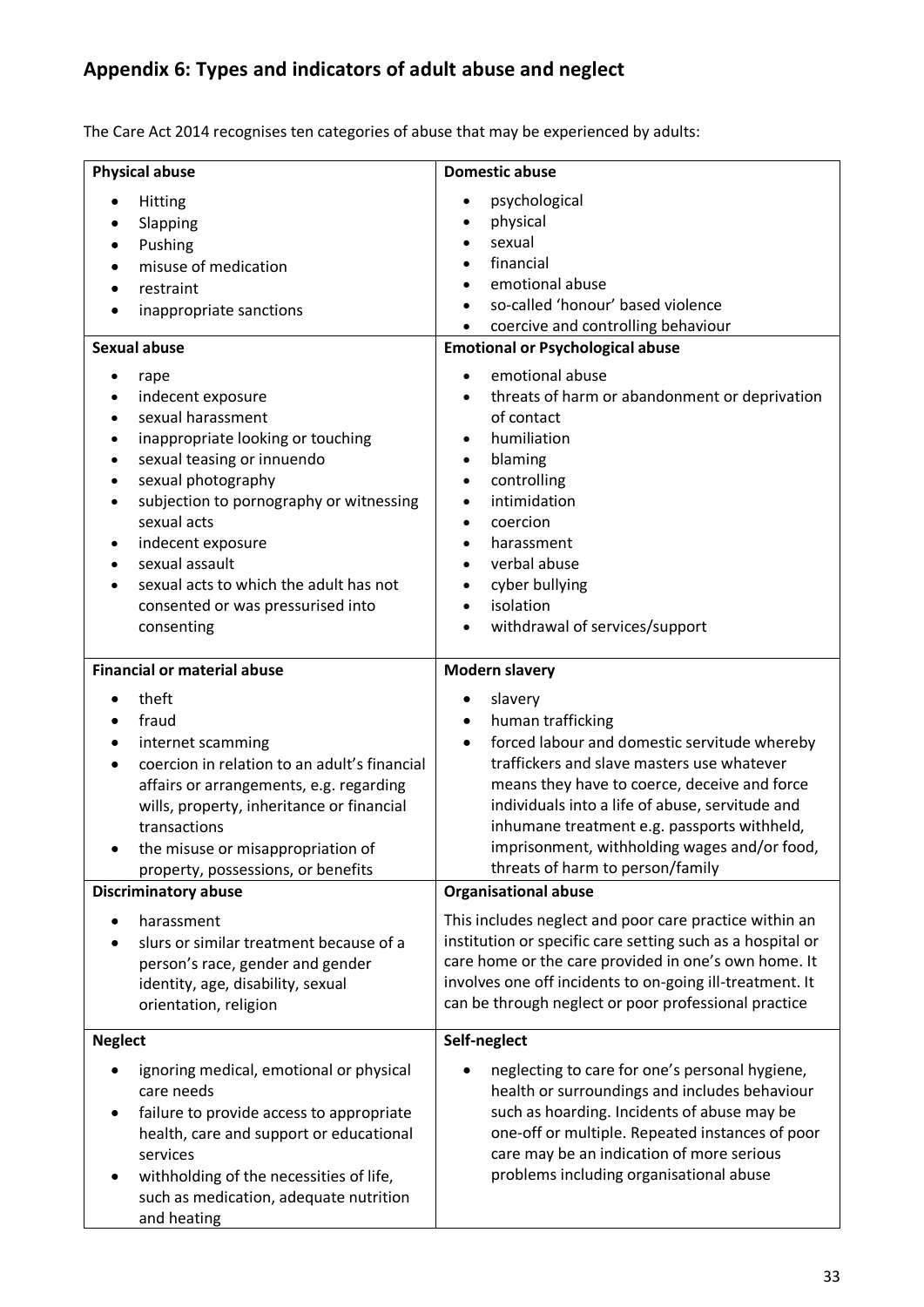Four additional types of harm that are relevant to safeguarding adults but not included in the Care Act 2014:

| <b>Cyber bullying</b>                                                                                                           | Mate crime                                                                                                                                                                                                                |
|---------------------------------------------------------------------------------------------------------------------------------|---------------------------------------------------------------------------------------------------------------------------------------------------------------------------------------------------------------------------|
| This is where someone repeatedly bullies<br>someone else though emails or texts or online<br>forums.                            | When vulnerable people are befriended by members of<br>the community who go on to exploit and take<br>advantage of them. This can result in serious harm or<br>even murder by people who purported to be their<br>friend. |
| <b>Forced marriage</b>                                                                                                          | Radicalisation                                                                                                                                                                                                            |
| Where one or both partners are married<br>without their consent or against their will.<br>Forced marriage is a criminal offence | The aim of radicalisation is to inspire new recruits,<br>embed extreme views and persuade vulnerable people<br>to the legitimacy of a cause. It may seek to involve<br>them in committing violent offences.               |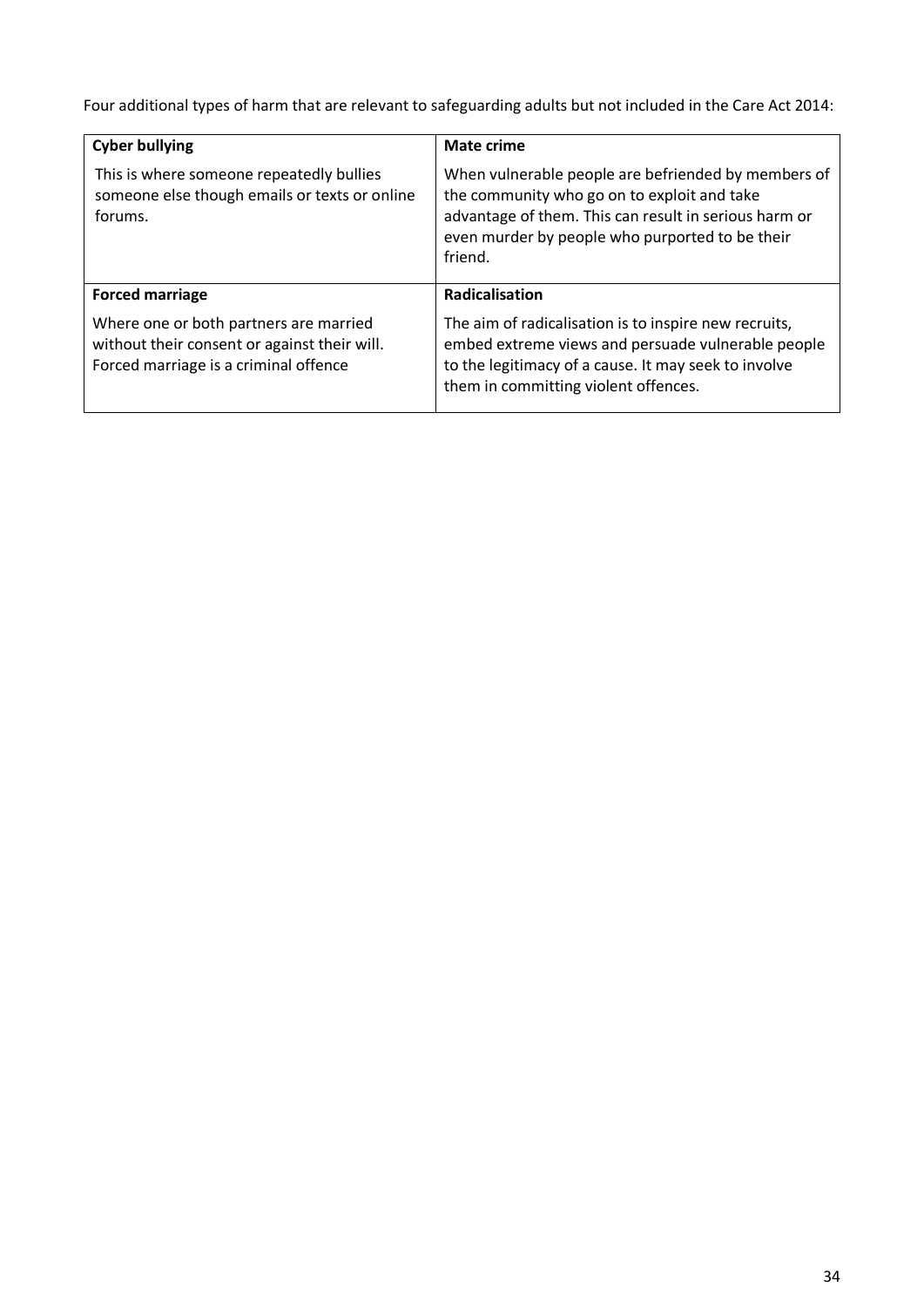## <span id="page-34-0"></span>**Appendix 7: Safeguarding Contacts**

| Name and job title                                                                                                 | <b>Safeguarding Role</b>                                                                                                                              | <b>Contact details</b>                                 |
|--------------------------------------------------------------------------------------------------------------------|-------------------------------------------------------------------------------------------------------------------------------------------------------|--------------------------------------------------------|
| Simon Bennie                                                                                                       | Safeguarding Director (SD)                                                                                                                            | 07496 054211<br>simon@jobshows.co.uk                   |
| Meg Kanka                                                                                                          | Designated Safeguarding Officer (DSO)                                                                                                                 | 0208 159 2414<br>meg@nationalapprenticeshipshow.org    |
| Police                                                                                                             |                                                                                                                                                       | 999 in an emergency                                    |
| Local authority<br>Children's Social<br>Care (England)                                                             | Use the following website to find out the<br>details of who to report to<br>https://www.gov.uk/report-child-abuse-to-<br>local-council                |                                                        |
| <b>NSPCC Helpline</b>                                                                                              | Helpline for advice on child protection<br>matters for professionals and adults. It can<br>make referrals to the police and children's<br>social care | 0808 800 5000                                          |
| ChildLine                                                                                                          | 24-hour helpline for children and young<br>people                                                                                                     | 0800 1111                                              |
| The Mix                                                                                                            | Free, confidential advice service for young<br>people under 25 via online, social and<br>mobile Media                                                 | 0808 808 4994                                          |
| Whistle blowing<br>advice line<br>(external)                                                                       | Advice can be sought from NSPCC                                                                                                                       | 0800 028 0285                                          |
| Professionals<br>Online safety<br>helpline (POSH)                                                                  | Advice for professionals about online<br>safeguarding concerns                                                                                        | 0344 381 4772<br>helpline@saferinternet.org.uk         |
| <b>National Crime</b><br>Agency's Child<br>Exploitation and<br><b>Online Protection</b><br>Centre(CEOP)<br>Command | Advise and can investigate inappropriate<br>online behaviour such as grooming online<br>or sexual exploitation                                        | 0870 000 3344                                          |
| Internet Watch<br>Foundation (IWF)                                                                                 | Removes child sexual abuse images or<br>video and non-photographic child sexual<br>abuse images (e.g. cartoons or computer<br>generated)              | 01223 203030<br>Or report online to: report.iwf.org.uk |
| Police Counter<br><b>Terrorism Internet</b><br>Referral Unit                                                       | To report online materials terrorism<br>promoting terrorism or extremism                                                                              | www.gov.uk                                             |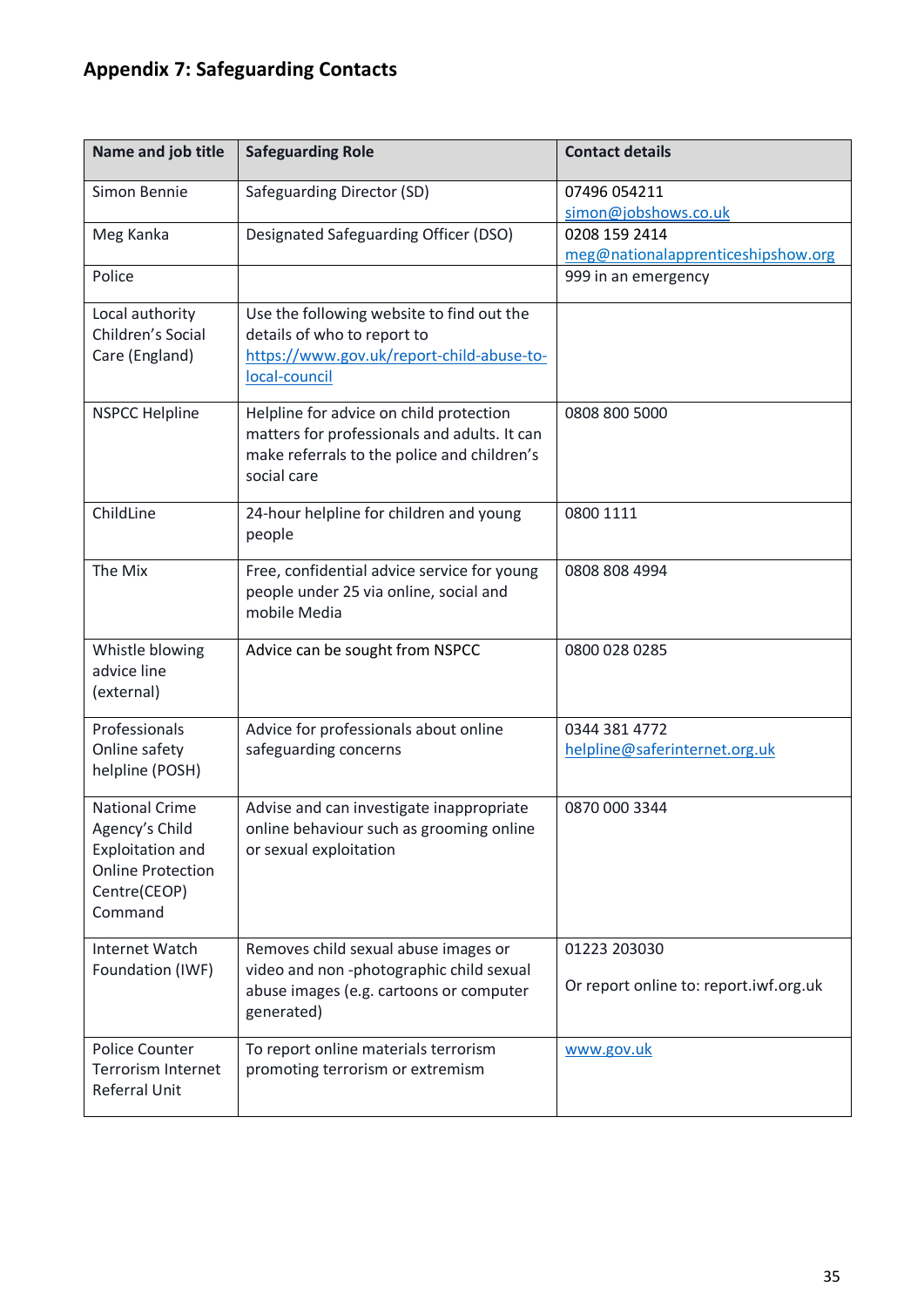| Disclosure and<br><b>Barring Service</b><br>(DBS)                           | Advice line for criminal records checks and<br>barring in England and Wales | 03000 200 190                                   |
|-----------------------------------------------------------------------------|-----------------------------------------------------------------------------|-------------------------------------------------|
| Disclosure Scotland                                                         | Advice line for criminal records checks and<br>barring in Scotland          | 0300 020 0040                                   |
| <b>NAPAC</b> (National<br>Association for<br>People Abused in<br>Childhood) | Support for adult survivors of child abuse,<br>their friends and family     | Tel 0808 801 0331<br>Email support@napac.org.uk |
| <b>National Domestic</b><br>Abuse Helpline                                  | 24 hour advice line                                                         | Tel 0808 2000 247                               |
| Victim support                                                              | For victims of crime                                                        | Tel 0808 168 9111<br>www.victimsupport.org.uk   |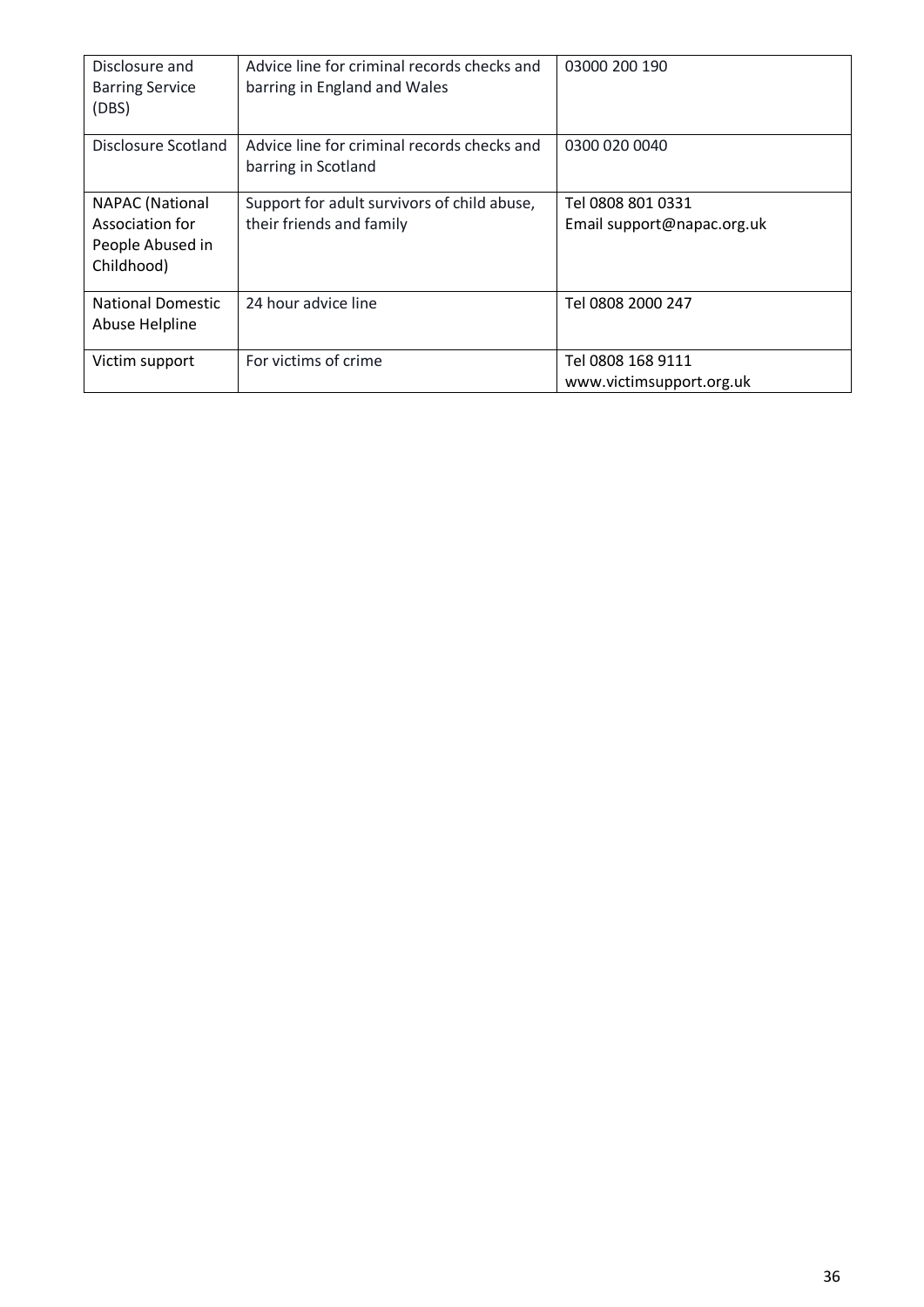## <span id="page-36-0"></span>**Appendix 8: NAS Media Safeguarding Report Form**

- *Enter as much detail as possible.*
- *Don't delay making a referral if there is information missing.*

| Part 1 Details of the young person                                                      |           |                                        |  |
|-----------------------------------------------------------------------------------------|-----------|----------------------------------------|--|
| Name of young person                                                                    |           |                                        |  |
|                                                                                         |           |                                        |  |
| Gender:                                                                                 | Age:      | Date of Birth:                         |  |
|                                                                                         |           |                                        |  |
| Religion                                                                                | Ethnicity | Any additional needs (e.g. disability) |  |
|                                                                                         |           |                                        |  |
| Parent/Carer name(s):                                                                   |           |                                        |  |
|                                                                                         |           |                                        |  |
| Home address of young person:                                                           |           |                                        |  |
|                                                                                         |           |                                        |  |
|                                                                                         |           |                                        |  |
| School, college, university:                                                            |           |                                        |  |
|                                                                                         |           |                                        |  |
|                                                                                         |           |                                        |  |
| Part 2 Details of a safeguarding allegation against employees/volunteers/ third parties |           |                                        |  |
| Name and role of person who is the subject of the allegation                            |           |                                        |  |
|                                                                                         |           |                                        |  |
| Age and/or Date of Birth                                                                |           |                                        |  |
|                                                                                         |           |                                        |  |
| Home address                                                                            |           |                                        |  |
|                                                                                         |           |                                        |  |
| Place/time/date where the concern was identified                                        |           |                                        |  |
|                                                                                         |           |                                        |  |
|                                                                                         |           |                                        |  |
|                                                                                         |           |                                        |  |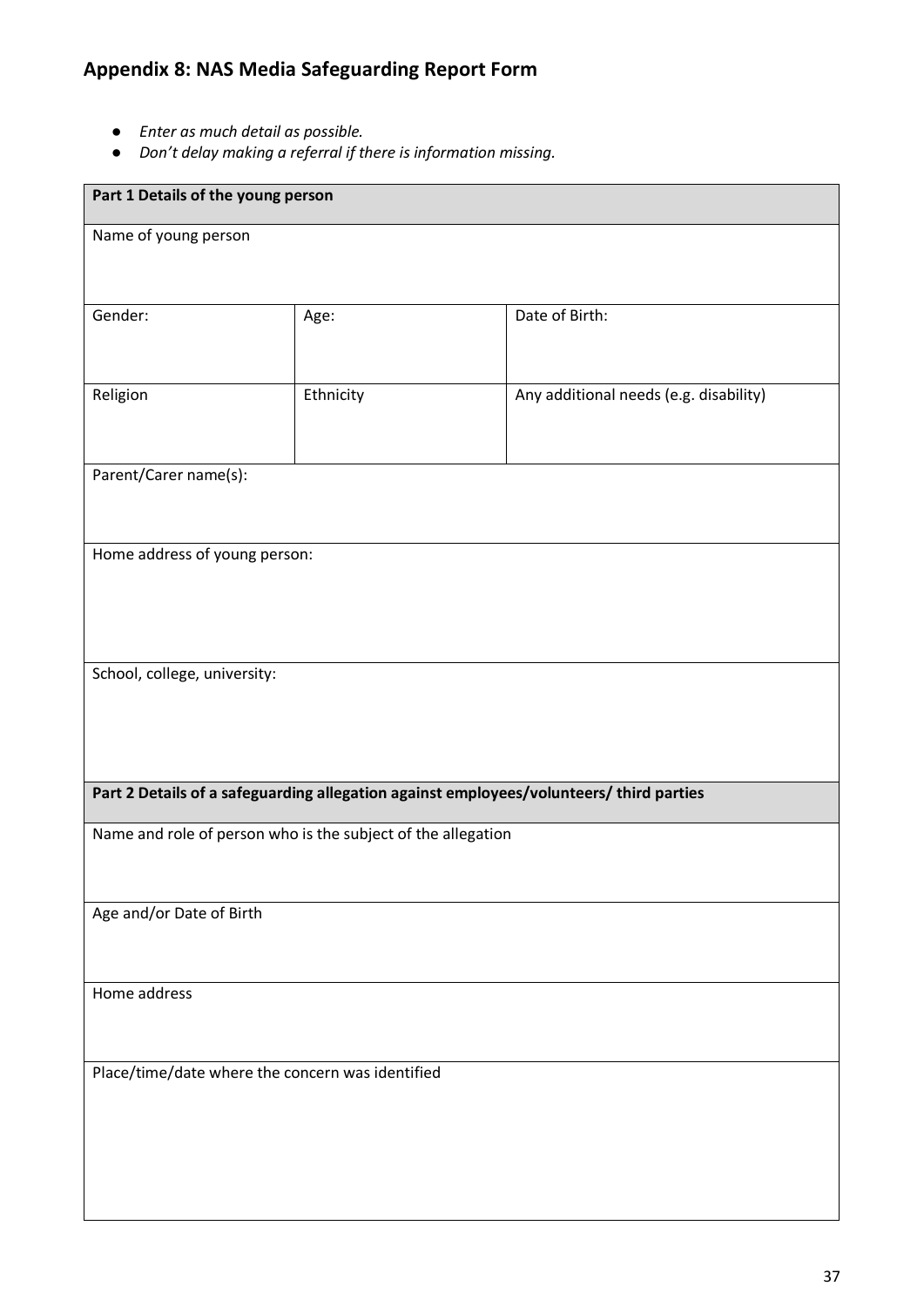| <b>Part 3 Your Details:</b>                                                           |                |         |                                                                                                              |
|---------------------------------------------------------------------------------------|----------------|---------|--------------------------------------------------------------------------------------------------------------|
| Your Name:                                                                            | Your Position: |         | Your contact details                                                                                         |
| Part 4 Report:                                                                        |                |         |                                                                                                              |
| Are you reporting your own concerns or responding to concerns raised by someone else? |                |         |                                                                                                              |
| $\Box$ Responding to my own concerns                                                  |                | known): | If responding to concerns raised by someone else,<br>please provide their name, role and contact details (if |
| $\Box$ Responding to concerns raised by someone<br>else                               |                |         |                                                                                                              |

Please provide details of the safeguarding concern or allegation including times, dates or other relevant information. Make it clear whether you are giving a fact, expressing your opinion or expressing the opinion of someone else.

The young person's or adult's account of what happened (e.g. of any incident, injury, disclosure, behaviour) if known

Please provide details of the person alleged to have caused the incident/injury if known (e.g. names(s) /address/ incident address /relationship to the young person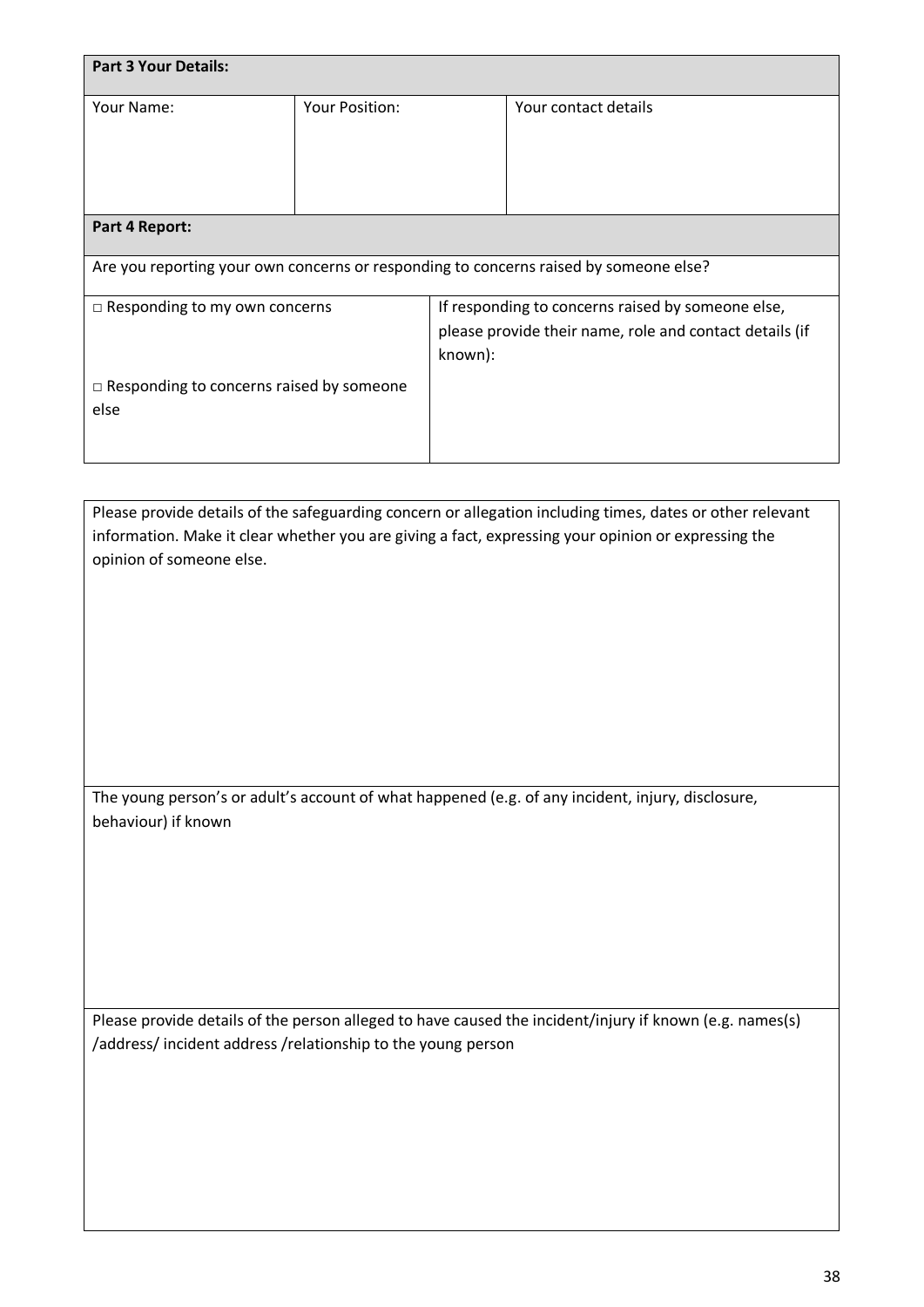Please provide details (name, role contact details if known) of any witnesses to the incident/concerns:

| <b>Part 5: Actions Taken</b>      |  |
|-----------------------------------|--|
| State any risk of immediate harm  |  |
| Identify any action taken already |  |
| Is the young person and           |  |
| parents/carers or accused person  |  |
| aware that a report has been      |  |
| made                              |  |
| Any known previous records of     |  |
| safeguarding concerns or          |  |
| allegations                       |  |
| Any further information or        |  |
| comments or actions to be taken   |  |

### **Date and time of report being submitted and to whom……………………………………………………………………………..**

**Part 6: ImMediate action and decisions by DCSO**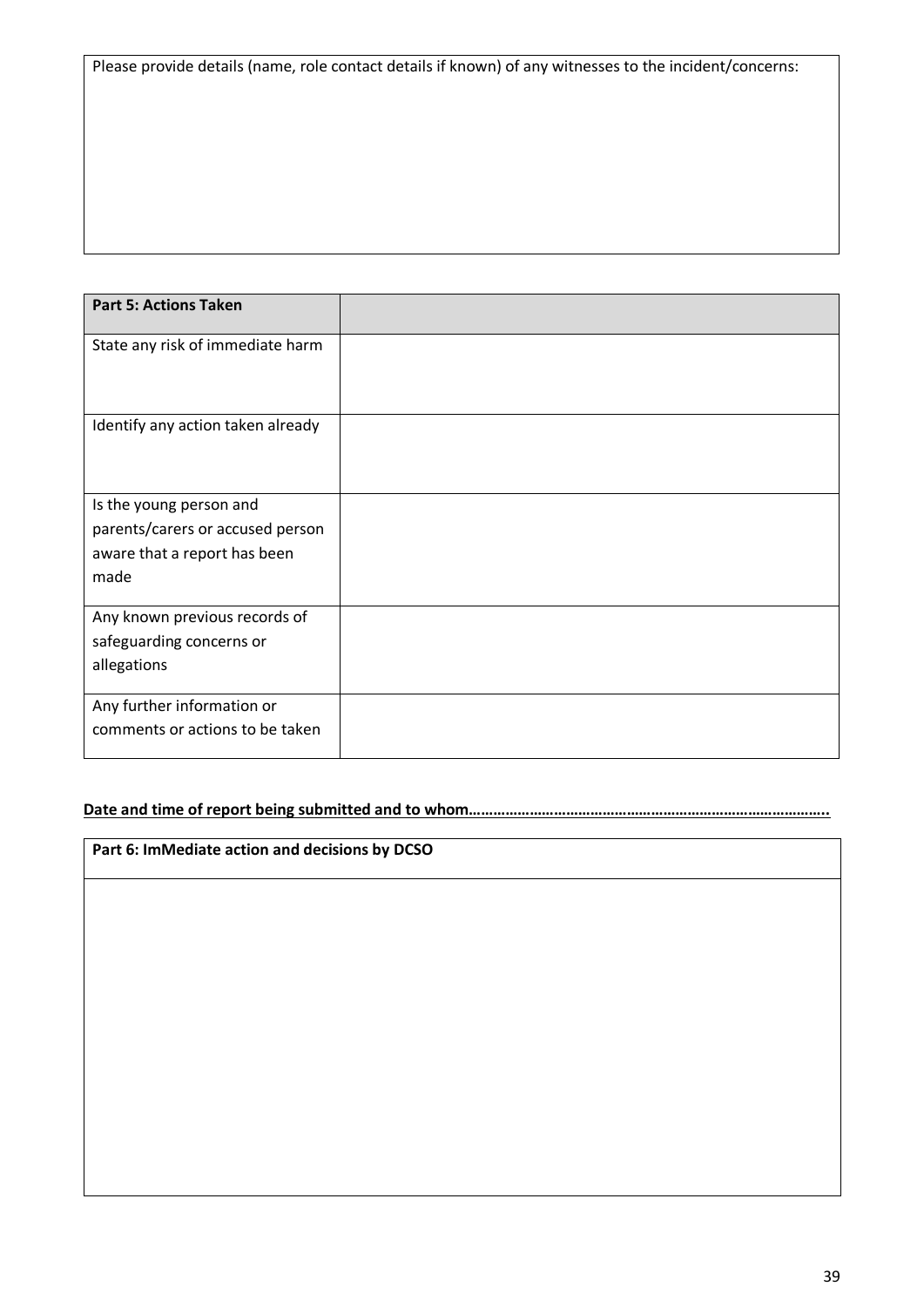## <span id="page-39-0"></span>**Appendix 9: NAS Media Safeguarding Action Log**

| Date & time | Name | <b>Notes</b> | Action | By Whom |
|-------------|------|--------------|--------|---------|
|             |      |              |        |         |
|             |      |              |        |         |
|             |      |              |        |         |
|             |      |              |        |         |
|             |      |              |        |         |
|             |      |              |        |         |
|             |      |              |        |         |
|             |      |              |        |         |
|             |      |              |        |         |
|             |      |              |        |         |
|             |      |              |        |         |
|             |      |              |        |         |
|             |      |              |        |         |
|             |      |              |        |         |
|             |      |              |        |         |
|             |      |              |        |         |
|             |      |              |        |         |
|             |      |              |        |         |
|             |      |              |        |         |
|             |      |              |        |         |
|             |      |              |        |         |
|             |      |              |        |         |
|             |      |              |        |         |
|             |      |              |        |         |
|             |      |              |        |         |
|             |      |              |        |         |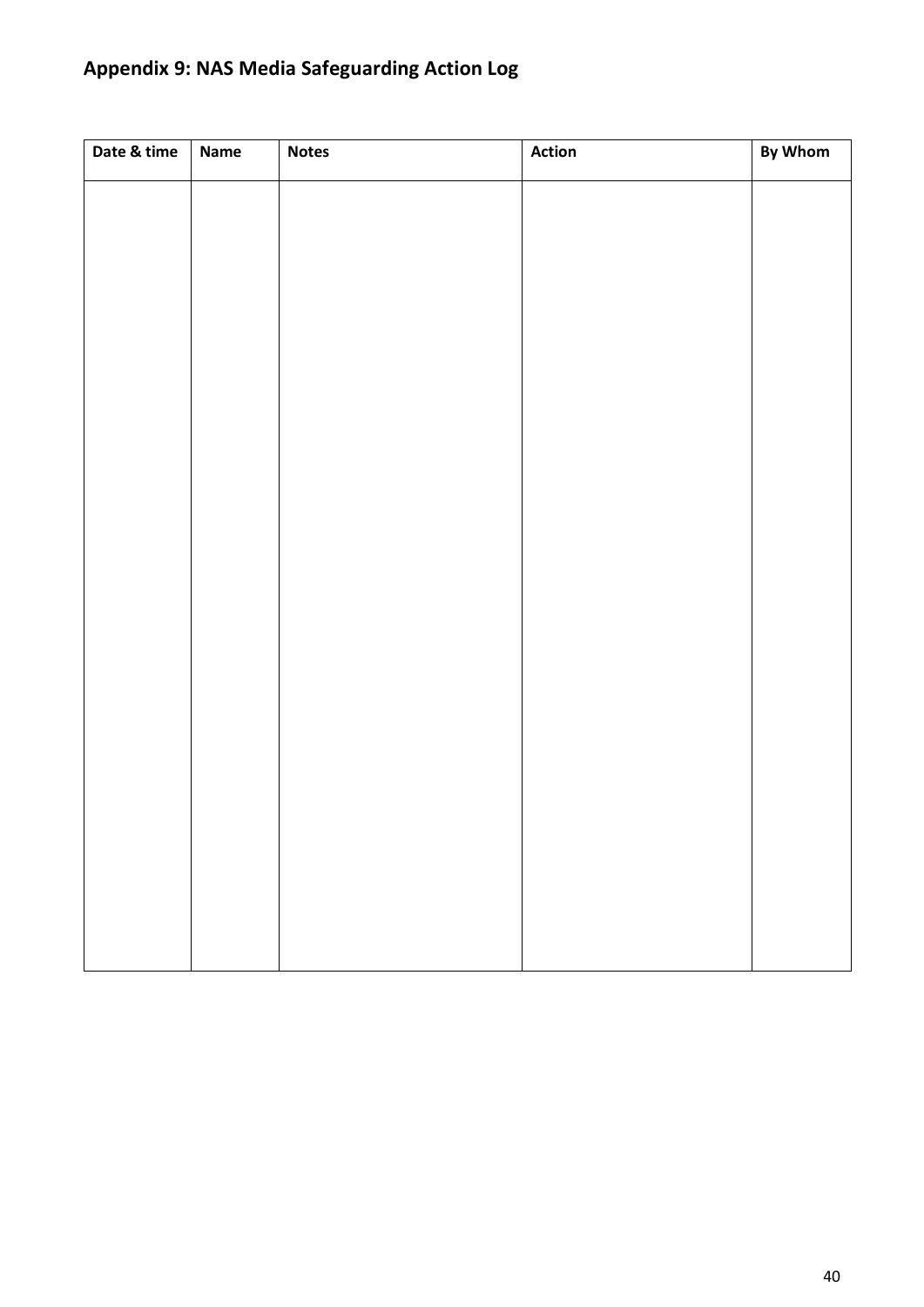## <span id="page-40-0"></span>**Appendix 10: Flowchart: Responding to a safeguarding concern**

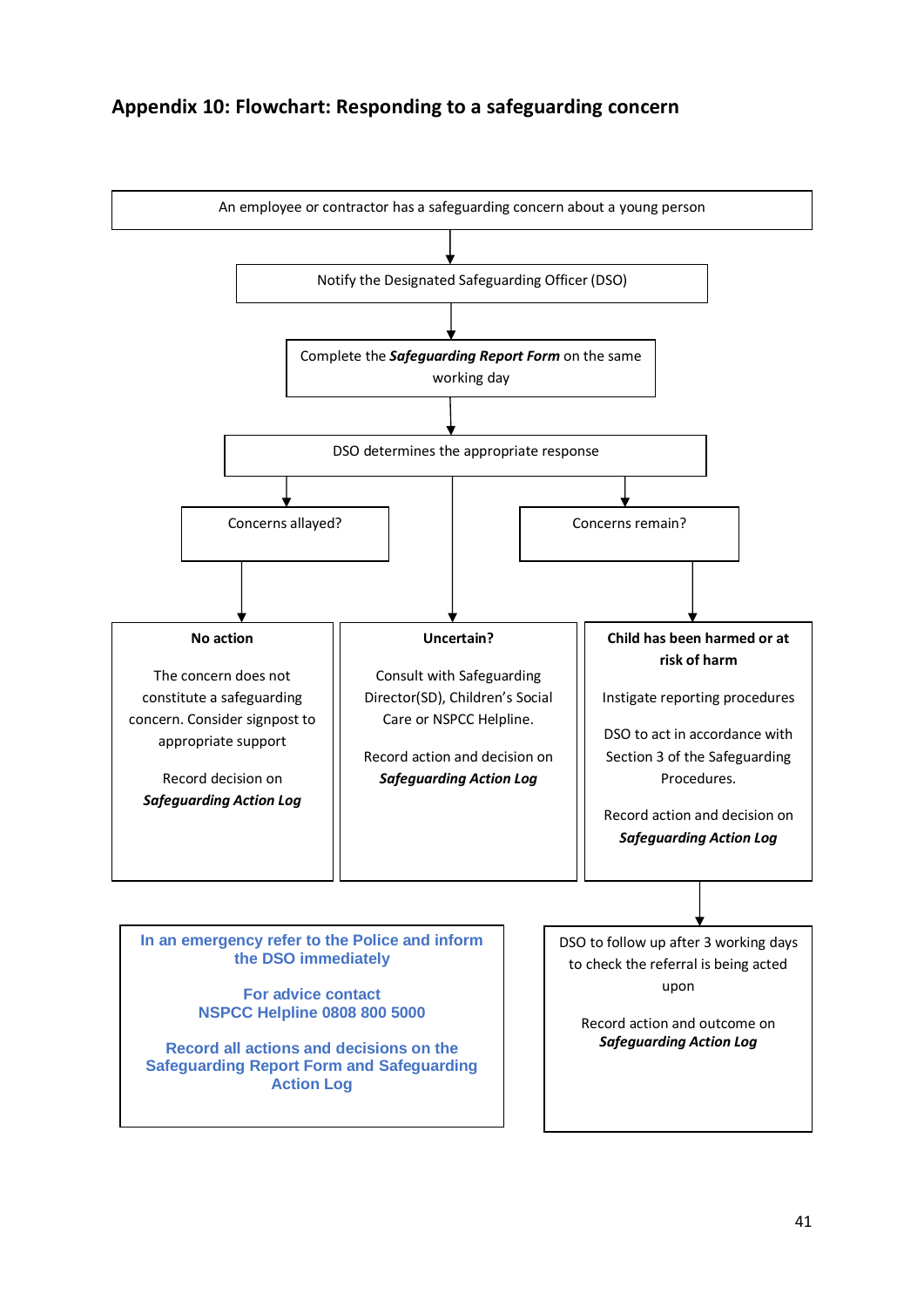## <span id="page-41-0"></span>**Appendix 11: Flowchart: Responding to a safeguarding allegation tbc**



Depending on outcome of investigative process the SD or the Fiance and HR Manager have a duty to refer to the DBS (or equivalent in devolved nations) for a barring decision if the person was performing 'regulated activity'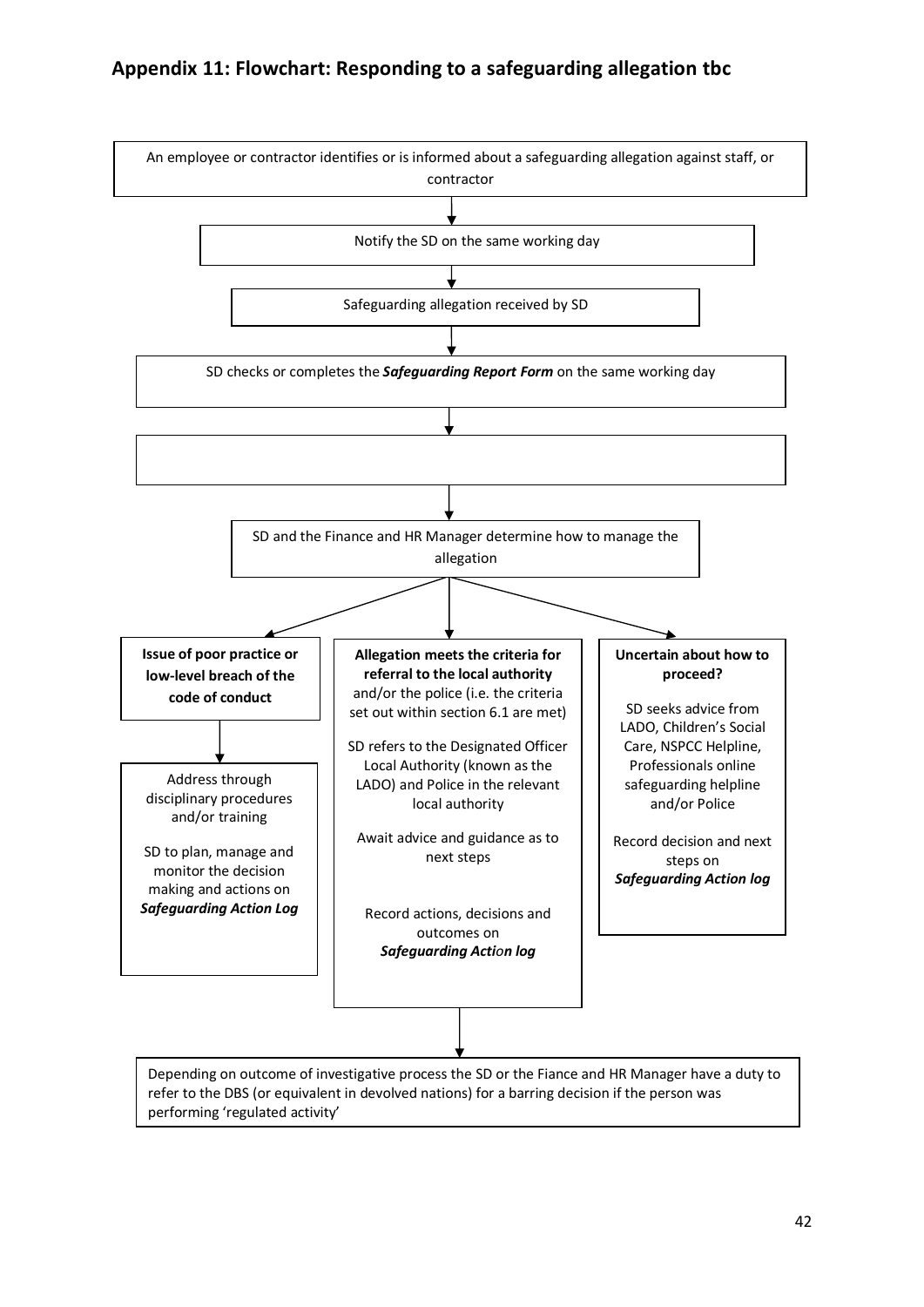## <span id="page-42-0"></span>**Appendix 12: Photography and Film Consent Form for Under 18s**

| Event/activity                                      | [add title]           |
|-----------------------------------------------------|-----------------------|
| Date                                                | [add date]            |
| Purpose for taking photographs or<br>film           | [add details]         |
| Photographs/film will be published in<br>these ways | [add detail]          |
| Photographs or film will be stored for              | [add number of years] |

NAS Media Ltd wishes to take, use and store photographs or films of children and young people under the age of 18 years as detailed above. However, we will only do this if we have obtained written permission from a parent or guardian and from any young person aged 16 years and upwards.

We will process and store any photographs or film of your child safely and securely.

We appreciate that not everyone will want to be photographed or filmed and we will ensure that this does not exclude anyone from participating in our events or activities.

#### **Please turnover to complete your details and sign if you give us your permission.**

If you wish to withdraw your permission at any future point or if you have any questions then please contact Meg Kanka or Simon Bennie.

#### **To find out more about our safeguarding policy and procedures contact Meg Kanka or Simon Bennie.**